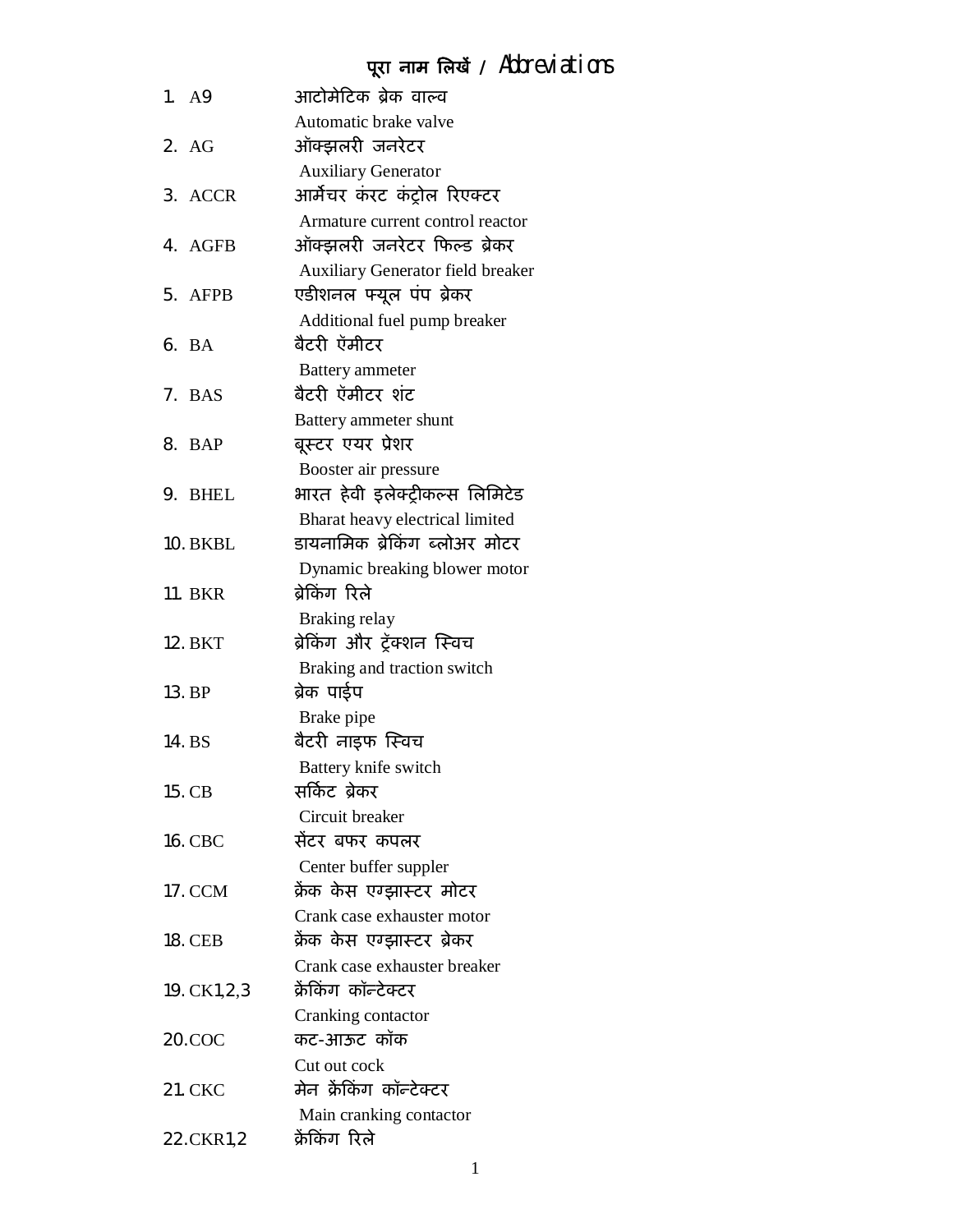|                  | Cranking relay                              |
|------------------|---------------------------------------------|
| 23.CVR           | सी वाल्व रिले                               |
|                  | C valve relay                               |
| 24.DLCB          | डोम लाईट सर्किट बेकर                        |
|                  | Dome light circuit breaker                  |
| 25.DLW           | डीजल लोकोमोटिव वर्कशाप, वाराणसी             |
|                  | Diesel locomotive workshop Varanasi         |
| 26.DMW           | डीजल मॉडराइजेशन वर्कशाप, पटियाला            |
|                  | Diesel modernization workshop Patiyala      |
| 27.DMR           | डेड मेन्स रिले                              |
|                  | Dead mans relay                             |
| <b>28.ECC</b>    | एडी करंट क्लच क्वाइल                        |
|                  | Eddy current clutch coil                    |
| <b>29.ECP</b>    | इंजिन कंट्रोल पैनल                          |
| 30.ECS           | Engine control panel<br>इंजिन कंट्रोल स्विच |
|                  | Engine control switch                       |
| 31. EH           | इलेक्ट्रोहायड्रोलिक                         |
|                  | Electro hydraulic                           |
| 32.ETS1,2,3      | इंजिन टेंम्परेचर स्विच                      |
|                  | Engine temperature switch                   |
| <b>33.ERR</b>    | इंजिन रनिंग रिले                            |
|                  | Engine running relay                        |
| <b>34.ESLP</b>   | इंजिन स्टार्ट लैम्प                         |
|                  | Engine start lamp                           |
| 35.ESR1, 2, 3, 4 | इंजिन स्पीड रिले                            |
|                  | Engine speed relay                          |
| 36.FP            | फीड पाईप                                    |
|                  | Feed pipe                                   |
| 37.FPB           | फ्यूल पंप ब्रेकर                            |
|                  | Fuel pump breaker                           |
| 38.FPC           | फ्यूल पंप कॉन्टेक्टर                        |
|                  | Fuel pump contacter                         |
| 39.FPM           | फ्यूल पंप मोटर                              |
|                  | Fuel pump motor                             |
| 40.FIP           | फ्यूल इंजेक्शन पंप                          |
| 41. FL           | Fuel injection pump<br>फ्लॅशर लाईट          |
|                  | Flasher light                               |
| 42.FTTM          | फ्रंट ट्रक ट्रॅक्शन मोटर (ब्लोअर)           |
|                  | Front truck traction motor blower           |
| 43.GFC           | जनरेटर फील्ड कॉन्टेक्टर                     |
|                  | Generator field contactor                   |
| 44.GR            | ग्राऊंड रिले                                |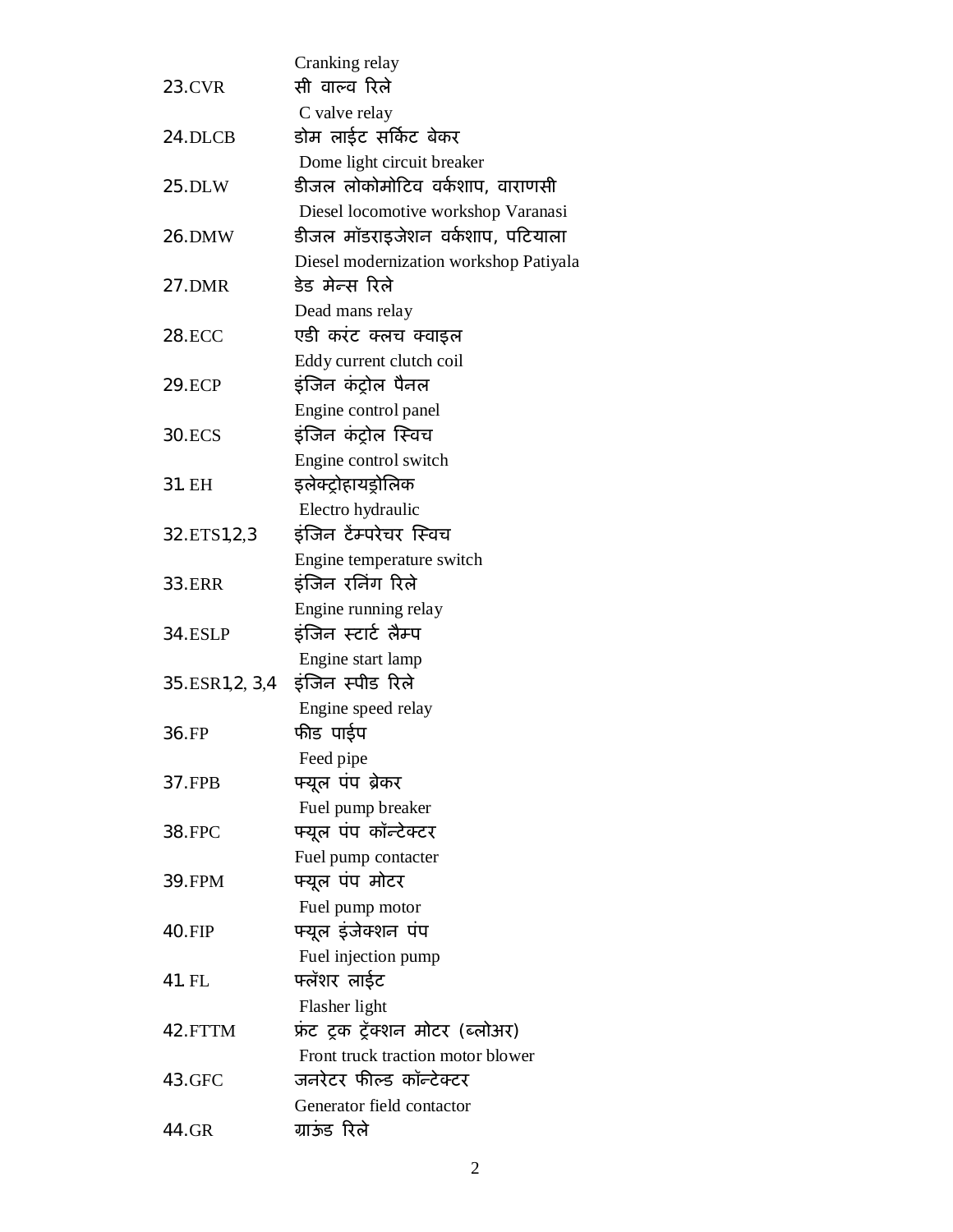|            | Ground relay                                         |
|------------|------------------------------------------------------|
| 45.GFCO    | जनरेटर फील्ड कट-आऊट स्विच                            |
|            | Generator field cut out switch                       |
| 46.GFOLR   | जनरेटर फील्ड ओवर लोड रिले                            |
|            | Generator field over load relay                      |
| 47.HLB     | हेड लाईट ब्रेकर                                      |
|            | Head light breaker                                   |
| 48.HP      | हॉर्स पावर                                           |
| 49. IRAB1  | Horse power<br>इंडियन रेल्वे एयर ब्रेक सिस्टम        |
|            | Indian railway air brake system                      |
| 50. Kmph   | किलोमीटर प्रति घंटा                                  |
|            | Kilometer per hour                                   |
| 51. LAS    | लोड अमीटर शंट                                        |
|            | Load ammeter shunt                                   |
| 52.LCP     | लोड कंट्रोल पोटेंशिओमीटर                             |
|            | Load control potentiometer                           |
| 53.LWS     | लो वाटर स्विच                                        |
|            | Low water switch                                     |
| 54.MH      | मास्टर हैण्डल                                        |
|            | Master handle                                        |
| 55.MB1     | मेन बैटरी ब्रेकर                                     |
|            | Main battery breaker                                 |
| 56.MB2     | मेन कंट्रोल ब्रेकर                                   |
|            | Main control breaker                                 |
| 57. MCB1&2 | मास्टर कंट्रोल ब्रेकर                                |
|            | Master control breaker                               |
| 58.MCO     | मोटर कट-आऊट स्विच                                    |
|            | Motor cut out switch                                 |
| 59.MFPB1&2 | मास्टर फ्यूल पंप ब्रेकर                              |
|            | Master fuel pump breaker                             |
| 60.MR      | मेन रिजर्वायर                                        |
|            | Main reservoir                                       |
| 61. MTR    | मॅन्युअल ट्रांजिशन स्विच<br>Manual transition switch |
| 62.MU      | मल्टीपल युनिट                                        |
|            | Multiple unit                                        |
| 63.MUSD    | मल्टीपल युनिट शट डाऊन स्विच                          |
|            | Multiple unit shutdown switches                      |
| 64.OPS     | ऑयल प्रेशर स्विच                                     |
|            | oil pressure switch                                  |
| 65.0STA    | ओवर स्पिड ट्रिप असेंब्ली                             |
|            | Over speed trip assembly                             |
| 66.PC      | पावर कांटेक्टर                                       |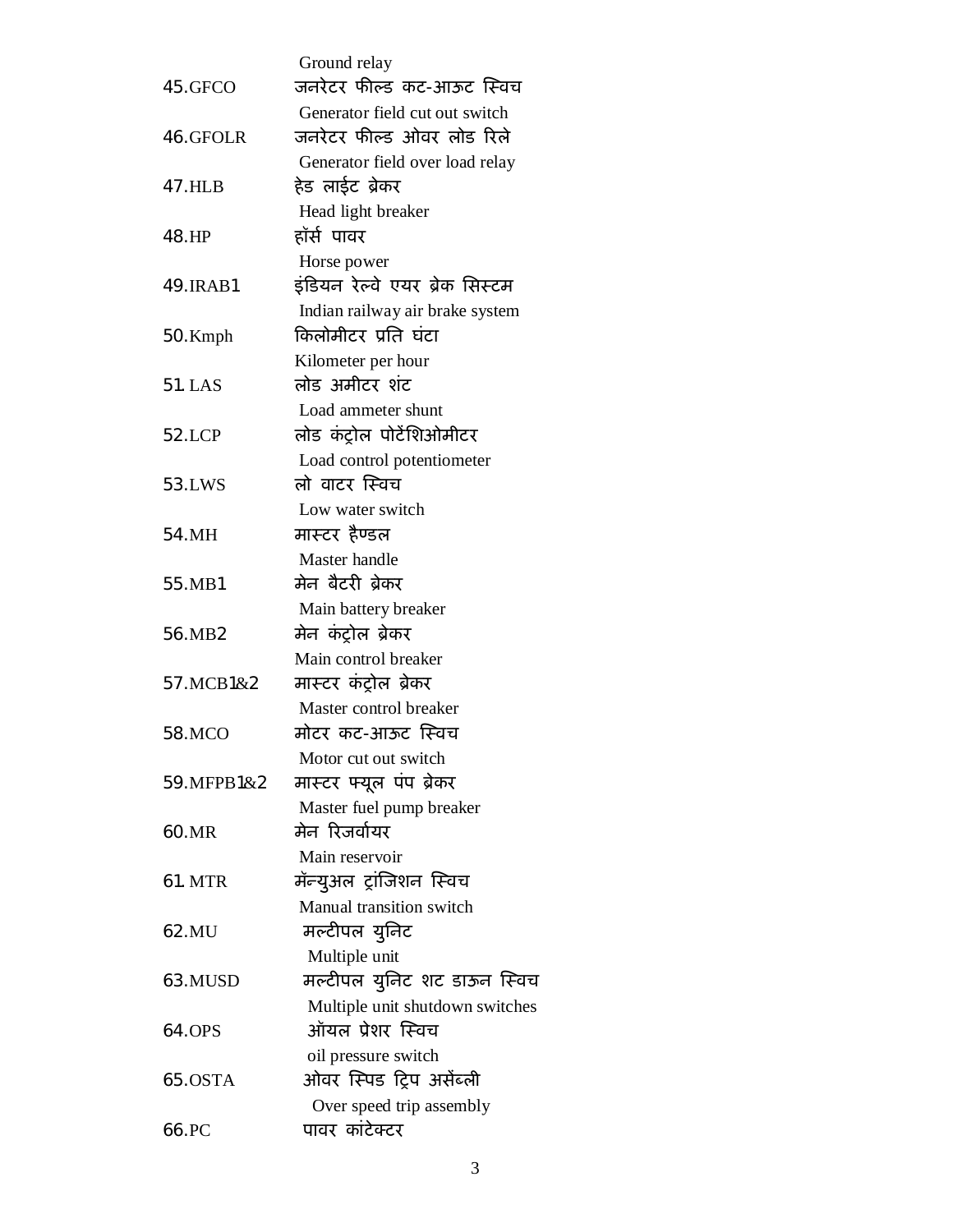|               | Power contactor                          |
|---------------|------------------------------------------|
| 67.PCS        | न्युमैटिक कंट्रोल स्विच                  |
|               | Pneumatic control switch                 |
|               | 68.P1,31,21,2,32,22 पैरेलल पावर कॉटेक्टर |
|               | Parallel power contactor                 |
| 69.PWM        | पल्स विडथ मॉडयुलेटर                      |
|               | Pulse widths modulator                   |
| 70.R1&2       | रेडिएटर फैन कांटेक्टर                    |
|               | Radiator fan contactor                   |
| 71. RCD       | रिर्वस करंट डायोड                        |
|               | Rivers current diode                     |
| <b>72.REV</b> | रिर्वसर कांटेक्टर                        |
|               | Reverser contactor                       |
| 73.RH         | रिर्वसर हैंडल                            |
|               | Reverser handle                          |
| 74.RTTM       | रियर ट्रक ट्रॅक्शन मोटर( ब्लोअर)         |
|               | Rear truck traction motor bower          |
| 75.S1,31,21   | सिरीज पावर कांटेक्टर                     |
|               | Series power contactor                   |
| 76.SAR        | सेफ्टी ऑक्झलरी रिले                      |
|               | Safety auxiliary relay                   |
| 77.SR         | सिगनल रिले                               |
|               | Signal relay                             |
| 78.SLP        | सिगनल लैंप                               |
|               | Signal lamp                              |
| 79.SH         | सलेक्टर हैंडल                            |
|               | Selector handle                          |
| 80.TA         | ट्रॅक्शन अल्टरनेटर                       |
|               | <b>Traction Alternator</b>               |
| 81. TG        | टॅक्शन जनरेटर                            |
|               | <b>Traction Generator</b>                |
| 82.TH         | थ्रॉटल हैडल                              |
|               | Throttle handle                          |
| 83.TM         | ट्रॅक्शन मोटर                            |
|               | <b>Traction motor</b>                    |
| 84.TR         | ट्रांजीशन रिले                           |
|               | <b>Transition relay</b>                  |
| <b>85.TRP</b> | ट्रांजीशन पैनल                           |
|               | <b>Transition panel</b>                  |
| 86.TSC        | टर्बो सुपर चार्जर                        |
|               | Turbo super charger                      |
| 87. VCR       | वोल्टेज कंट्रोल रिएक्टर                  |
|               | Voltage control reactor                  |
| 88. VRP       | वोल्टेज रेग्यूलेटिंग पैनल                |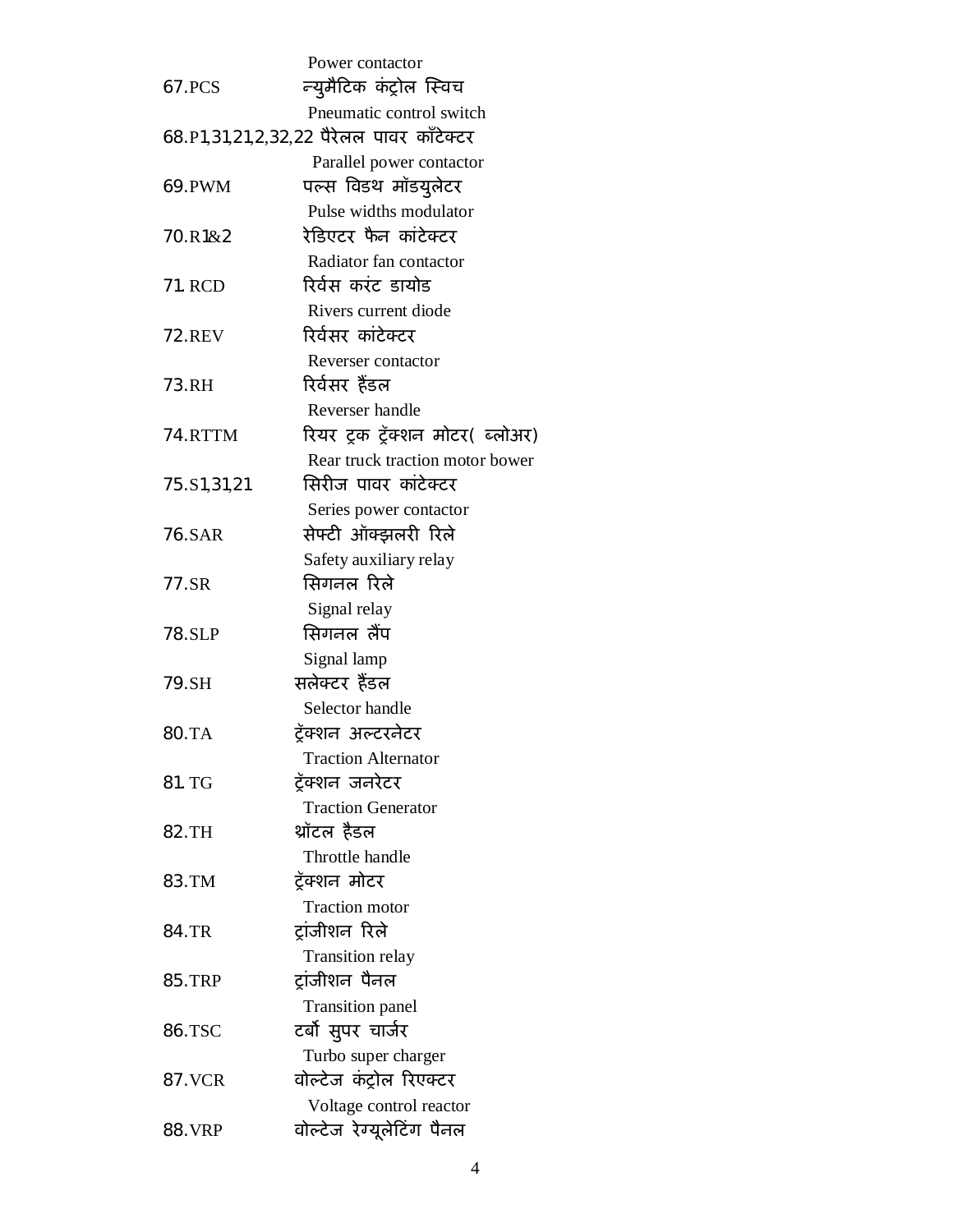|                  | Voltage regulating panel                            |
|------------------|-----------------------------------------------------|
| 89.WW            | वूड वर्ड                                            |
|                  | Wood ward                                           |
| <b>90.WSR</b>    | व्हील स्लिप रिले                                    |
|                  | Wheel slip relay                                    |
| <b>91. WSRR</b>  | व्हील स्लिप रिले रजिस्टेंस                          |
|                  | Wheel slip relay résistance                         |
| <b>92.TCR</b>    | टैम्परेचर कंट्रोल रजिस्टेंस                         |
|                  | Temprature control resistance                       |
| <b>93.TET</b>    | ट्रांजीशन एक्साईटेशन ट्रांसफार्मर                   |
|                  | <b>Transition excitation transformer</b>            |
| 94.AR            | ऑक्झलरी रिजर्वायर                                   |
| 95.BC            | Auxiliary reservoir<br>ब्रेक सिलेंडर                |
|                  |                                                     |
| 96.SPM           | Brake cylinder<br>स्पीडोमीटर                        |
|                  | Speedometer                                         |
| 97.RFCB          | रेडिएटर फैन सर्किट ब्रेकर                           |
|                  | Radiator fan circuit breaker                        |
| <b>98.PDR</b>    | पावर डायोड रेक्टीफ़ायर ब्लोअर मोटर                  |
|                  | Power diode rectifire blower motor                  |
| <b>99. MPCB</b>  | माइक्रोप्रोसेसर सर्किट ब्रेकर                       |
|                  | Microprocessor Circuit breaker                      |
| 100. PLPB        | प्रि-ल्युब्रीकेशन पम्प ब्रेकर                       |
|                  | Pre-lubrication pump breaker                        |
| 101. ADB         | एनालॉग डिस्ट्रीब्यूशन बॉक्स                         |
|                  | Analog distribution box                             |
| 102. RDB         | RPM डिस्ट्रीब्यूशन  बॉक्स                           |
|                  | RPM distribution box                                |
| 103. EXPR        | एक्साइटर जनरेटर प्रोटैक्शन रिले                     |
|                  | Exciter generator protection relay                  |
| 104. AGPR        | ऑक्जलरी जनरेटर प्रोटैक्शन रिले                      |
|                  | Auxiliary generator protection relay                |
| 105. CMR         | कम्प्रैशर रिले                                      |
|                  | Compressor relay                                    |
| 106. AFLR        | ऑटो फ्लैशर लाइट रिले                                |
| 107. VCD         | Auto flasher light relay<br>विजिलैंस कंट्रोल डिवाइस |
|                  | Vigilance control device                            |
| <b>108. VCDR</b> | विजिलैंस कंट्रोल डिवाइस रिले                        |
|                  | Vigilance control device relay                      |
| 109. SLBR        | सेल्फ लोड बॉक्स रिले                                |
|                  | Self load box relay                                 |
| 110. MVR         | मैगनेट वाल्व रिले                                   |
|                  |                                                     |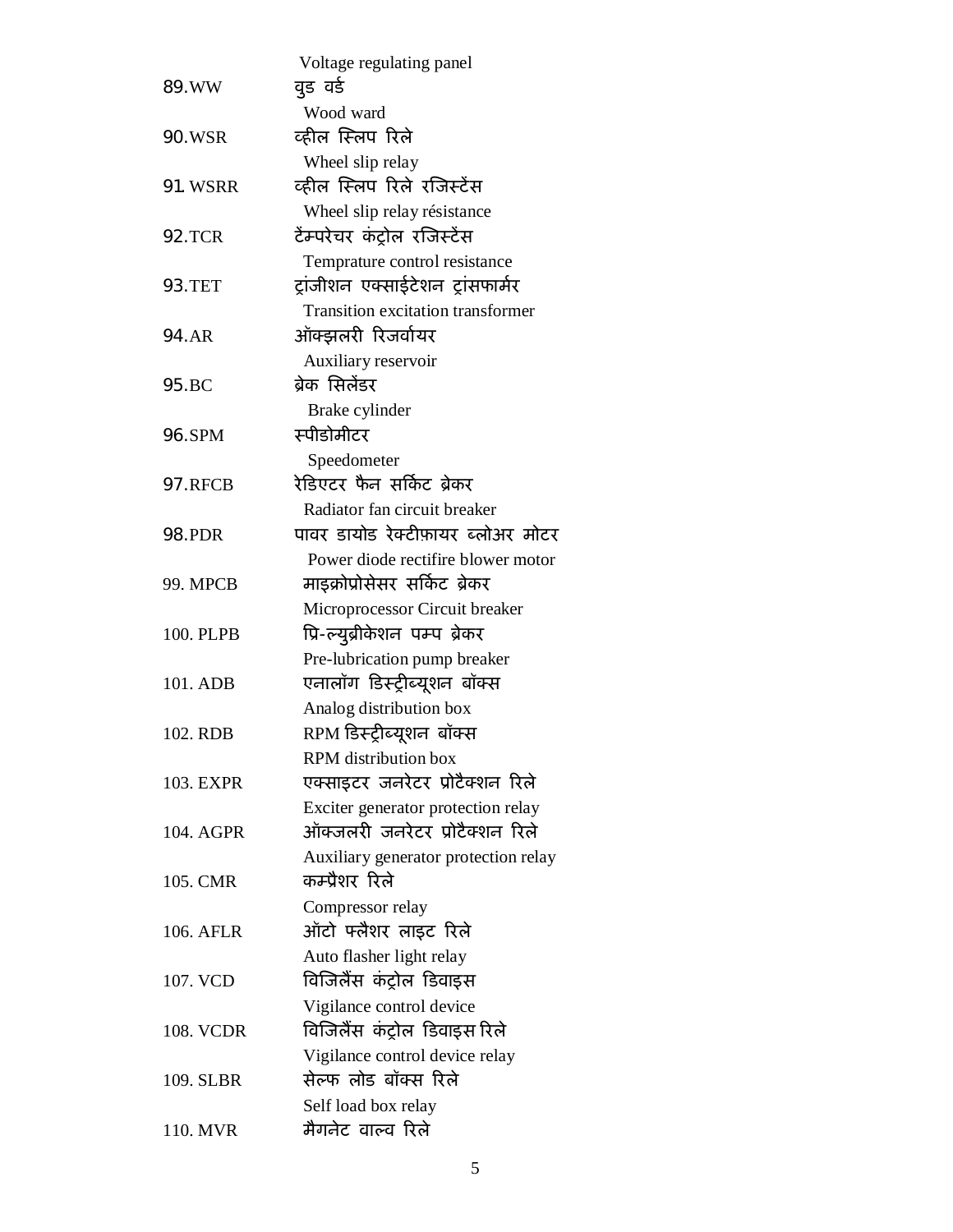|                    | Magnet valve relay                                                 |
|--------------------|--------------------------------------------------------------------|
| 111. TANGI         | ट्रैक्शन अल्टरनेटर न्यूट्रल ग्राउण्डिंग करंट सैंसर                 |
|                    | Traction alternator neutral grounding current sensor               |
| 112. BANGI         | बैट्री नैगेटिव ग्राउण्डिंग करंट सेंसर                              |
|                    | Battery negative to ground current Sensor                          |
| 113. EOT           | इंजन ओयल टेम्प्रेचर सेंसर                                          |
|                    | Engine oil temperature sensor                                      |
| 114. BATI          | बैट्री करंट  सेंसर                                                 |
|                    | Battery current sensor                                             |
| 115. AAT           | एम्बिएंट एयर टेम्प्रेचर सेंसर                                      |
|                    | Ambient air temperature sensor                                     |
| 116. MRPR          | मैंन रिजर्वायर प्रेशर सैंसर                                        |
|                    | Main Reservoir pressure sensor                                     |
| 117. TMAI          | ट्रेक्शन मोटर आर्मेचर करंट सेंसर                                   |
|                    | Traction motor armature current sensor                             |
| 118. TAAI          | ट्रेक्शन अल्टरनेटर आर्मेचर करंट सेंसर                              |
|                    | Traction Alternator armature current sensor                        |
| 119. APR           | अल्टीट्युड प्रेशर सेंसर                                            |
|                    | Altitude pressure sensor                                           |
| 120. TAV           | ट्रेक्शन अल्टरनेटर वोल्टेज सेंसर                                   |
|                    | Traction Alternator voltage sensor                                 |
| 121. EXAI          | एक्साइटर जनरेटर आर्मेचर करंट सेंसर                                 |
|                    | Exciter generator armature current sensor                          |
| 122. EXFI          | एक्साइटर जनरेटर फील्ड करंट सेंसर                                   |
|                    | Exciter generator field current sensor                             |
| 123. LCPV          | लोड कंट्रोल पुटेंशियोमीटर वोल्टेज सेंसर                            |
|                    | Load control potentiometer voltage sensor                          |
| 124. BKCPV         | ब्रेकिंग पुटेंशियोमीटर वोल्टेज सेंसर                               |
| 125.<br><b>BCR</b> | Braking potentiometer voltage sensor<br>बैट्री चार्जिंग रेक्टीफायर |
|                    |                                                                    |
| <b>BCT</b><br>126. | <b>Battery Charging Rectifier</b><br>ब्रेक सिलेंडर ट्रांसड्यूशर    |
|                    | Brake cylinder transducer                                          |
| <b>BCA</b><br>127. | बैट्री चार्जिंग असेम्बली                                           |
|                    | Battery charger assembly                                           |
| 128.<br>$B1-B4$    | ब्रेकिंग कोंटेक्टर                                                 |
|                    | Braking contactor                                                  |
| 129.<br><b>BPT</b> | ब्रेक पाईप ट्रांसड्यूशर                                            |
|                    | Brake pipe transducer                                              |
| 130.<br><b>CCU</b> | कॅब कंट्रोल यूनिट                                                  |
|                    | Cab Control Unit                                                   |
| 131.<br><b>CCB</b> | कम्प्यूटर कंट्रोल ब्रेक सिस्टम                                     |
|                    | <b>Computer Control Brake System</b>                               |
| 132.<br><b>DVR</b> | डिजिटल वोल्टेज रेगुलेटर                                            |
|                    |                                                                    |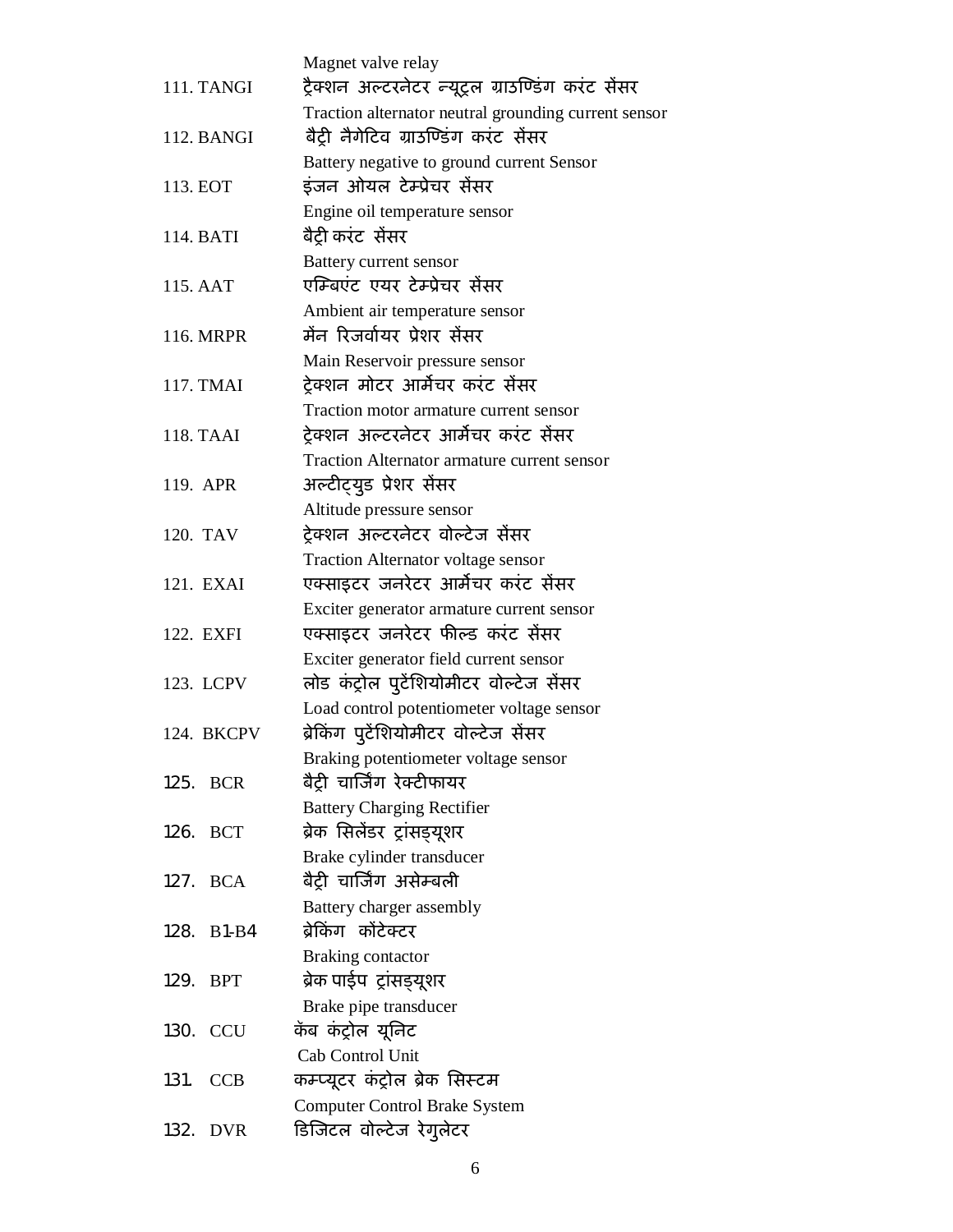|         |             | Digital voltage regulator            |
|---------|-------------|--------------------------------------|
|         | 133. DCL    | डायरेक्ट करंट लिंक                   |
|         |             | <b>Direct Current Link</b>           |
| 134.    | ECC         | इलैक्ट्रीकल कंट्रोल कैबिनेट          |
|         |             | <b>Electrical Control Cabinet</b>    |
| 135.    | ECP         | इंजन कंट्रोल पैनल                    |
|         |             | <b>Engine Control Panel</b>          |
| 136.    | EPD         | इंजन प्रोटेक्टिव डिवाइस              |
|         |             | <b>Engine Protective Device</b>      |
| 137.    | ERS         | इंजन रन स्विच                        |
|         |             | Engine Run Switch                    |
| 138.    | <b>EMD</b>  | इलैक्ट्रोमोटिव डिवीजन                |
|         |             | Electromotive division               |
|         | 139. EFCO   | इमर्जेंसी फ्यूल कट आफ स्विच          |
|         |             | <b>Emergency Fuel Cut Off Switch</b> |
| 140.    | <b>FPS</b>  | फ्यूल पंप स्विच                      |
|         |             | Fuel Pump Switch                     |
| 141.    | <b>GTO</b>  | गेट टर्न आफ                          |
|         |             | Gate Turn Off                        |
|         | 142. GFS    | जनरेटर फील्ड स्विच                   |
|         |             | Generator field switch               |
| 143.    | <b>HLPR</b> | हेल्पर मोड                           |
|         |             | Helper Mode                          |
| 144.    | <b>HTSC</b> | हाई टेंशाइल स्टील कास्टेड            |
|         |             | <b>High Tensile Steel Casted</b>     |
| 145.    | <b>IGBT</b> | इंसुलेटिड गेट बाइपोलर ट्रांजिस्टर    |
|         |             | Insulated gate bipolar transistor    |
| 146.    | KN          | किलो <i>न्यू</i> टन                  |
|         |             | Kilo Newton                          |
| 147. KW |             | किलो वाट                             |
|         |             | Kilowatt                             |
|         | 148. LLOB   | लो ल्यूब आयल बटन                     |
|         |             | Low Lube Oil Button                  |
|         | 149. MRPT   | मैंन रिजर्वायर प्रेशर ट्रांस्ड्यूसर  |
|         |             | Main Reservoir pressure transducer   |
|         | 150. MVCC   | मैग्नेट वाल्व फार कंप्रेशर कंट्रोल   |
|         |             | Magnet valve for compressor control  |
|         | 151. SCR    | सिलिकान कंट्रोल रेक्टीफायर           |
|         |             | Silicon control rectifier            |
| 152. ST |             | स्टार्टिंग कांटेक्टर                 |
|         |             | Starting contactor                   |
| 153.    | STA         | स्टार्टिंग आक्जलरी कांटेक्टर         |
|         |             | <b>Starting Auxiliary contactor</b>  |
| 154.    | <b>TLPR</b> | टर्बो ल्यूब आयल पंप                  |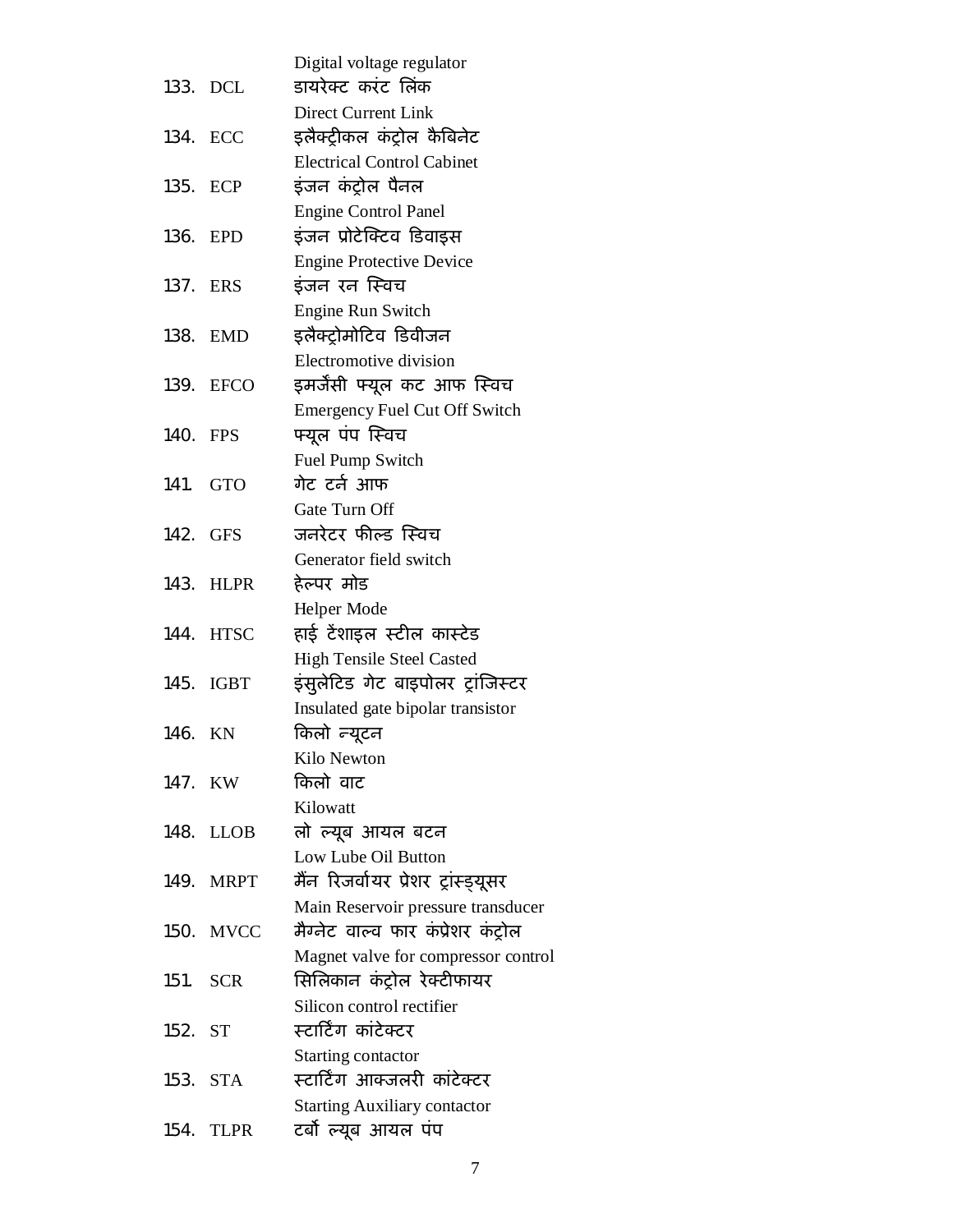|          | Turbo Lube Oil Pump               |
|----------|-----------------------------------|
| 155. TCC | ट्रेक्शन कन्चर्टर कैविनेट         |
|          | <b>Traction Converter cabinet</b> |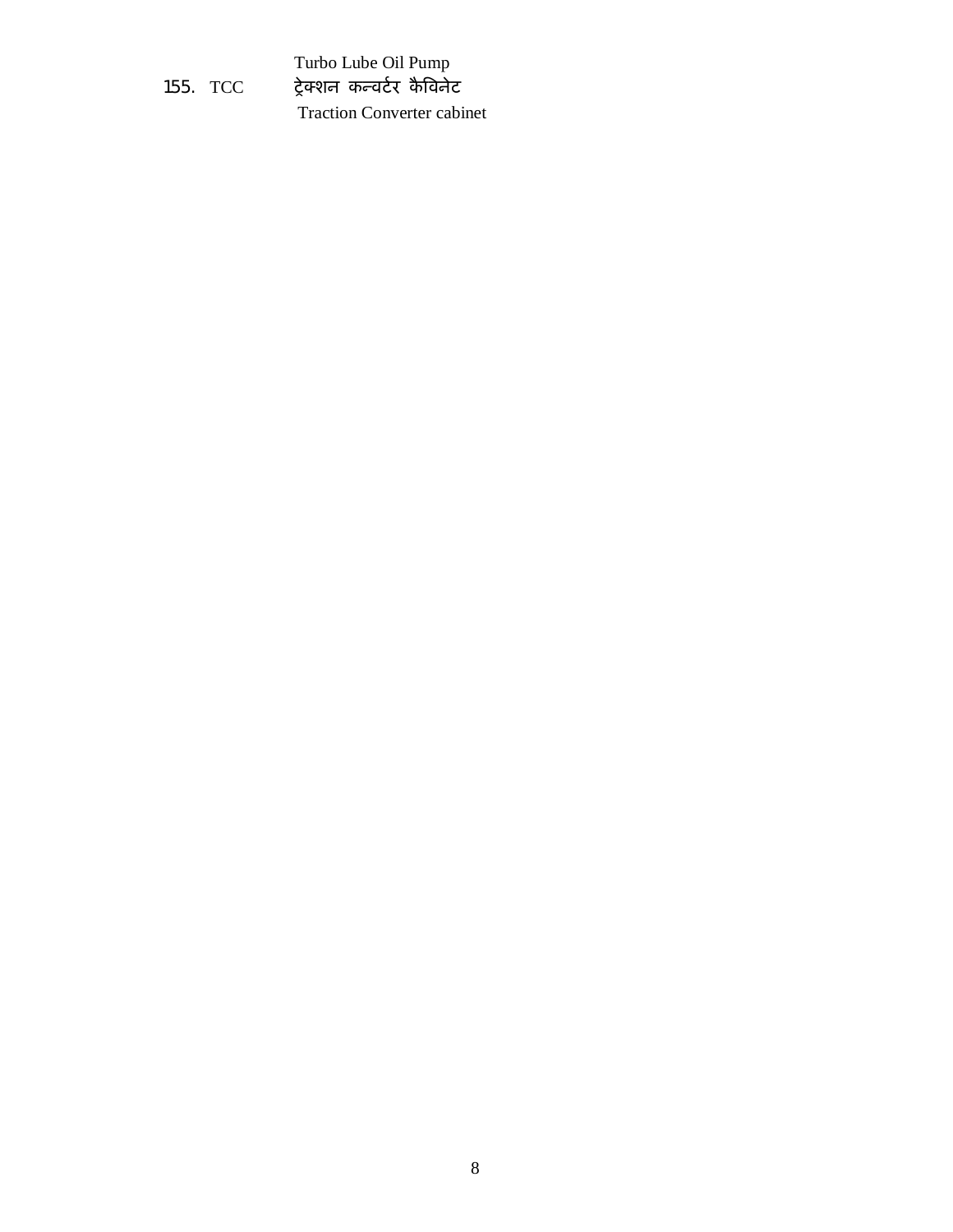# **ǐरƠ èथानɉ कȧ पूतȸ करो / Fill in the Blanks**

|    | 1. WDG3A लोको का कम्प्रेशन रेशो-----------------होता है.                 | (12.5:1)          |
|----|--------------------------------------------------------------------------|-------------------|
|    | Compression ratio of WDG3A loco is ---------------------.                |                   |
|    | 2. WDG3A लोको में इंजन की हार्स पावर ------------HP होती है.             | (3100)            |
|    |                                                                          |                   |
|    | 3. WDG3A लोको का एक्सल लोड ----------------टन होता है.                   | (20.5)            |
|    |                                                                          |                   |
|    | 4.   WDG3A लोको  की  अधिकतम  गति---------------होती  है.                 | (105)             |
|    | Max speed of WDG3A loco is ----------------------------.                 |                   |
|    | 5. WDG3A लोको में 8 नाच पर इंजन की गति-----rpm होती है.                  | $(1050)$ 8th      |
|    | notch engine RPM of WDG3A loco is ----------------------.                |                   |
|    | 6. TDC का पूरा नाम-----------होता है.                                    | (टाप डेड सेंटर)   |
|    | Full name of TDC is---------------------                                 |                   |
| 7. | WDG3A लोको में ओवर लेप पिरियड----------होता है.                          | $(140^0)$         |
|    | Over lap period in WDG3A loco is-------------------.                     |                   |
|    | 8. WDG3A लोको में-------टाइप की बोगी लगी है.                             | (हाई एढेशन)       |
|    | -------------- Type bogie is fitted in WDG3A loco.                       |                   |
|    | 9. WDG3A लोको में ----------प्रकार का ब्रेक सिस्टम लगा है.               | $(IRAB-1)$        |
|    | -------------- Type brake system is provided in WDG3A loco.              |                   |
|    | 10. WDG3A लोको में-----------हैण्ड ड्राइविंग है.                         | (लेफ्ट)           |
|    | WDG3A loco is ---------------------hand driving                          |                   |
|    | 11. WDG3A लोको में सिलिण्डरों की संख्या--------------है.                 | (16)              |
|    | No of cylinder in WDG3A loco are--------------------.                    |                   |
|    | 12. WDG3A लोको में----------प्रकार का इंजन ब्लाक लगा है. (251B Up rated) |                   |
|    | -----------------Type of engine block is provided in WDG3A loco.         |                   |
|    | 13. WDG3A लोको में गियर रेशो---------होता है.                            | (18:74)           |
|    | Gear ratio of WDG3A loco is --------------------------                   |                   |
|    | 14. WDG3A लोको का ट्रैक्टिव एफर्ट-------- होता है.                       | (37.8 टन)         |
|    | Tractive effort of WDG3A loco is ------------------------                |                   |
|    | 15. WDG3A लोको का एढैशन ----होता है.                                     | (30%)             |
|    | Adhesion of WDG3A loco is --------------------------                     |                   |
|    | 16. WDG3A लोको का फायरिंग आर्डर---------होता है.                         | (1,4,7,6,8,5,2,3) |
|    |                                                                          |                   |
|    | 17. WDG3A लोको में OSTA ------RPM पर सेट है.                             | $(1180 \pm 20)$   |
|    | In WDG3A loco OSTA setting is -----------------RPM.                      |                   |
|    | 18. WDG3A लोको की हाँर्स पावर ----होती है.                               | (2900)            |
|    |                                                                          |                   |
|    | 19. WDG3A लोको में RTTM में बेल्ट की संख्या-----होती है.                 | (6)               |
|    | In WDG3A loco ----------belts are provided on RTTM.                      |                   |
|    | 20. WDG3A लोको में वाइब्रेशन डेम्पर ----------एंड पर लगा है.             | (फ्री)            |
|    | Vibration damper is located on ----------------end in WDG3A loco.        |                   |
|    | In WDG3A loco ----------- traction motor are provided.                   |                   |
|    | 21. WDG3A लोको के नोज कम्पार्टमेंट वाले सिरे को ---कहते हैं.             | (शार्ट हुड)       |
|    | Nose compartment end is called--------------------- in WDG3A loco.       |                   |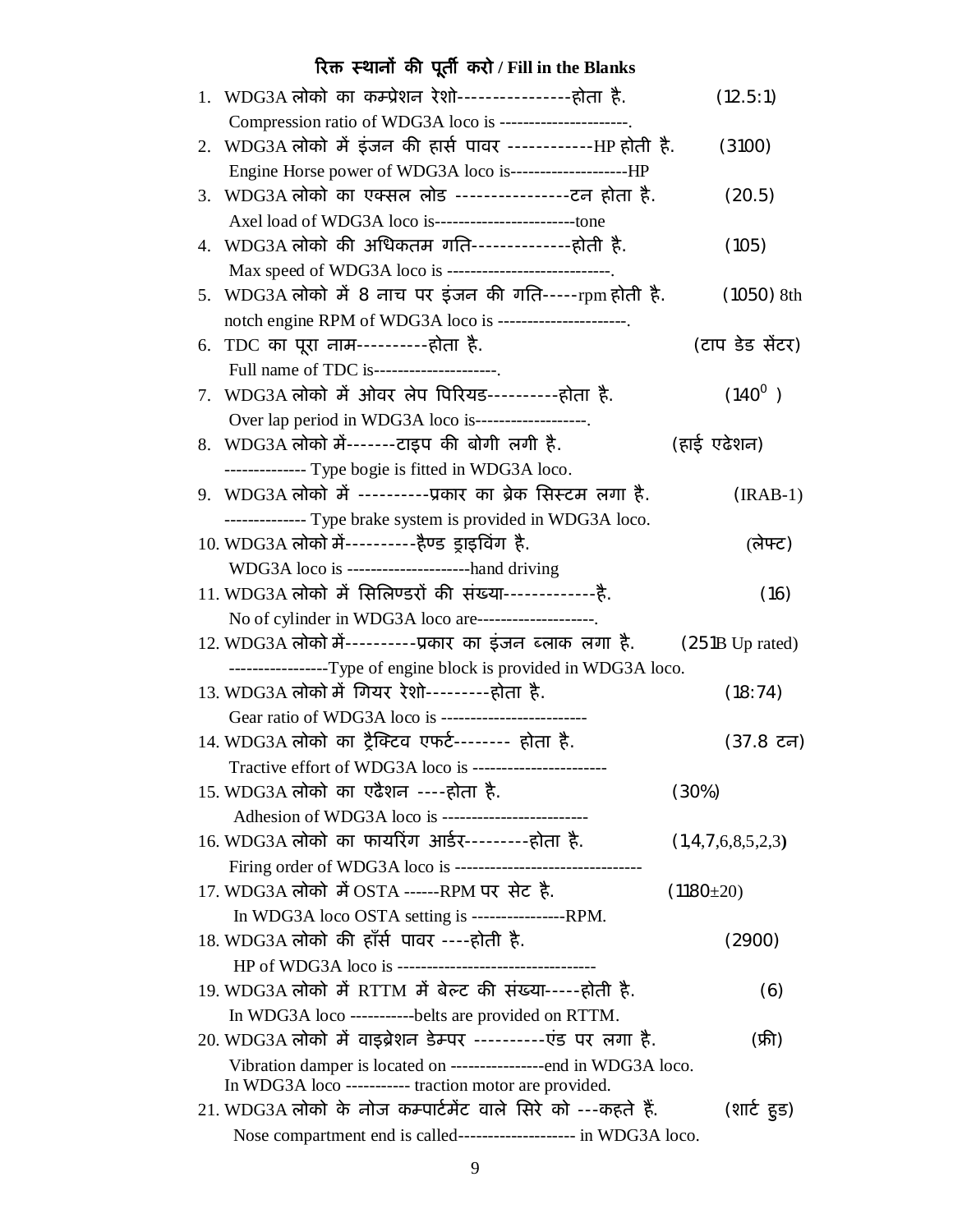| 22. WDG3A लोको के रेडियेटर वाले सिरे को------कहते हैं.         (लोंग हुड)        |                          |
|----------------------------------------------------------------------------------|--------------------------|
| Radiator room end is called-------------------- in WDG3A loco.                   |                          |
| 23. इंजन के पूर्जों की गिनती---से---एंड की तरफ की जाती है. (फ्री एंड से पावर     |                          |
| - टेक आँफ एंड)                                                                   |                          |
| Counting of engine part takes place from ------------- to-----------------       |                          |
| 24. इंजन रूम के जनरेटर लगे सिरे को --------कहते हैं.     (पावर टेक आँफ एंड)      |                          |
| Engine room end where generator is fitted is called ---------------------------- |                          |
| 25. WDG3A लोको लोको का सीरिज् ---और ------है.<br>(13 तथा 14)                     |                          |
| Series of WDG3A loco are -------------and----------------                        |                          |
| 26. WDG3A लोको में MU2B वाल्व-----मे लगा है.                   (नोज रूम)         |                          |
| MU2B valve is located in----------------compartment in WDG3A loco                |                          |
| 27. WDG3A लोको में EPG का टाँगल स्विच----मे लगा है.     (लैफ्ट कंट्रोल स्टैण्ड)  |                          |
| EPG toggle switch is located in----------------- in WDG3A loco.                  |                          |
| Battery knife switch is located in -----------------compartment in WDG3A loco    |                          |
| 28. WDG3A लोको में ¾" COC----------- मे लगा है.                                  | लोज रूम)                 |
| 3/4" COC is located in ---------------- compartment in WDG3A loco                |                          |
| 29. WDG3A लोको मे C2 रिले वाल्व ----------मे लगा है. (नोज रूम)                   |                          |
| C2 Relay valve is located in -------------- compartment in WDG3A loco            |                          |
| 30. WDG3A लोको मे F-1 सिलेक्टर वाल्व--------- मे लगा है.             (नोज रूम)   |                          |
| F1 Selector valve is located in ----------------- compartment in WDG3A loco      |                          |
| 31. WDG3A लोको मे C3W वाल्व----------------मे लगा है.                 (नोज रूम)  |                          |
| C3W valve is located in --------------------- compartment in WDG3A loco          |                          |
| 32. P&G हैण्डल की ------------पोजीशन होती है.                                    | (दो)                     |
| P&G handle have ------------------position.                                      |                          |
| 33. हैण्ड ब्रेक--------------------में लगा है.           (लोको पायलट कैब)        |                          |
| Hand brake is fitted in---------------------------------                         |                          |
| 34. इमरजेंसी फ्लेप वाल्व की संख्या-------होती है.                                | (दो)                     |
| ----------------- Emergency flap valves are provided.                            |                          |
| 35. GFOLR का रिसेट बटन ------पर लगा है.                                          | (फ्रंट पैनल)             |
| GFOLR reset button is provided on ----------------------.                        |                          |
| 36. सेंडर पुश बटन-------------- पर लगा है.                                       | (दोनों कंट्रोल) स्टैण्ड) |
| Sander push button provided on-------------------                                |                          |
| 37. MCO की ------------------पोजीशन होती है.                                     | (सात)                    |
| MCO have -------------------position.                                            |                          |
| 38. ट्रैक्शन मोटर आइसोलेट करने के लिये ------का उपयोग करते हैं.                  | (MCO)                    |
| For TM isolation -------------------switch is provided                           |                          |
| 39. MCO---------पर लगा है.                                                       | (फ्रंट पैनल)             |
|                                                                                  |                          |
| 40. सीरिज पावर कांटैक्टर की संख्या-----होती है.                                  | (तीन)                    |
| --------- Nos. of Series power contactors are provided.                          |                          |
| 41. WDG3A लोको में कुल ------ पावर कांटैक्टर लगे हैं.                            | (नॉ)                     |
| Total ------------- power contactor are provided in WDG3A loco                   |                          |
| 42. FTTM -----------------------से चलता है.                                      | (गियर)                   |
| FTTM is driven by--------------------------                                      |                          |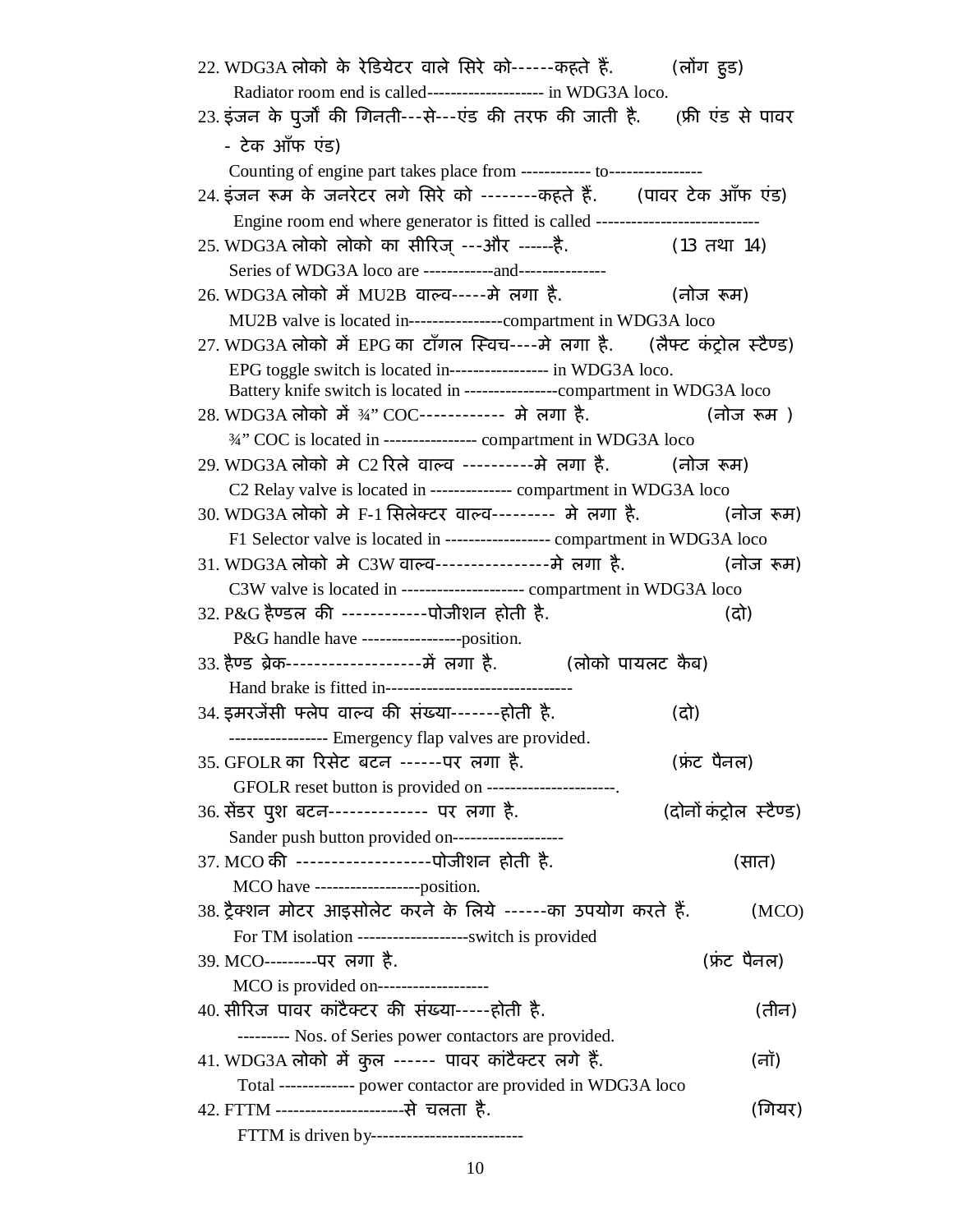| 43. डीजल इंजन को सुपर चार्ज करने के लिये-----लगा है.                                                                          | (TSC)        |
|-------------------------------------------------------------------------------------------------------------------------------|--------------|
| ----------------is provided for supper charging of diesel engine.                                                             |              |
| 44. क्रेंक केस मोटर ------पर लगी है.           (इंजन लैफ्ट पावर टेक ऑफ एण्ड)                                                  |              |
| Crank case motor is located at ---------------------------                                                                    |              |
| 45. टेको जनरेटर --------पर लगा है.   (इंजन राइट पावर टेक ऑफ एण्ड)<br>Techo generator is located at -------------------------- |              |
| 46. WDG3A लोको में एक बोगी में कुल---------साइड बेयरर लगे हैं.                                                                | (चार)        |
| Total----------- nos of side bearer are fitted in one bogie of WDG3A loco.                                                    |              |
| 47. RTTM ----------------से चलता है.                                                                                          | (बेल्ट)      |
| RTTM is driven by ---------------------------                                                                                 |              |
| 48. ल्यूब आयल फिलटर ड्रम का बायपास वाल्व------मे लगा है. (रेडियेटर रूम)                                                       |              |
| Lube oil filter drum by pass valve is fitted in --------------------                                                          |              |
| TM no-----------and-----------get supply through S-31 power contactor.                                                        |              |
| 49. एक्साइटेशन पैनल मे कुल -------कार्ड लगे है.                                                                               | (सात)        |
| Total ---------nos. of cards are fitted in excitation panel                                                                   |              |
|                                                                                                                               | (स्टार्टिंग) |
| GR2 is provide for ------------------------ground.                                                                            |              |
| 51. पावर सर्किट ग्राउंड होने पर--------रिले पिकअप होती है.                                                                    | (GR1)        |
| ----------Relay picks up after grounding in power circuit.<br>-----------BKR relays are provided in WDG3A loco.               |              |
| 52. चिमनी से नीला धुँआ फ्यूल आयल मे -----मिलने पर आता है.  (ल्यूब आयल)                                                        |              |
| Blue smoke comes out from chimney after mixing ------------ with fuel oil.                                                    |              |
| 53. चिमनी से सफेद धुँआ फ्यूल आयल मे -----मिलने पर आता है.                                                                     | (पानी)       |
| White smoke comes out from chimney after mixing------------with fuel oil.                                                     |              |
| 54. ल्यूब आयल रिलीफ वाल्व की सेटिंग-----kg/cm $^2$ होती है.                                                                   | (9.5)        |
|                                                                                                                               |              |
| (कम्प्रेशर रूम लैफ्ट साइड)<br>55. वाटर ड्रेन काक ---------मे लगा है.                                                          |              |
| Water drain Cock is located in ------------------compartment.                                                                 |              |
| 56. ETS1------------- <sup>0</sup> C पर पिक अप होता है.                                                                       | (68)         |
| ETS1 is picking up at --------------------0C.                                                                                 |              |
| 57. ETS2------------- <sup>0</sup> C पर पिकअप होती है.                                                                        | (74)         |
| ETS2 is picking up at --------------------0C.                                                                                 |              |
| 69. ETS3--------------°C पर पिकअप होती है.                                                                                    | (94)         |
| ETS3 is picking up at ----------------------0C.                                                                               |              |
| 70 ETS1 पिकअप होने पर रेडियेटर फैन ------पर चलता है.                                                                          | (धीमी गति)   |
| After picking up ETS1 the radiator fan moves with -------------------                                                         |              |
| 58. WDG3A लोको मे रेडियेटर फैन कार्य न करने पर------------सर्किट ब्रेकर आन                                                    |              |
| करना चाहिये.                                                                                                                  | (RFCB)       |
| If radiator fan is not working in WDG3A loco then put "ON"---------------circuit<br>breaker.                                  |              |
| 59. WW गवर्नर वाले लोको मे LWS आपरेट होने पर----रिले ड्राप होती है.  (ERR)                                                    |              |
| As LWS operates in WW governor fitted loco----------relay will drop.                                                          |              |
| 60. DMR डिइनरजाइज होने के कारण इंजिन RPM--------पर आ जाते हैं.   (आयडल)                                                       |              |
|                                                                                                                               |              |
| Service indicator colour becomes -------------when air drier becomes defective.                                               |              |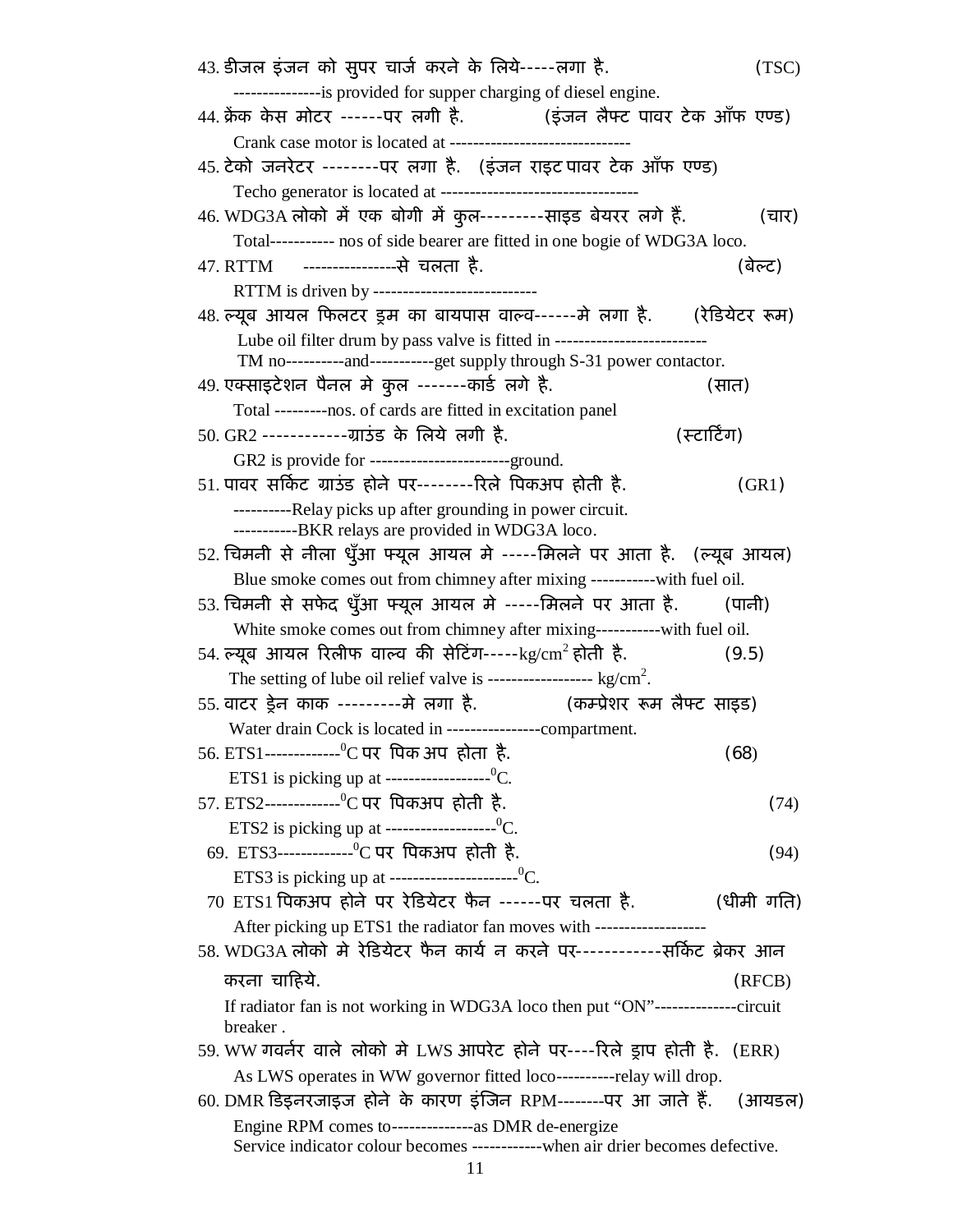| 61. | (EPG)                                                                                                                                                       |
|-----|-------------------------------------------------------------------------------------------------------------------------------------------------------------|
|     | For maintaining MR pressure between 8 to 10 kg/cm2 --------is provided in<br>WDG3A loco.                                                                    |
|     | 62. OSTA ट्रिप होने पर इंजिन ----संकेत के साथ बंद हो जाता है. $\qquad$ (बिना)                                                                               |
|     | Engine will shutdown ---------------------indication after tripping OSTA.                                                                                   |
|     | 63. डीजल लोको मे सभी सर्किट ब्रेकर -------की तरफ आन होते हैं.<br>(ऊपर)                                                                                      |
|     | The position of all circuit breakers are in -----------direction at "ON" position.<br>64. WDG3A लोको मे ल्यूब आयल डिपस्टिक पर –से---तक निशान लगे हैं.       |
|     | $(0-600)$                                                                                                                                                   |
|     | The marking on lube oil dipstick gauge is from----------to--------in WDG3A loco.                                                                            |
|     | 65. कम्प्रेशर ल्यूब आयल पम्प को ---द्वारा गति मिलती है. (चेन तथा स्प्रोकेट)                                                                                 |
|     | Compressor lube oil pump is driven by-----------------------<br>Cyclonic motor works after--------------notch.                                              |
|     | 66. LWS का टेस्ट काक हमेशा--------होना चाहिये.<br>(खुला)                                                                                                    |
|     | LWS test cock always should be-------------------position                                                                                                   |
|     | 67. IRAB1 ब्रेक सिस्टम वाले लोको से केवल---गाडी ही कार्य कर सकते हैं (एयर ब्रेक)<br>Only ----------------train will work by IRAB1 brake system fitted loco. |
|     |                                                                                                                                                             |
|     | 68. अधिकतम ब्रेक सिलिंडर प्रेशर --------होता है.<br>$(3\text{kg/cm2})$<br>Max brake cylinder pressure is----------------------                              |
|     | 69. कंजक्शन वर्किंग में अधिकतम ब्रेक सिलिंडर प्रेशर --------होताहै<br>$(1.8\text{kg/cm2})$                                                                  |
|     | Max brake cylinder pressure is-----------in conjuction working.                                                                                             |
|     | 70. J फिल्टर कट आउट काक की स्थिति-----------होनी चाहिये.<br>(खुला)                                                                                          |
|     | J- Filters coc. Should always be in------------- Position.                                                                                                  |
|     | 71. कंजक्शन वर्किंग मे --------द्वारा लोको ब्रेक रिलीज होते हैं.    (फुट पैडल स्विच)                                                                        |
|     | Loco brake relies by----------------------in conjuction braking.                                                                                            |
|     | 72. IRAB1 ब्रेक सिस्टम वाले लोको SA9 वाल्व की ------पोजीशन होती है. (दो)                                                                                    |
|     | SA9 valve have---------------Position in IRAB1 brake system loco.                                                                                           |
|     | 73. ब्रेक सिलिंडर प्रेशर सेट करने के लिये SA9 वाल्व को ------पोजीशन पर रखना                                                                                 |
|     | (एप्लीकेशन)<br>चाहिये.                                                                                                                                      |
|     | To set brake cylinder pressure keep SA9 valve on ------------position.                                                                                      |
|     | 74. A9 की एमरजेंसी पोजीशन मे ब्रेक पाइप प्रेशर ----हो जाता है.<br>(जीरो)                                                                                    |
|     | Brake pipe pressure will be ----------on emergency position of A9.                                                                                          |
|     | 75. फीड पाइप के पाम का रंग --------- होता है.<br>(सफेद)                                                                                                     |
|     |                                                                                                                                                             |
|     | 76. N1 लिमिट वाल्व की सेटिंग --------- kg/cm2होती है.<br>$(1.8\text{kg/cm2})$                                                                               |
|     | Setting of N1 limit valve is ----------------------------                                                                                                   |
|     | 77. MR इक्वलाइजिंग पाइप मे----------- kg/cm2प्रेशर होता है.<br>$(8\ddot{t}10)$                                                                              |
|     | -------------------kg/cm2 pressure is in MR equalizing pipe.                                                                                                |
|     | 78. एक बोगी मे ------ब्रेक सिलिन्डर लगे हैं.<br>(चार)                                                                                                       |
|     | -----------Brake cylinders are provided in one bogie.                                                                                                       |
|     | 79. वैक्यूम ब्रेक गाडी मे लोड पार्ट होने पर-----वाल्व द्वारा इंजिन आयडल पर आ                                                                                |
|     | जाता है.<br>(HB5)                                                                                                                                           |
|     | Engine comes to idle by------------valve after load parting in vacuum train.                                                                                |
|     | 80. DMR डी-एनरजाइज होने पर --------बत्ती जलती है.      (इलैक्ट्रिक ब्रेक वार्निंग)                                                                          |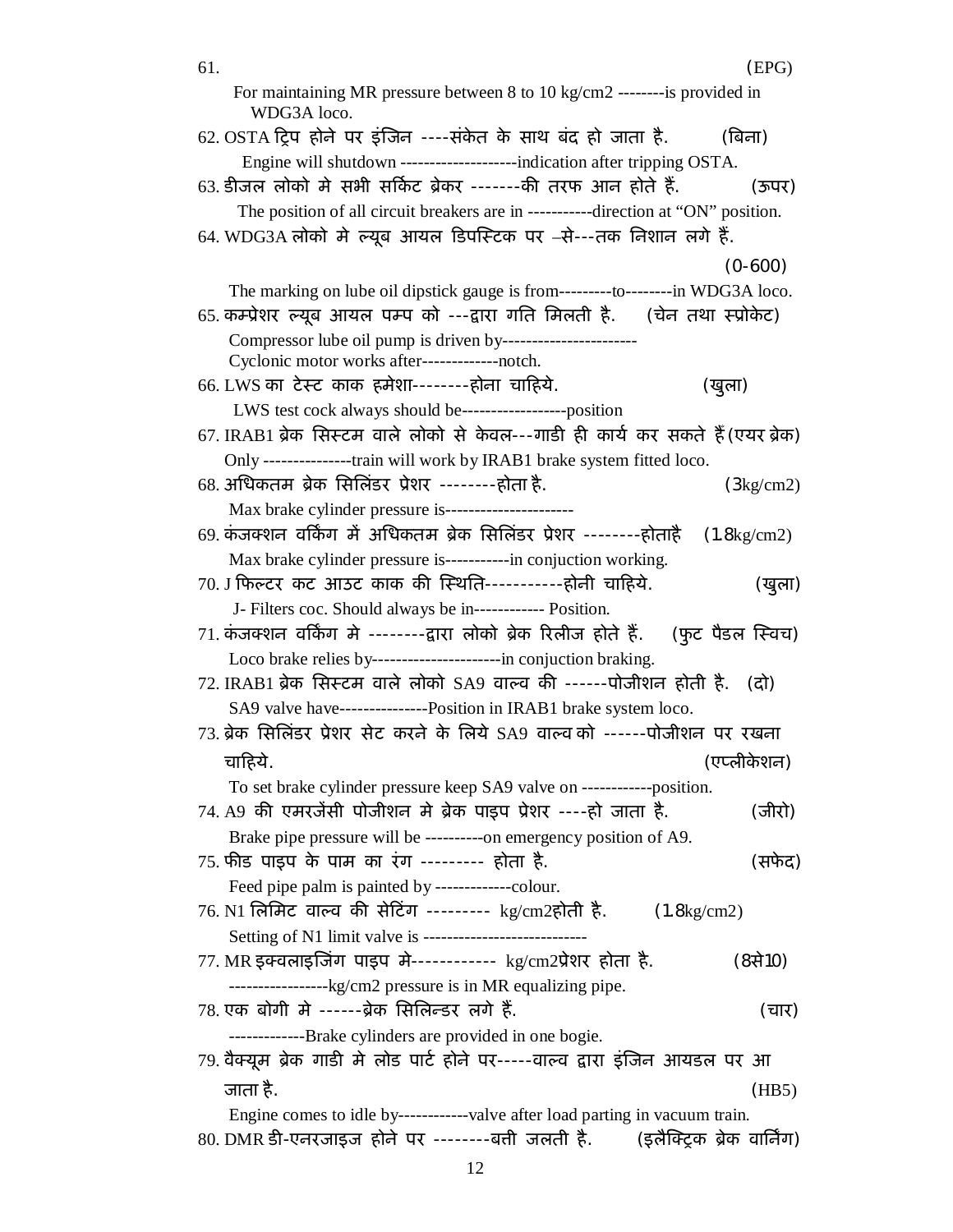----------------------LED glows when DMR de-energizes. 81. ट्रेलिंग लोको में A1 डिफरेंशियल पायलट वाल्व का COC ---- होना चाहिये. (खुला) A-1diferential pilot valve coc should be in ----------position in trailing loco. 82. -------mm टेस्ट प्लेट के द्वारा लोको का वैक्यूम टेस्ट लिया जाता है. (आठ) Vacuum test is performed on locomotive by -------------mm test plate. 83. टेस्ट प्लेट पर----------सेमी वैक्यूम------सैकिंड मे बनना चाहिये.  $(53,45)$  Vacuum should be developed ----------cm in---------second on test plate. 84. लोकोमोटिव मे फ्लैट टायर की अनुमत सीमा -----मिमी है. (50) -----------mm flat tyre is permitted in locomotive. 85. ब्रेक सिस्टम के लीक ऑफ टेस्ट मे -----मिनट मे 0.7 kg/cm2 प्रेशर ड्राप अनुमत है. (पाँच) In leak of test dropping of 0.7kg/cm2 pressure is permitted in---------minute.  $86.$  हैण्ड ब्रेक लगाने पर -----ब्रेक ब्लॉक आपरेट होते हैं.  $\qquad \qquad$  (तीन) -------------Brake block operate after appalling hand brake. Electro pneumatic contactor are operated by------------kg/cm2 air pressure. -------------lamp glows when VRR fuse melts. 87. ट्रेलिंग लोको मे बैंकिंग कट आऊट काक की पोजीशन----होना चाहिये.(खुला) In trailing loco banking cut out cock should be in -------------position. For charging feed pipe ---------------coc should remain in open position. 88. WDG3A लोको मे 'W' का मतलब-----------------है. (ब्रोड गेज) In WDG3A loco 'W' stands for -------------------------- 89. WDG3A लोको मे फ्यूल आयल की क्षमता------लीटर है. (6000) Fuel tank capacity of WDG3A loco is -------------------litre. 90. WDG3A लोको मे कम से कम ------ लीटर फ्यूल आयल होना चाहिये. (1000) Minimum level of fuel oil in WDG3A is---------------litre. 91. WDG3A लोको मे------प्रकार का फ्यूल आयल सिस्टम है. (इनडायरेक्ट) -------------type fuel oil system is provided in WDG3A loco. 92. Ýयूल आयल कȧ माğा देखने के िलये------लगा है. ------------------is provided to check fuel oil level. (Glow rod) 93. फ्यूल पम्प मोटर --------रूम मे लगा है. (कम्प्रेशर) Fuel pump motor is located in -------------------room. ९4. प्राइमरी एवं सेकण्डरी फिल्टर -------टाइप फिल्टर हैं. (पेपर) Primary and secondary filters are of ---------------type filter. 95. फ्यूल आयल रिलीफ वाल्व की सेटिंग---------- kg/cm $^2$  है. (5.2) Setting of fuel oil relief valve is ------------------- kg/cm<sup>2</sup> 96. फ्यूल आयल रेगुलेटिंग वाल्व की सेटिंग---------- kg/cm $^2$  है. (4.2) Setting of fuel oil regulating valve is -----------------------  $\text{kg/cm}^2$ 97. फ्यूल आयल प्रेशर गेज मे------से------- kg/cm<sup>2</sup> के निशान बने है. (0 से 7) Marking in fuel oil pressure gauge is from  $------$ to  $------$ kg/cm<sup>2</sup> 98. फ्यूल आयल रिलीफ वाल्व की लोकेशन-------है. (इंजन राइट साइड फ्री एण्ड) Fuel oil relief valve is located at ------------------------. 99. हाई प्रेशर लाईन फटने पर ----द्वारा FIP आइसोलेट करना चाहिये. (फ्यूल रेक) FIP is isolated by ---------------after bursting high pressure pipe line.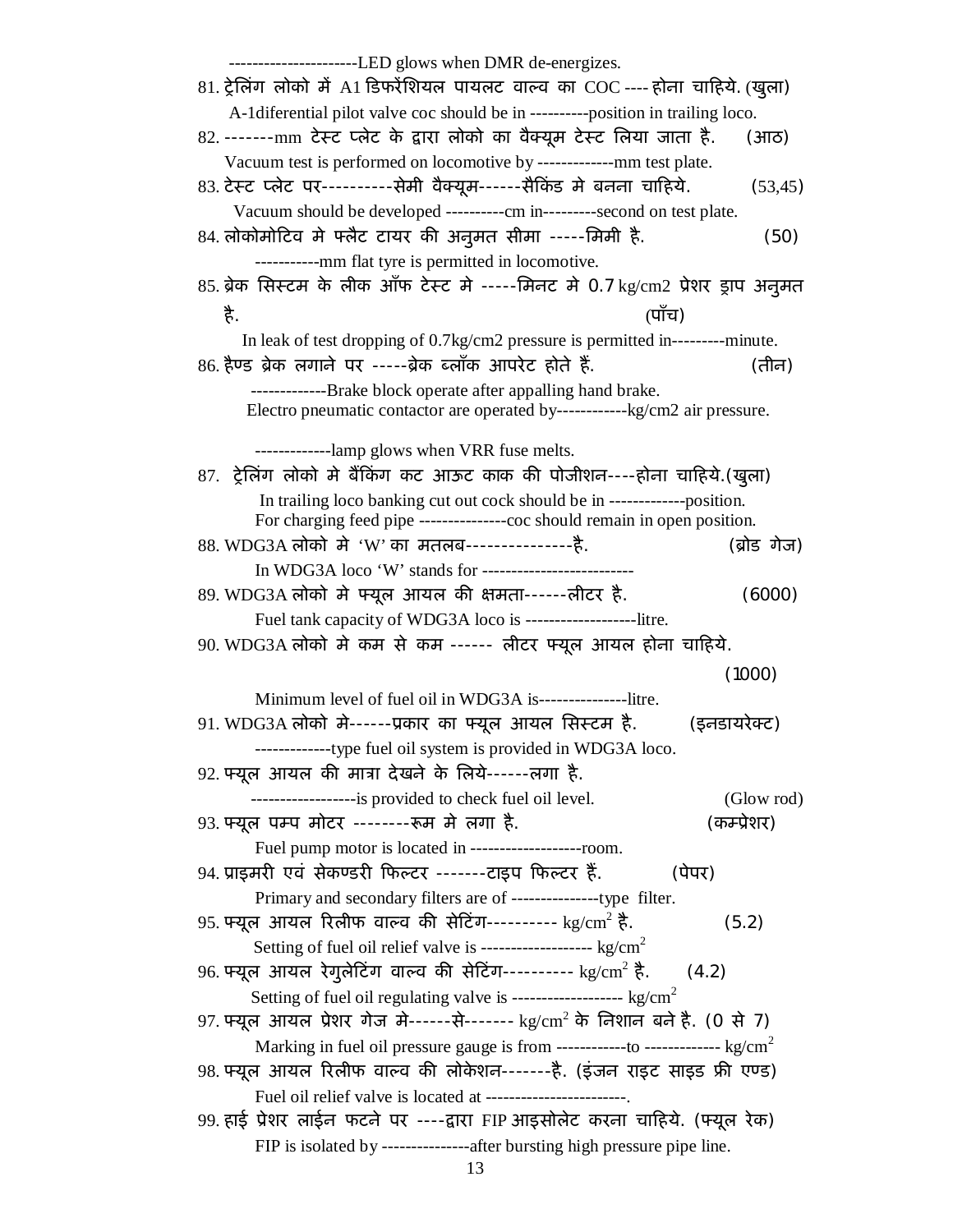| 100. | WDG3A लोको मे अधिकतम फ्यूल रेक ---------मि. मी.खुलते हैं.                                                                             | (27)                                 |
|------|---------------------------------------------------------------------------------------------------------------------------------------|--------------------------------------|
|      | Maximum fuel rack opening in WDG3A loco is ------------mm.                                                                            |                                      |
|      | 101. ------एवं------से बचा हुआ तेल लीक आफ गैलरी मे जमा होता है.                                                                       |                                      |
|      |                                                                                                                                       | (FIP एवं इंजेक्टर)                   |
|      | In leak of gallery remaining oil of -----------and---------------------comes.                                                         |                                      |
| 102. | फ्यूल टैंक पर-------कैप लगी हैं.                                                                                                      | (दो)                                 |
|      | --------------filling caps are provided on fuel tank.                                                                                 |                                      |
| 103. | फ्यूल टैंक पर------वेंट पाइप लगे हैं.                                                                                                 | (दो)                                 |
|      | --------------vent pipes are provided on fuel tank.                                                                                   |                                      |
| 104. | फ्यूल आयल सिस्टम मे तेल सर्व प्रथम----मैं छनता है. ) (केज स्ट्रेनर)                                                                   |                                      |
|      | Fuel oil first filters from-----------------------in fuel oil system.                                                                 |                                      |
| 105. | WDG3A लोको मे अधिकतम -----FIP आइसोलेट कर सकते हैं.                                                                                    | (दो)                                 |
|      | Max------------ FIP can be isolated in WDG3A loco.                                                                                    |                                      |
| 106. | WDG3A लोको मे FPC---------लगा है.                                                                                                     | (फ्रंट पैनल)                         |
|      | FPC is fitted on ---------------------in WDG3A loco                                                                                   |                                      |
| 107. | FPC पिक अप न होने पर------सर्किट ब्रेकर आन करें.                                                                                      | $(FPB-3)$                            |
|      | If FPC is not closing then ---------------circuit breaker should be kept on.                                                          |                                      |
| 108. | यदि ट्रेलिंग लोकों के ट्रेक्शन की आवश्यकता न हो तो ट्रेलिंग लोकों में----------                                                       |                                      |
|      | --को-----------पोजीशन पर रखें $\mathring{\text{e}}$                                                                                   | $($ ECS, $\uparrow \psi \uplus \psi$ |
|      | If trailing loco traction is not required then keep ---------------on --------position in                                             |                                      |
|      | trailing loco.                                                                                                                        |                                      |
| 109. | Max------------is required for fuel efficiency                                                                                        |                                      |
| 110. | एअर लाक निकालने के लिये फ़्यूल पम्प के--------पाइप का नट लूज करें.                                                                    |                                      |
|      |                                                                                                                                       | (डिलीवरी)                            |
|      | To release air lock loose nut of -----------pipe of fuel pump.                                                                        |                                      |
|      | Unit of MCBG governor fitted in engine room is called ----------------                                                                |                                      |
| 111. | WDG3A लोको मे डायनामिक ब्रेक के समय-------पावर कान्टेक्टर पिकअप                                                                       |                                      |
|      | होते हैं.                                                                                                                             | (पाँच)                               |
|      | During DBR ----------power contactors pick up in WDG3A loco.                                                                          |                                      |
| 112. | WDG3A लोको मे स्टार्ट बटन दबाने पर----एवं---रिले पिकअप होती है.                                                                       |                                      |
|      |                                                                                                                                       | CKR1,2)                              |
|      | After pressing start push button ---------and --------relay pick up in WDG3A                                                          |                                      |
|      | loco.                                                                                                                                 |                                      |
|      | Before starting engine fuel pump motor works from -----------supply.<br>-------------Motor is provided to cool dynamic braking grids. |                                      |
| 113. | DMR पिकअप न होने पर ----सर्किट ब्रेकर की जाँच करें.                                                                                   | (MCB1&2)                             |
|      | If DMR is not picking up then check -----------circuit breakers.                                                                      |                                      |
| 114. | इ़यूअल ब्रेक लोको में A9 इमरजेंसी में रखने पर ------आपरेट होकर इंजिन                                                                  |                                      |
|      |                                                                                                                                       |                                      |
|      |                                                                                                                                       |                                      |
|      | आयडल पर आ जाता है.                                                                                                                    | (PCS2)                               |
|      | On keeping A9 in emergency in dual brake loco engine comes to idle through ---.                                                       |                                      |
|      | 115. -------- नं. ट्रैक्शन मोटर आइसोलेट रहने पर लोडमीटर करंट नहीं बताता है                                                            | (एक)                                 |

Load meter will not show current if TM ------------ is isolated.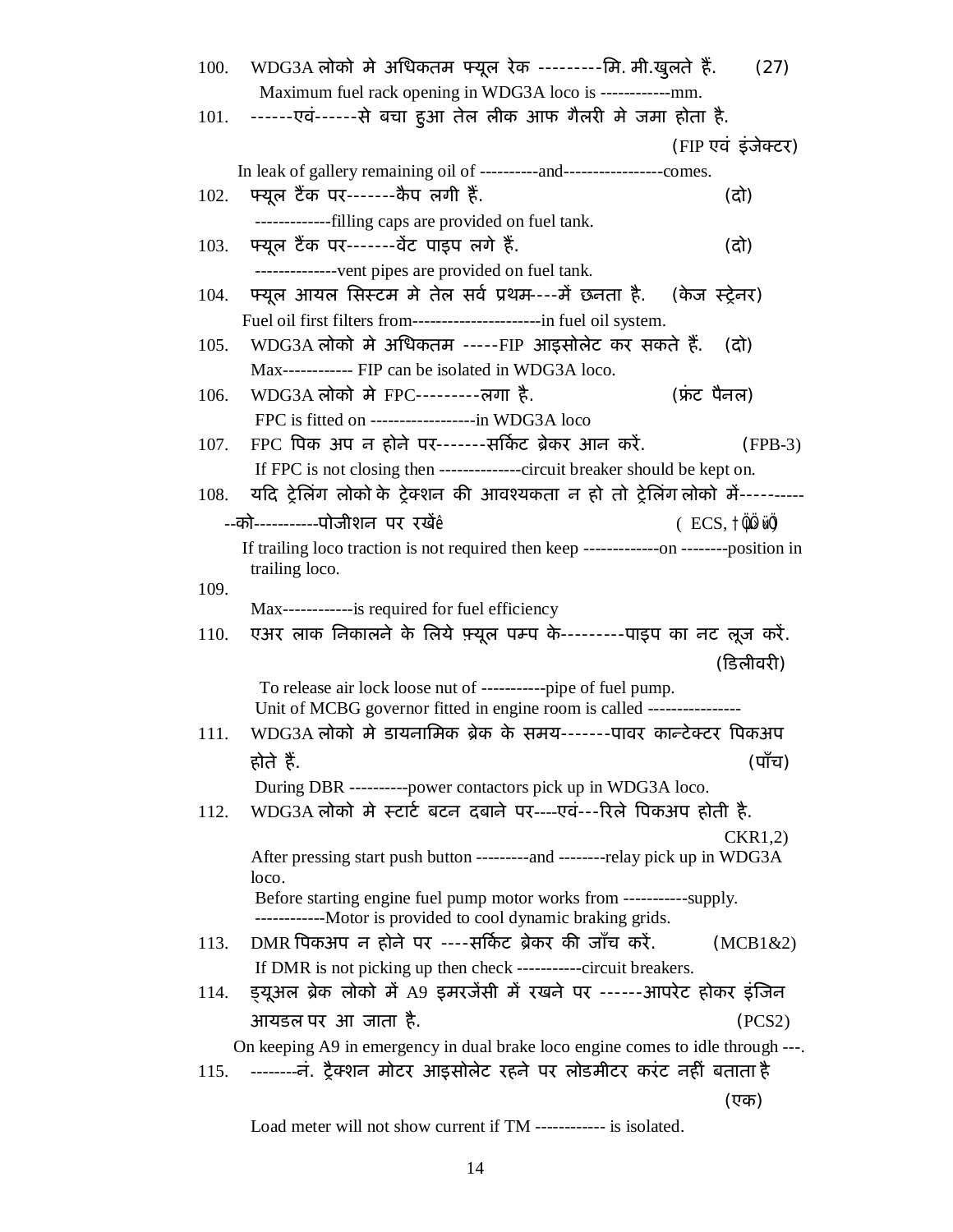| 116. | GFOLR आपरेट होने पर------की बत्ती जलती है.<br>(ओवर लोड)                                                |                 |
|------|--------------------------------------------------------------------------------------------------------|-----------------|
|      | ------------lamp will glow after operating GFOLR.                                                      |                 |
|      | If auxiliary generator is not working then ensure that -----------cards are fitted<br>properly         |                 |
| 117. | ट्रेलिंग लोको में MFPB1&2-----होना चाहिये.                                                             | (ऑफ)            |
|      | In trailing loco MFPB1&2 should be kept in------------position.                                        |                 |
| 118. | ट्रेलिंग लोको में AGFB -----होना चाहिये.                                                               | (ऑन)            |
|      | In trailing loco AGFB should be kept in-----------position.                                            |                 |
| 119. | ट्रेलिंग लोको में MCB1&2-----होना चाहिये.                                                              | (ऑफ)            |
|      | In trailing loco $MCB1\&2$ should be kept in------------position.                                      |                 |
| 120. | लीडिंग लोको में ¾" COC-----होना चाहिये.                                                                | (खुला)          |
|      | In leading loco 3/4" COC should be in-----------position.                                              |                 |
| 121. | ट्रेलिंग लोको में ¾" COC-----होना चाहिये.<br>In trailing loco 3/4" COC should be in-----------position | (बंद)           |
|      |                                                                                                        |                 |
| 122. | ट्रेलिंग लोको में FPB-------होना चाहिये.                                                               | (आन)            |
|      | In trailing loco FPB should be kept in------------position.                                            |                 |
| 123. | ट्रेलिंग लोको में GFCO1&2-----होना चाहिये.                                                             | (ऑफ)            |
|      | In trailing loco $GFCO1&2$ should be kept in------------position.                                      |                 |
|      | In trailing loco EPG toggle switch should be kept in------------position.                              |                 |
| 124. | ट्रेलिंग लोको में GR1 आपरेट होने पर लीडिंग लोको का लोड मीटर -----                                      |                 |
|      | बताता है.                                                                                              | (अधिक करंट)     |
|      | If GR1 operates in trailing loco then load meter of leading loco shows -------                         |                 |
| 125. | OSTA ट्रिप होने पर डीजल इंजिन----------हो जाता है.                                                     | (बंद)           |
|      | Diesel engine will -------------after tripping OSTA.                                                   |                 |
| 126. | OSTA ट्रिप होने पर डीजल इंजिन ------- संकेत के साथ बंद हो जाता                                         |                 |
|      | है. (बिना)                                                                                             |                 |
|      | Diesel engine will shut down--------------------------indication after tripping OSTA.                  |                 |
| 127. | ट्रेलिंग लोको में SA9 हैण्डल को ------पोजीशन पर निकाल लेना चाहिये.                                     |                 |
|      |                                                                                                        | (रिलीज)         |
|      | In trailing loco SA9 handle should be removed after keeping it on ------                               |                 |
|      | position.                                                                                              |                 |
| 128. | रेल गार्ड एक ------------------------है.                                                               | (सेफ्टी फिटिंग) |
|      | Rail guard is a-------------------------                                                               |                 |
| 129. | मल्टीपल यूनिट में सभी लोको के इंजिन -----द्वारा बंद कर सकते हैं.                                       |                 |
|      |                                                                                                        | (MUSD)          |
|      |                                                                                                        |                 |
|      | In WW governor fitted loco when lube pressure drops engine will shut down                              |                 |
|      | by ----------------                                                                                    |                 |
| 130. | C3W डिस्ट्रीब्यूटर वाल्व -----प्रेशर में कमी होने से आपरेट होती है. (बी.पी)                            |                 |
|      | C3W distributor valve operates on dropping ----------------pressure.                                   |                 |
| 131. | WDG3A लोको में क्रेंक शाफ्ट में-------में बियरिंग होते हैं                                             | (9)             |
|      | --------------bearings are provided on crank shaft of WDG3A loco.                                      |                 |
|      | In digital water level indicator fitted loco LWS operates when water level in                          |                 |
|      | expansion tank remains ---------------inches.                                                          |                 |
| 132. | (एक्सप्रेशर/कम्प्रेशर रूम)                                                                             |                 |

15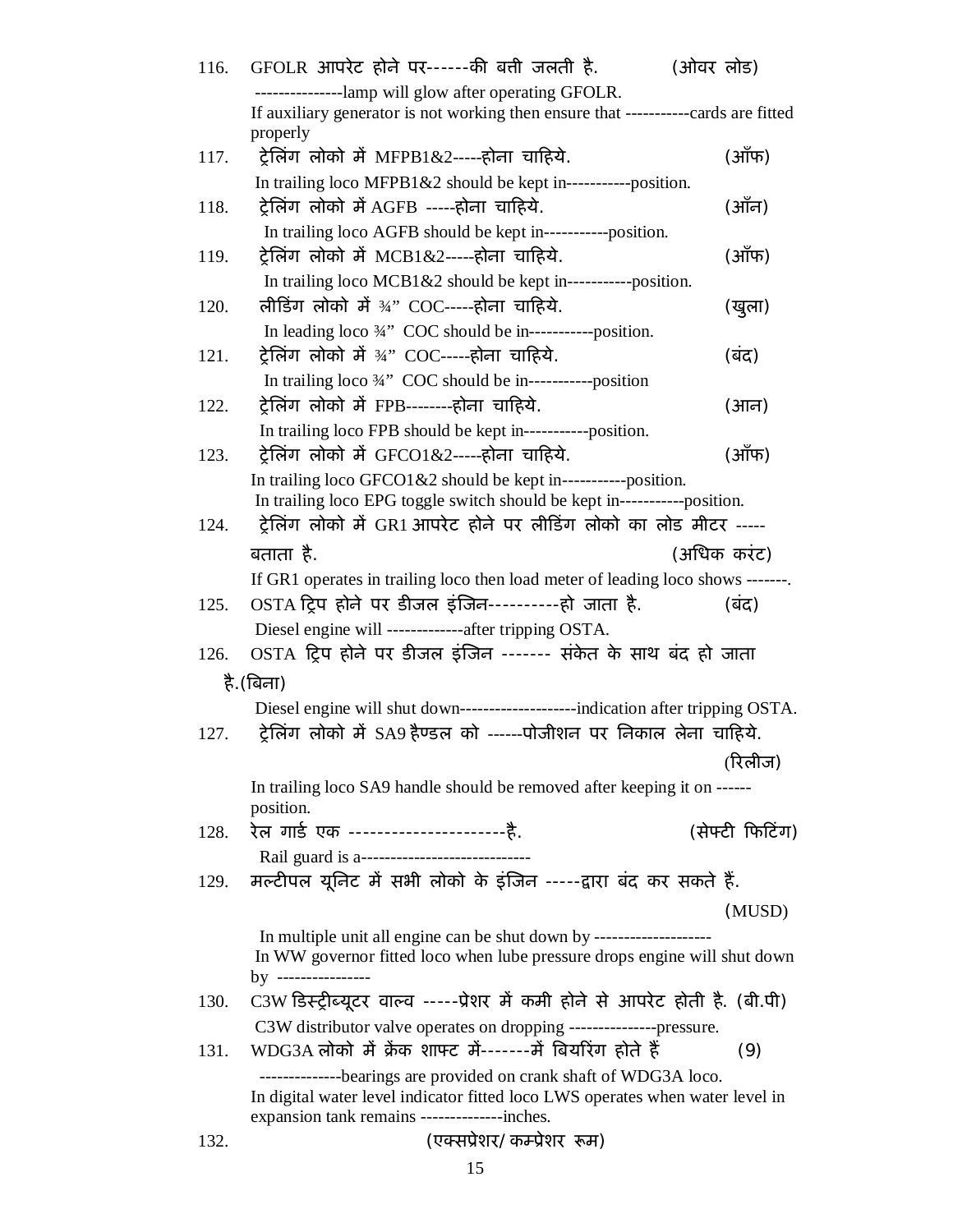|      | ETS3 is located in ------------------room.<br>---------lamp will glow after closing battery knife switch.                                |               |
|------|------------------------------------------------------------------------------------------------------------------------------------------|---------------|
| 133. | गाडी स्टार्ट करते समय कपलर पर ------फोर्स उत्पन्न होता है.                                                                               | (ड्राफ्ट)     |
|      | While starting the train ------------force will develop on coupler.                                                                      |               |
| 134. | गाडी मे ब्रेक लगाते समय कपलर पर ------ फोर्स उत्पन्न होता है.                                                                            | (बफ)          |
|      | While braking the train --------------force will develop on coupler.                                                                     |               |
| 135. | अधिक्तम फ्री स्लैक -------इंच होता है.                                                                                                   | (एक)          |
|      | Max free slag is -------------inch.                                                                                                      |               |
| 136. | अधिकतम स्प्रिंग स्लैक ------इंच होता है.                                                                                                 | (5)           |
|      | Max spring slag is ------------inches.                                                                                                   |               |
| 137. | 40 वैगन की मालगाडी में अधिकतम ------इंच स्लैक सम्भावित है.                                                                               | (240)         |
|      | Maximum probable slag in 40 wagon goods train is--------------inch.                                                                      |               |
| 138. | गाडी के अगले हिस्से की गति पिछले हिस्से की गति से अधिक होने पर ----                                                                      |               |
|      | उतपन्न होता है.                                                                                                                          | (रन आऊट)      |
|      | If speed of fore most part of the train is more than rear most part then----------<br>experience                                         |               |
| 139. | गाडी के अगले हिस्से की गति पिछले हिस्से की गति से कम होने पर -----                                                                       |               |
|      | उतपन्न होता है.                                                                                                                          | (रन इन)       |
|      | If speed of fore most part of the train is less than rear most part then----------<br>Experience.                                        |               |
| 140. | तेजी से नाच लेने पर -----------आता है.                                                                                                   | (जर्क)        |
|      | On quick notching up-----------will experience.                                                                                          |               |
| 141. | जर्क के कारण ---हो सकता है.                                                                                                              | (लोड पार्ट)   |
|      | Jerk can cause ------------                                                                                                              |               |
| 142. | डायनिक ब्रेक के समय इंजिन RPM---------नाच के बराबर हो जाते हैं. (4)                                                                      |               |
|      | While dynamic braking engine RPM become ------------notch RPM.                                                                           |               |
| 143. | डायनिक ब्रेक -----प्रकार का ब्रेक है.                                                                                                    | (इलैक्ट्रिकल) |
|      |                                                                                                                                          |               |
| 144. | ट्रैक्शन अलटरनेटर का नो लोड वोल्टेज------वोल्ट होता है.                                                                                  | (1130)        |
| 145. | No load voltage of traction alternator is -----------volt.<br>GFC पिकअप न होने पर -----एवं------स्विच का आन होना सुनिश्चित <i>फ</i> रें. |               |
|      |                                                                                                                                          |               |
|      |                                                                                                                                          | (GFCO1&2)     |
|      | If GFC is not picking up then ensure ---------&---------switch are in close<br>position.                                                 |               |
| 146. | ओरीफिश उपकरण में ------mm का छेद होता है.                                                                                                | (7.5)         |
|      | In orifice instrument leak hole is of -----------mm.                                                                                     |               |
| 147. | ------रिले के पिकअप होने से बजर बजता है.                                                                                                 | (WSR1,2,3)    |
|      | Buzzer sounds when ------------relay picks up.                                                                                           |               |
| 148. | लोको में घंटी ---रिले के पिकअप होने से बजती है                                                                                           | (SR)          |
|      | In loco bell rings when ----------relay picks up.                                                                                        |               |
| 149. | वुडवर्ड गवर्नर में तेल देखने के लिये----त्नगाया गया है.                                                                                  | (ग्लास ट्यूब) |
|      | ----------Is provided in WW Governor to check oil level.                                                                                 |               |
| 150. | ई.एच. गवर्नर में तेल ---के द्वारा देखते है.                                                                                              | (स्पाइ ग्लास) |
|      | ----------Is provided in EH Governor to check oil level.                                                                                 |               |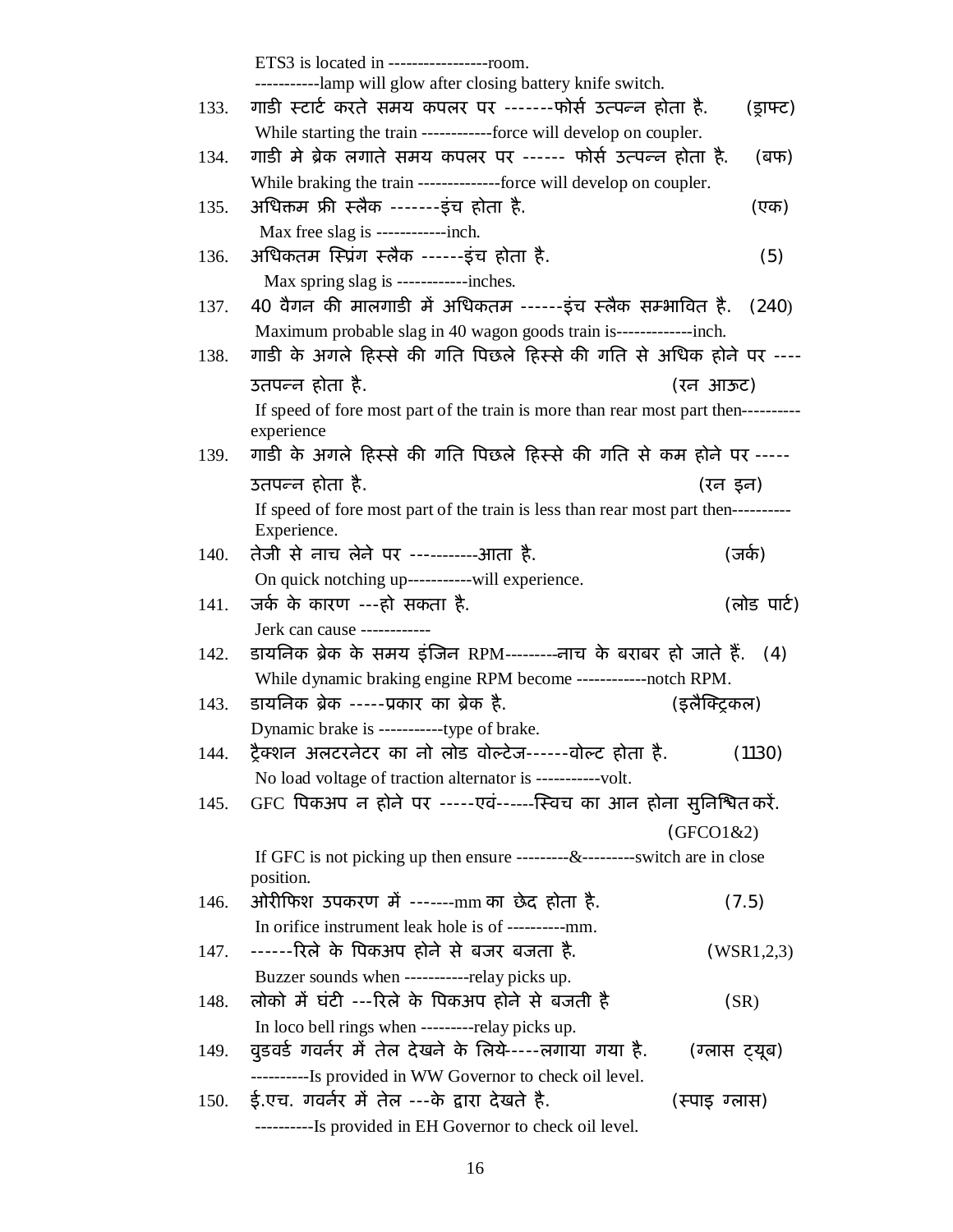| 151. | स्टार्टिंग ग्राउण्ड के समय ---------रिले पिक अप होती है.                                                | (GR2)      |
|------|---------------------------------------------------------------------------------------------------------|------------|
|      | At the time of starting ground --------------relay picks up.                                            |            |
| 152. | पावर ग्राउण्ड के समय ------ रिले पिक अप होती है.                                                        | (GR1)      |
|      | At the time of power ground -------------- relay picks up.                                              |            |
| 153. | WDG3A लोको में ट्रांजीशन -------- kmph पर आता है.                                                       | (41.5)     |
|      | In WDG3A loco transition come at the speed of ----------KMPH.                                           |            |
| 154. | WDG3A लोको में---------ट्रांजीशन आते हैं.                                                               | (एक)       |
|      | In WDG3A loco there is ----------------- transition.                                                    |            |
| 155. | फ्यूल पम्प मोटर कार्य न करने पर ------कांटैक्टर का पिकअप होना                                           |            |
|      | सुनिश्चित करें.                                                                                         | (एफ.पी.सी) |
|      | If fuel pump motor is not working then ensure that ------------is picking up.                           |            |
| 156. | फ्यूल पम्प मोटर कार्य न करने पर ---सर्किट ब्रेकर का रिसेट होना सुनिश्चित                                |            |
|      | करें.                                                                                                   | (एफ.पी.बी) |
|      | If fuel pump motor is not working then ensure that -----------circuit breaker is<br>in close condition. |            |
| 157. | फ्यूल आयल प्रेशर गेज ------kg/cm2 फ्यूल आयल प्रेशर दर्शाता है. (4.2)                                    |            |
|      | Fuel pressure gauge shows -----------kg/cm2 pressure in WDG3A loco.                                     |            |
| 158. | लोको में एक्सप्लोजन डोर की संख्या-----होती है.                                                          | (2)        |
|      | There are ------------explosion doors in WDG3A loco.                                                    |            |
|      | While LWS operate diesel engine will shut down with -----------indication.                              |            |
| 159. | ल्यूब आयल रेगुलेटिंग वाल्व की सेटिंग ----- kg/cm2 होती है.                                              | (5.2)      |
|      |                                                                                                         |            |
| 160. | ल्यूब आयल डिपिस्टिक गेज पर ----से ----तक के निशान लगे हैं.                                              | $(0-600)$  |
|      | Marking on lube oil dipstick gauge is from ---------to-------------                                     |            |
| 161. | ल्यूब आयल लेवल इंजिन की ---स्थिति में देखना चाहिये.                                                     | (आयडल)     |
|      | Lube level should be check in engine-------------position.                                              |            |
| 162. | ओ.पी.एस. ----- kg/cm2 पर पिकअप होता है.                                                                 | (1.6)      |
|      | OPS picks up at ----------------------kg/cm2.                                                           |            |
| 163. | ओ.पी.एस. ----- kg/cm2 पर ड्राप होता है.                                                                 | (1.3)      |
|      |                                                                                                         |            |
| 164. | बी.पी एडजस्ट करने के लिये ए-9 हैण्डल ---पोजीशन पर रखना चाहिये.                                          |            |
|      | (रिलीज)                                                                                                 |            |
|      | At the time of BP pressure adjusting A9 handle should be at------------<br>position.                    |            |
| 165. | ट्विन बीम हैड लाईट की फोकस दूरी ---मीटर है.                                                             | (305)      |
|      | Focus distance of twin beam head light is--------------meter.                                           |            |
|      | condition.                                                                                              |            |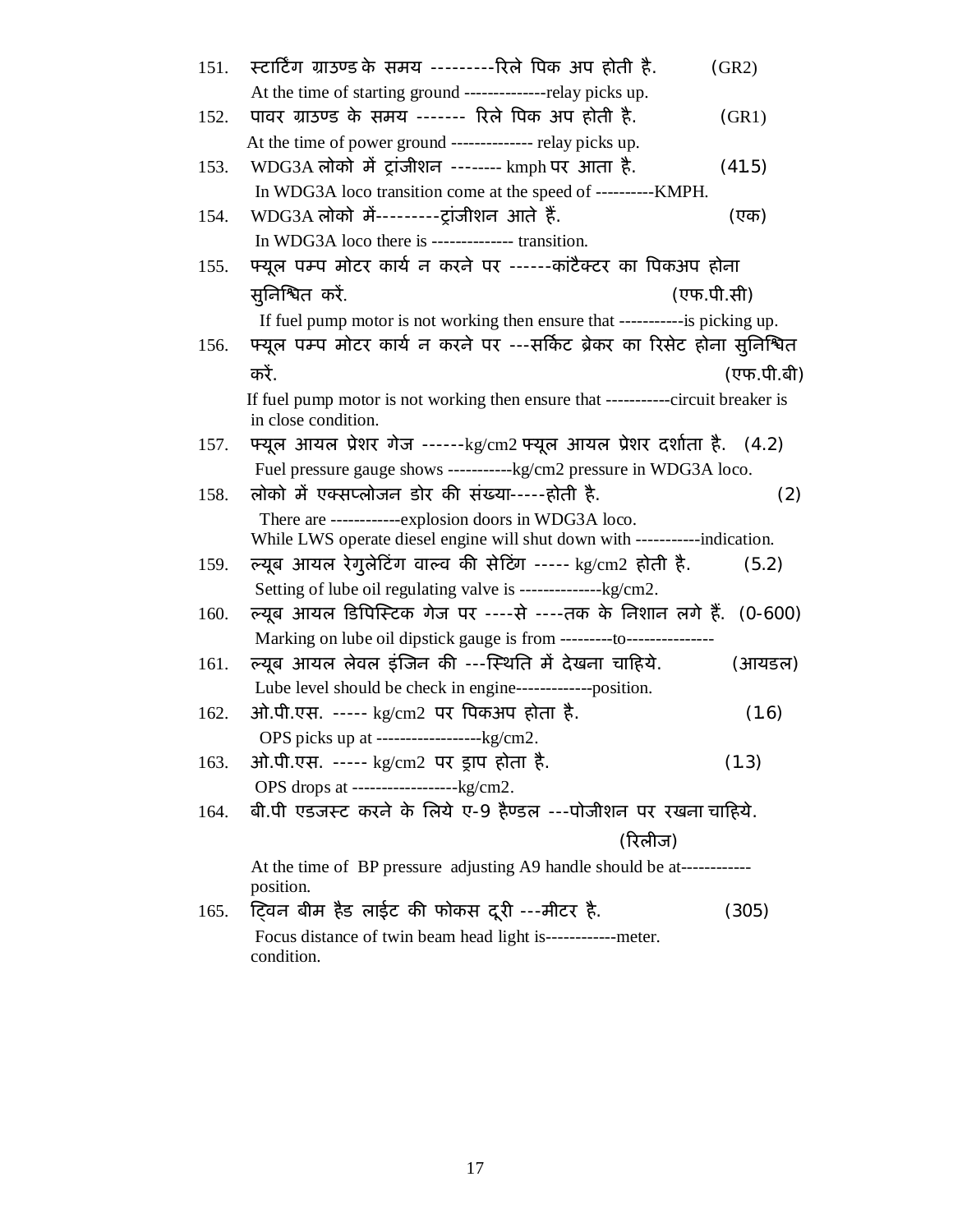### WDG4/P4 LOCO

| 1.  | WDG4/ WDP4 लोको का शङ्यूल -------------दिनों के बाद होता है. (90)        |                                            |
|-----|--------------------------------------------------------------------------|--------------------------------------------|
|     | Maintenance schedule of WDG4/P4 loco takes place after ------------days. |                                            |
| 2.  | WDG4 लोको का एक्सल लोड ------------टन होता है.                           | (21)                                       |
|     | Axel load of WDG4 loco is----------------tons.                           |                                            |
| 3.  | WDG4 लोको का हार्स पावर ----------होता है.                               | (3939)                                     |
|     | HP of WDG4 loco is------------------hp.                                  |                                            |
| 4.  | WDG4/ WDP4 लोको में आटोमैटिक ब्रेक हैण्डल की -----पोजीशन होती हैं. (5)   |                                            |
|     | Automatic brake handle have --------------position in WDG4/P4 loco.      |                                            |
| 5.  | WDG4/ WDP4 लोको में टी.एम. ब्लोअर---------टी.एम को ठंडा करता है.(सभी)    |                                            |
|     | TM blower cools ------------TM in WDG4/P4 loco.                          |                                            |
| 6.  | WDG4/ WDP4 लोको में वाटर लेवल गेज -------रूम में लगा है.    (एसेसरी)     |                                            |
|     | Water level gauge is provided in --------------room in WDG4/P4 loco.     |                                            |
| 7.  | WDG4/ WDP4 लोको में OSTA इंजिन रूम के ------एण्ड पर लगी है.              |                                            |
|     |                                                                          | (फ्री एण्ड)                                |
|     | OSTA is provided at --------------in engine room inWDG4/P4 loco.         |                                            |
| 8.  | WDG4/ WDP4 लोको में टी.एस.सी -----पर लगी है.                             | (पावर टेक आफ़)                             |
|     | TSC is located at ---------------------end in WDG4/P4 loco.              |                                            |
| 9.  | WDG4/ WDP4 लोको में CCM के स्थान पर -----लगी है.                         | (इंडक्टर ट्यूब)                            |
|     | ---------------------is provided in place of CCM in WDG4/P4 loco.        |                                            |
| 10. | WDG4/ WDP4 लोको में एम.आर का कट इन-----------तथा कट आऊट---               |                                            |
|     | ---पर होता है.                                                           | $(8.2 \text{ kg/cm2}, 9.6 \text{ kg/cm2})$ |
|     | In WDG4/P4 loco MR cut in at --------------and cut out at--------------  |                                            |
| 11. |                                                                          |                                            |
|     |                                                                          | TC                                         |
|     |                                                                          | $\mathcal{C}$                              |

पूरा ना म-- --- -- है. (Ěे क्श न कंट्रो ल कैब

का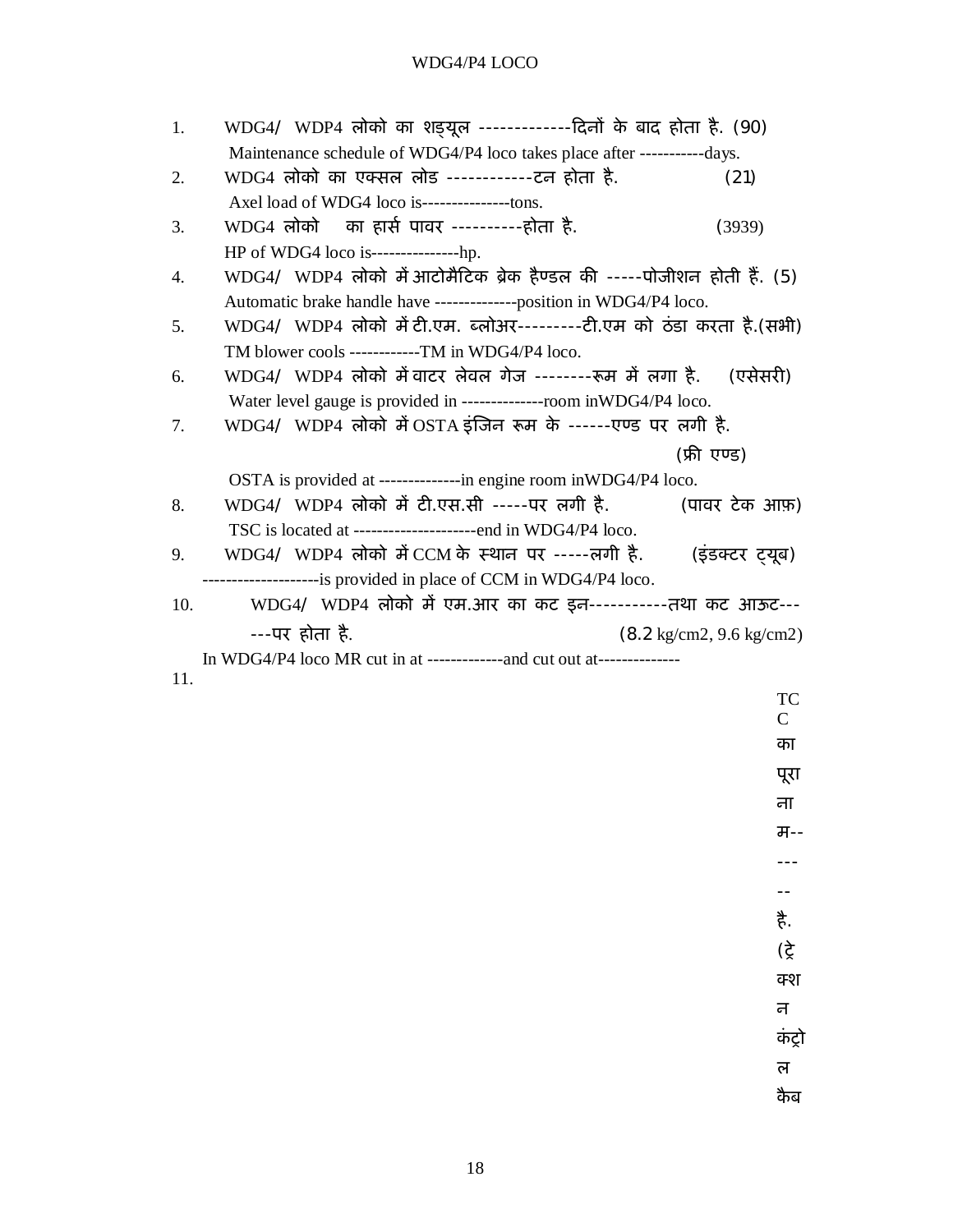|                                    | $\bm)$                                                       |
|------------------------------------|--------------------------------------------------------------|
| Full name of TCC is--------------- |                                                              |
| 12.                                | $\rm EC$                                                     |
|                                    | ${\bf C}$                                                    |
|                                    | का                                                           |
|                                    | पूरा                                                         |
|                                    | ना                                                           |
|                                    | म--                                                          |
|                                    |                                                              |
|                                    | $\mathord{\hspace{1pt}\text{--}\hspace{1pt}}$                |
|                                    | है.                                                          |
|                                    | $(\overline{\xi}% ,\overline{\eta}_{0},\overline{\eta}_{0})$ |
|                                    | लै                                                           |
|                                    | क्ट्री                                                       |
|                                    | कल                                                           |
|                                    | कंट्रो                                                       |
|                                    | ल $\,$                                                       |
|                                    | कैब                                                          |
|                                    | नेट                                                          |
|                                    | $\big)$                                                      |
| Full name of ECC is--------------- |                                                              |
| 13.                                | ${\rm TC}$                                                   |
|                                    | C1                                                           |
|                                    | $\mathbf{TM}$<br>नं.                                         |
|                                    |                                                              |
|                                    |                                                              |
|                                    | --                                                           |
|                                    | को                                                           |
|                                    | क्न्ट्रो                                                     |
|                                    | ल $\overline{a}$                                             |
|                                    | कर                                                           |
|                                    | ती                                                           |
|                                    | है.                                                          |
|                                    | (1,                                                          |
|                                    | 2,3                                                          |
|                                    | $\big)$                                                      |
|                                    |                                                              |

नेट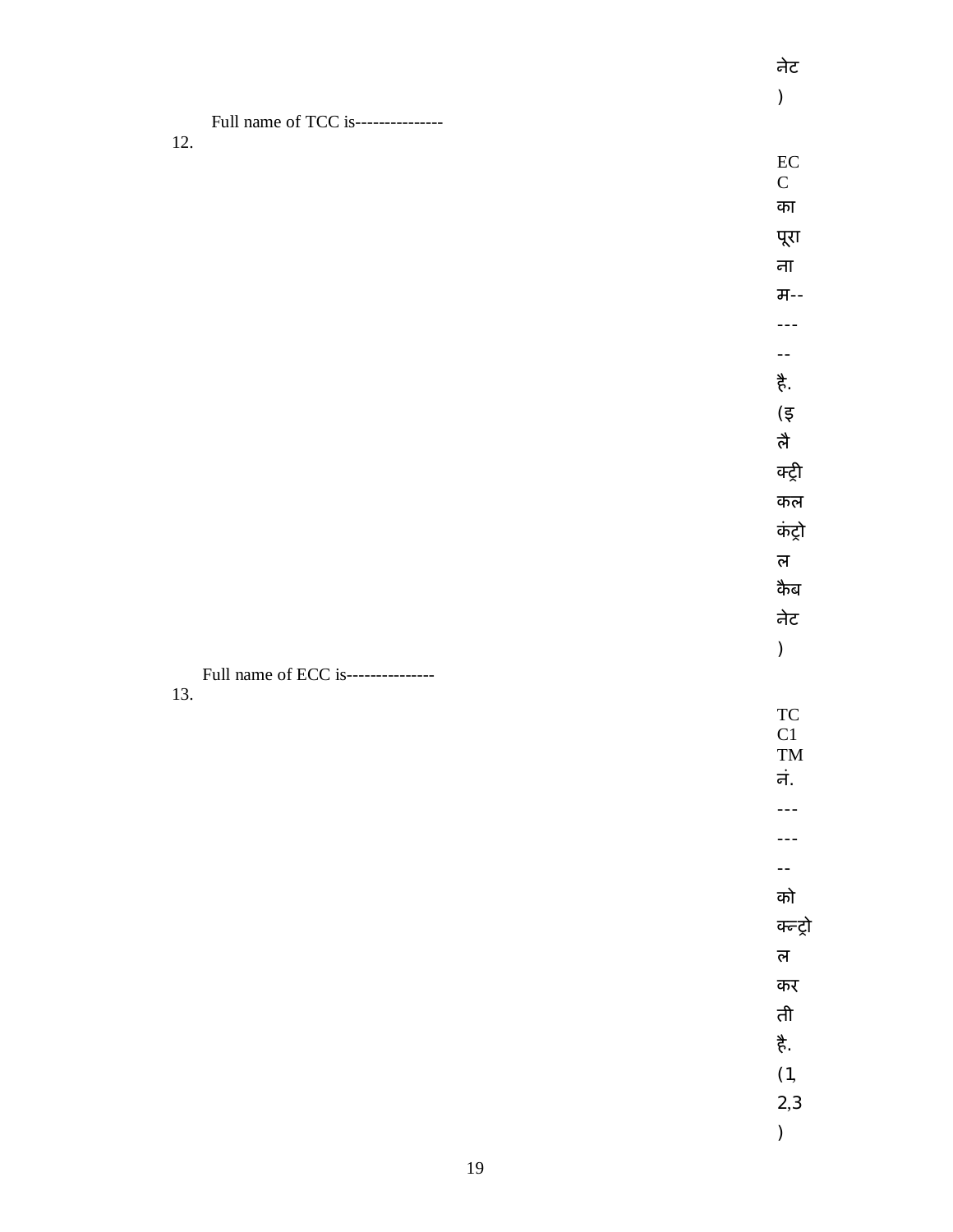TM no---------------- are controlled by TCC1.<br>14. 14. W

DG 4 लो

को मे TC

 $C2$ TM नं.

--

--- ---

को क्न्ट्रो

ल कर

ती

है.

(4, 5,6

)

DP 4

### TM no------------------are controlled by TCC2 in WDG4 loco.<br>15. 15. W

लो को में TC C1 TM नं.

---

-- को

---

क्न्ट्रो

ल

कर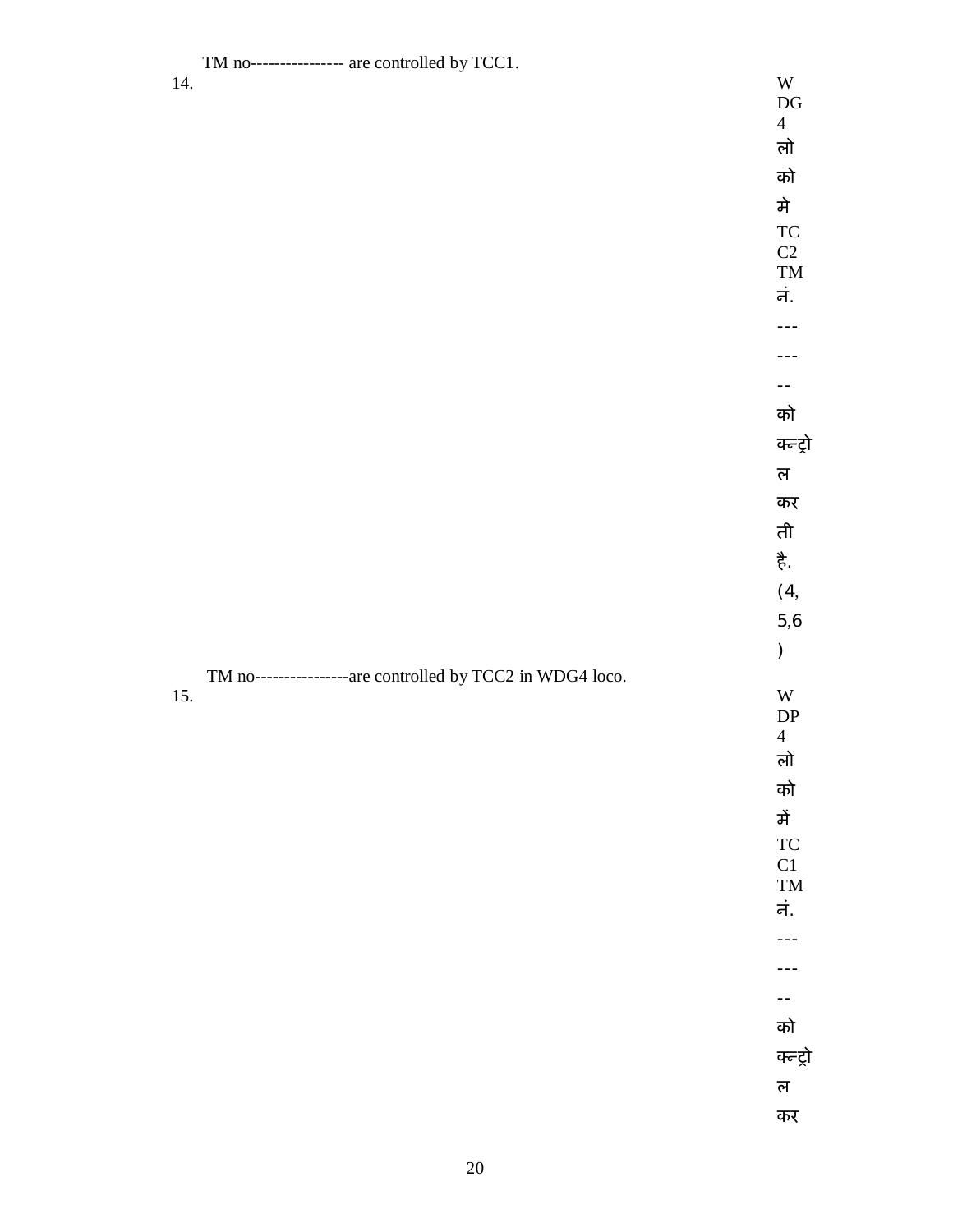|                                                                          | ती                      |
|--------------------------------------------------------------------------|-------------------------|
|                                                                          | 芳.                      |
|                                                                          | (1,                     |
|                                                                          | 2)                      |
| TM no----------------are controlled by TCC1 in WDP4 loco.                |                         |
| 16.                                                                      | $\ensuremath{\text{W}}$ |
|                                                                          | DP<br>$\overline{4}$    |
|                                                                          | लो                      |
|                                                                          | को                      |
|                                                                          | में                     |
|                                                                          | <b>TC</b>               |
|                                                                          | $\rm C2$                |
|                                                                          | TM                      |
|                                                                          | नं.                     |
|                                                                          |                         |
|                                                                          |                         |
|                                                                          | को                      |
|                                                                          | क्ल्ट्रो                |
|                                                                          | ल                       |
|                                                                          | कर                      |
|                                                                          | ती                      |
|                                                                          | 芳.                      |
|                                                                          | (3,                     |
|                                                                          | 4)                      |
| TM no-----------------are controlled by TCC2 in WDP4 loco                |                         |
| WDG4 लोको में एक ट्रक आयसोलेट करने के बाद---%लोड खींचने में सक्षम<br>17. |                         |
| होता है<br>(60)                                                          |                         |
| After isolating one truck ---------% of load can be haul by WDG4 loco.   | W                       |
| 18.                                                                      | $\mathop{\rm DG}$       |
|                                                                          | 4/                      |
|                                                                          | W                       |
|                                                                          | DP<br>$\overline{4}$    |
|                                                                          | लो                      |
|                                                                          | को                      |
|                                                                          | में                     |
|                                                                          | ---                     |
|                                                                          | ---                     |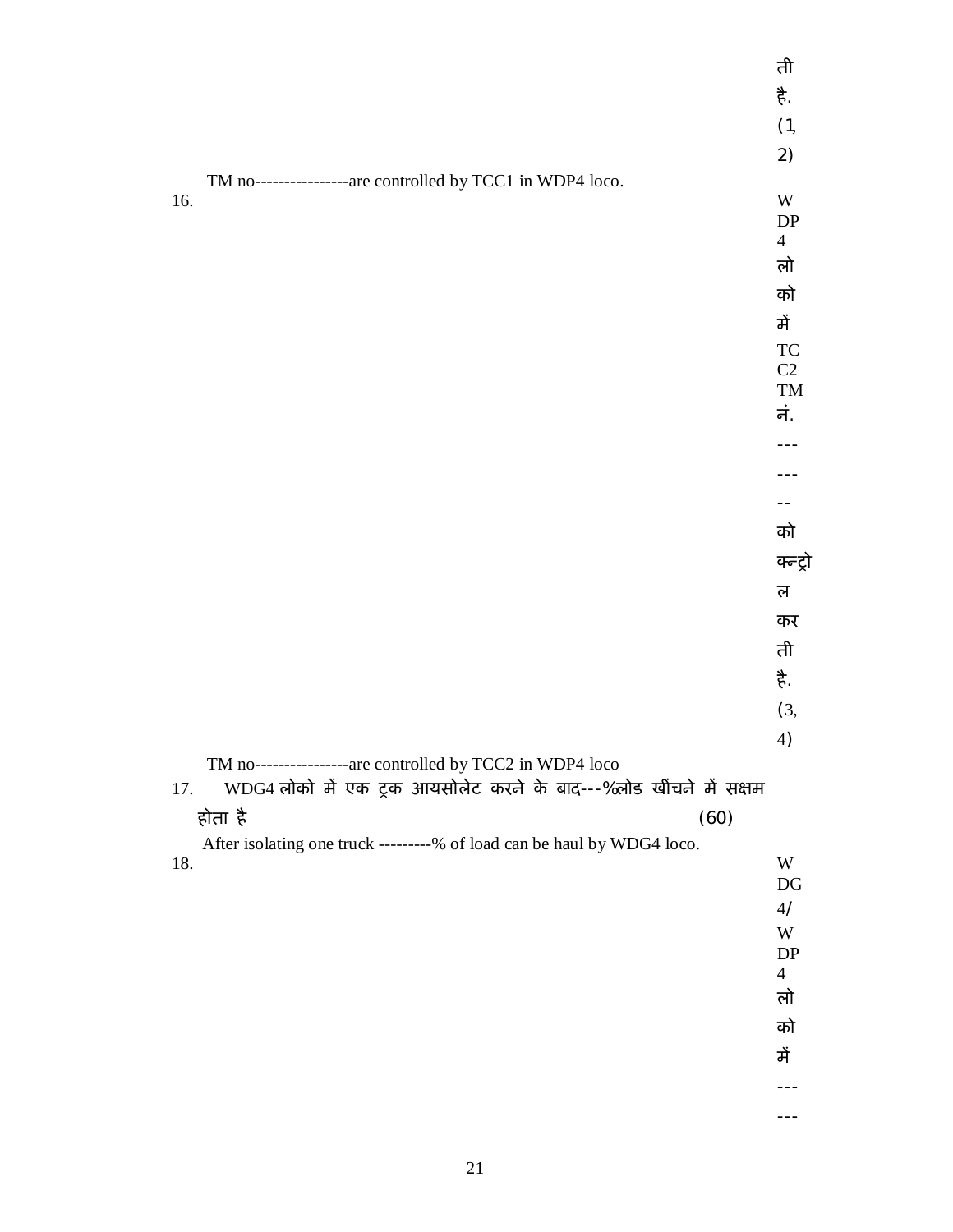|                                               | $\pmb{\overline{y}}$    |
|-----------------------------------------------|-------------------------|
|                                               | कार                     |
|                                               | के                      |
|                                               | क्रो-                   |
|                                               | बार                     |
|                                               | $3\mathrm{II}$          |
|                                               | ते                      |
|                                               | , हैं                   |
|                                               | (हा                     |
|                                               | ई,                      |
|                                               | शा                      |
|                                               | फ्ट)                    |
| -And ------------crowbar fires inWDG4/P4 loco |                         |
| 19.                                           | $\ensuremath{\text{W}}$ |
|                                               | $\mathop{\rm DG}$<br>4/ |
|                                               |                         |

4/ W DP 4 लो को में आ य सो

लेश न

स्वि

च - ---

--- ल

गा

है.

(इं

जन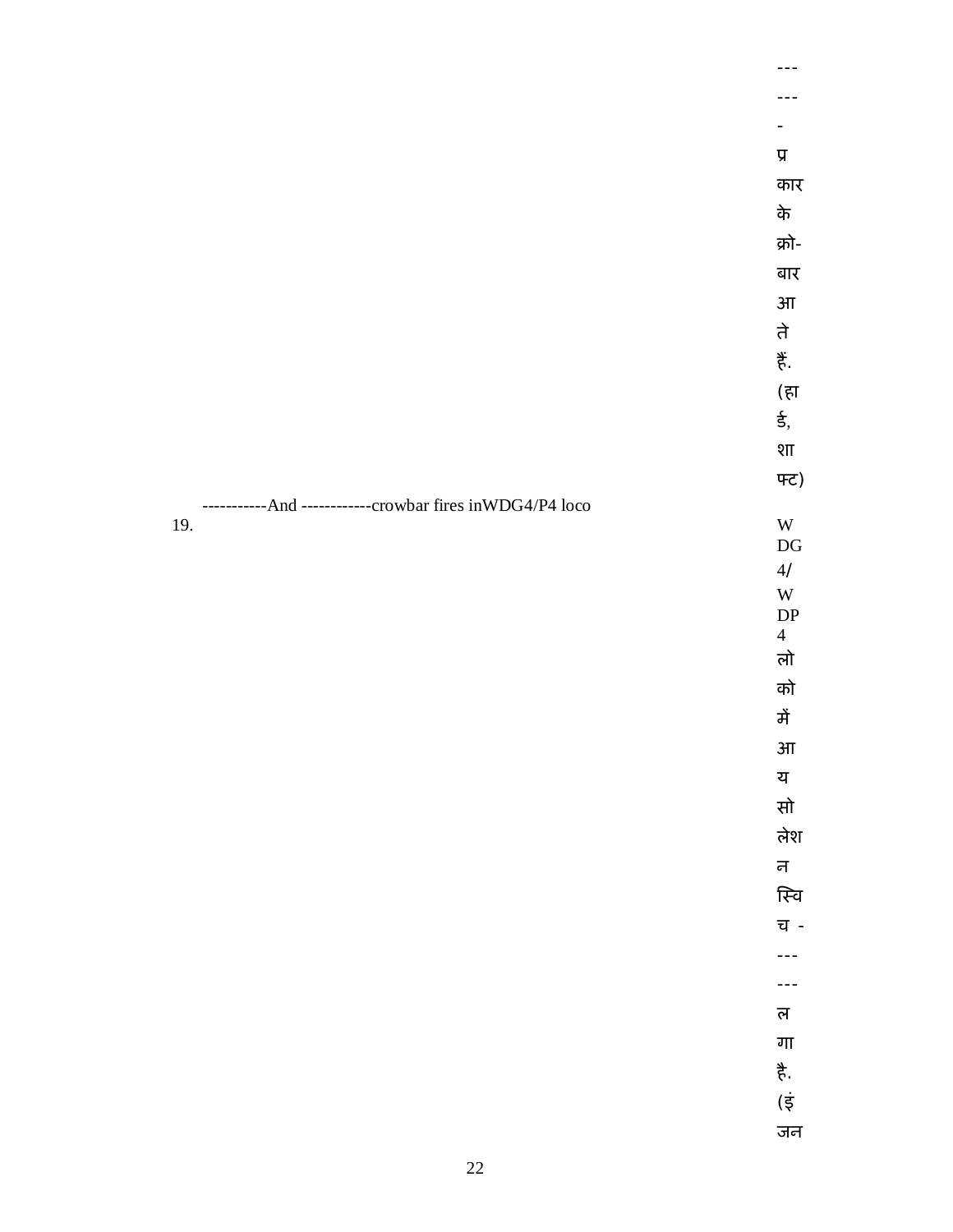|     |                                                                          | कंट्रो                                                                |
|-----|--------------------------------------------------------------------------|-----------------------------------------------------------------------|
|     |                                                                          | ल                                                                     |
|     |                                                                          | पैन                                                                   |
|     |                                                                          | ल)                                                                    |
|     | Isolation switch is provided on -----------------------------inWDG-4/P-4 |                                                                       |
| 20. |                                                                          | $\ensuremath{\text{W}}$<br>$\mathop{\rm DG}$                          |
|     |                                                                          | $4/$                                                                  |
|     |                                                                          | $\mathbf W$                                                           |
|     |                                                                          | DP<br>$\overline{4}$                                                  |
|     |                                                                          | लो                                                                    |
|     |                                                                          | को                                                                    |
|     |                                                                          | में                                                                   |
|     |                                                                          | ई.ए                                                                   |
|     |                                                                          | H.2                                                                   |
|     |                                                                          | $00\,$                                                                |
|     |                                                                          | $0 -$                                                                 |
|     |                                                                          |                                                                       |
|     |                                                                          | --                                                                    |
|     |                                                                          | स्था                                                                  |
|     |                                                                          | न                                                                     |
|     |                                                                          | पर                                                                    |
|     |                                                                          | ल                                                                     |
|     |                                                                          | गा                                                                    |
|     |                                                                          | ई.                                                                    |
|     |                                                                          | $(\mathbf{E}% _{0}^{\ast}\mathbf{G}_{0})_{0\leq\omega\leq\mathbf{0}}$ |
|     |                                                                          | CC                                                                    |
|     | EM2000 is provided in ----------------------------inWDG4/P4 loco.        | $1$ )                                                                 |
| 21. |                                                                          | ${\rm TL}$                                                            |
|     |                                                                          | ${\rm PR}$<br>का                                                      |
|     |                                                                          | पूरा                                                                  |
|     |                                                                          | ना                                                                    |
|     |                                                                          | म                                                                     |
|     |                                                                          |                                                                       |
|     |                                                                          |                                                                       |
|     |                                                                          | ---                                                                   |
|     |                                                                          | 芳.                                                                    |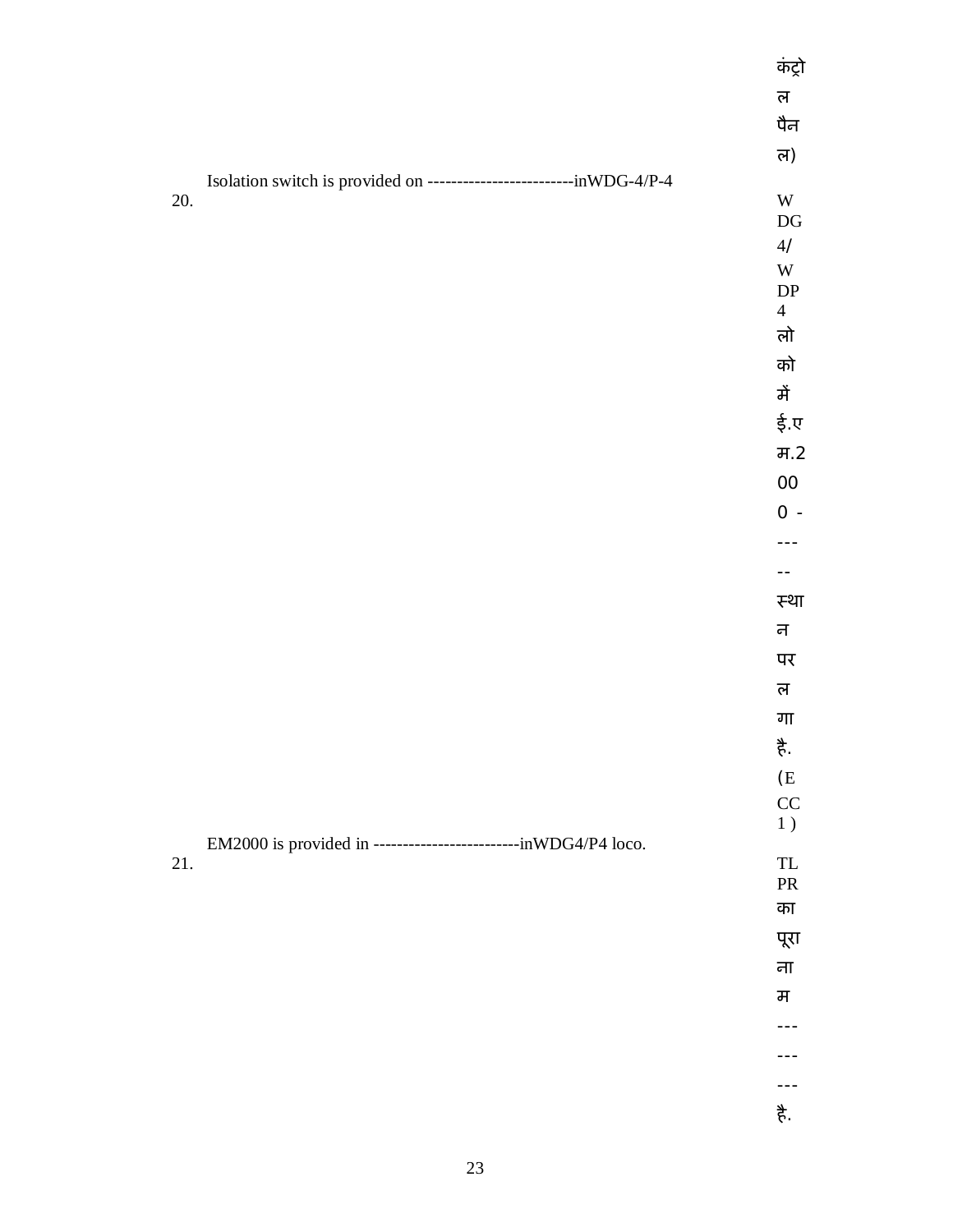|                                                               | (5)                                          |
|---------------------------------------------------------------|----------------------------------------------|
|                                                               | र्बो                                         |
|                                                               | ल्यू                                         |
|                                                               | ब                                            |
|                                                               | $3\Pi$                                       |
|                                                               | यल                                           |
|                                                               | प                                            |
|                                                               | <b>म्प</b> )                                 |
| Full name of TLPR is--------------                            |                                              |
| 22.                                                           | $\ensuremath{\text{W}}$<br>$\mathop{\rm DG}$ |
|                                                               | $\overline{4}$                               |
|                                                               | में                                          |
|                                                               | स्टा                                         |
|                                                               | टिंग                                         |
|                                                               | फ्यू                                         |
|                                                               | ज                                            |
|                                                               | की                                           |
|                                                               | क्षम                                         |
|                                                               | ता-                                          |
|                                                               | $- -$                                        |
|                                                               |                                              |
|                                                               |                                              |
|                                                               | ए                                            |
|                                                               | म्पि                                         |
|                                                               | यर                                           |
|                                                               | है.                                          |
|                                                               | (80)                                         |
|                                                               | O                                            |
| The ratting of staring fuse is -------------amp in WDG4 loco. |                                              |
| 23.                                                           | डाय                                          |
|                                                               | रे                                           |
|                                                               | क्ट                                          |
|                                                               | ब्रेक                                        |
|                                                               | हैण्ड                                        |
|                                                               | ल                                            |
|                                                               | की                                           |
|                                                               | ---                                          |
|                                                               | पो                                           |
| $24\,$                                                        |                                              |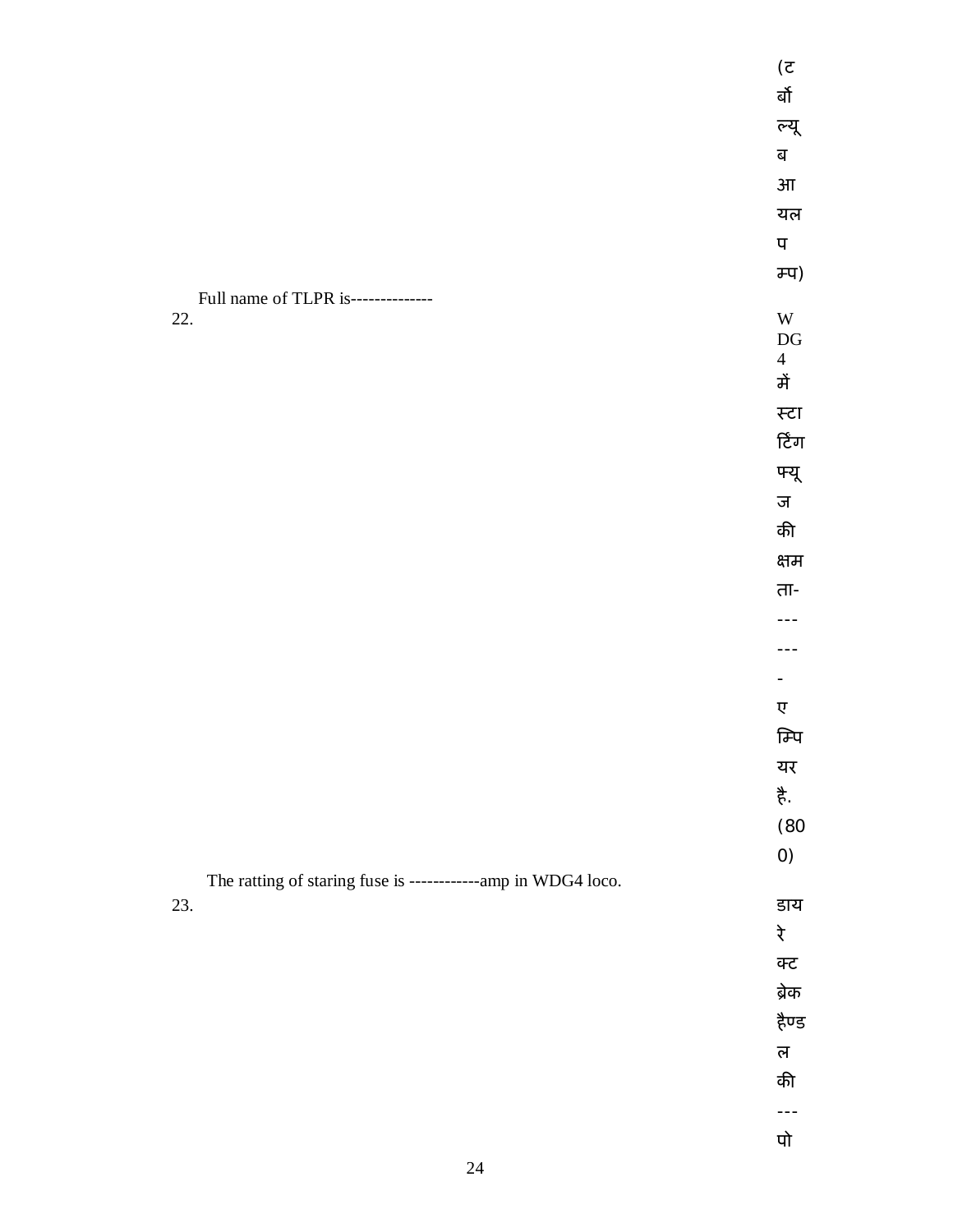|                                                                         | जी                               |
|-------------------------------------------------------------------------|----------------------------------|
|                                                                         | शन                               |
|                                                                         | हो                               |
|                                                                         | ती                               |
|                                                                         | 菁.                               |
|                                                                         | (दो                              |
|                                                                         | $\big)$                          |
| Direct brake handle have --------------position.                        |                                  |
| 24.                                                                     | $\mathbf W$                      |
|                                                                         | $\mathop{\rm DG}$<br>$4/$        |
|                                                                         | $\mathbf W$                      |
|                                                                         | $\mathbf{D}\mathbf{P}$           |
|                                                                         | $\overline{4}$<br>लो             |
|                                                                         |                                  |
|                                                                         | को<br>में -                      |
|                                                                         |                                  |
|                                                                         |                                  |
|                                                                         |                                  |
|                                                                         | कल                               |
|                                                                         | र                                |
|                                                                         | के                               |
|                                                                         | स                                |
|                                                                         | र्कि                             |
|                                                                         | $\overline{\texttt{c}}$          |
|                                                                         | ब्रेक                            |
|                                                                         | $\overline{\mathbf{t}}$          |
|                                                                         | लगे                              |
|                                                                         | ぎ.                               |
|                                                                         | (ती                              |
|                                                                         | न)                               |
| --------------Label colour circuit breaker is provided in WDG4/P4 loco. |                                  |
| 25.                                                                     | $\mathbf W$<br>$\mathop{\rm DG}$ |
|                                                                         | $4/$                             |
|                                                                         | $\ensuremath{\text{W}}$          |
|                                                                         | DP                               |
|                                                                         | $\overline{4}$<br>लो             |
|                                                                         | को                               |
|                                                                         | में -                            |
|                                                                         |                                  |
|                                                                         |                                  |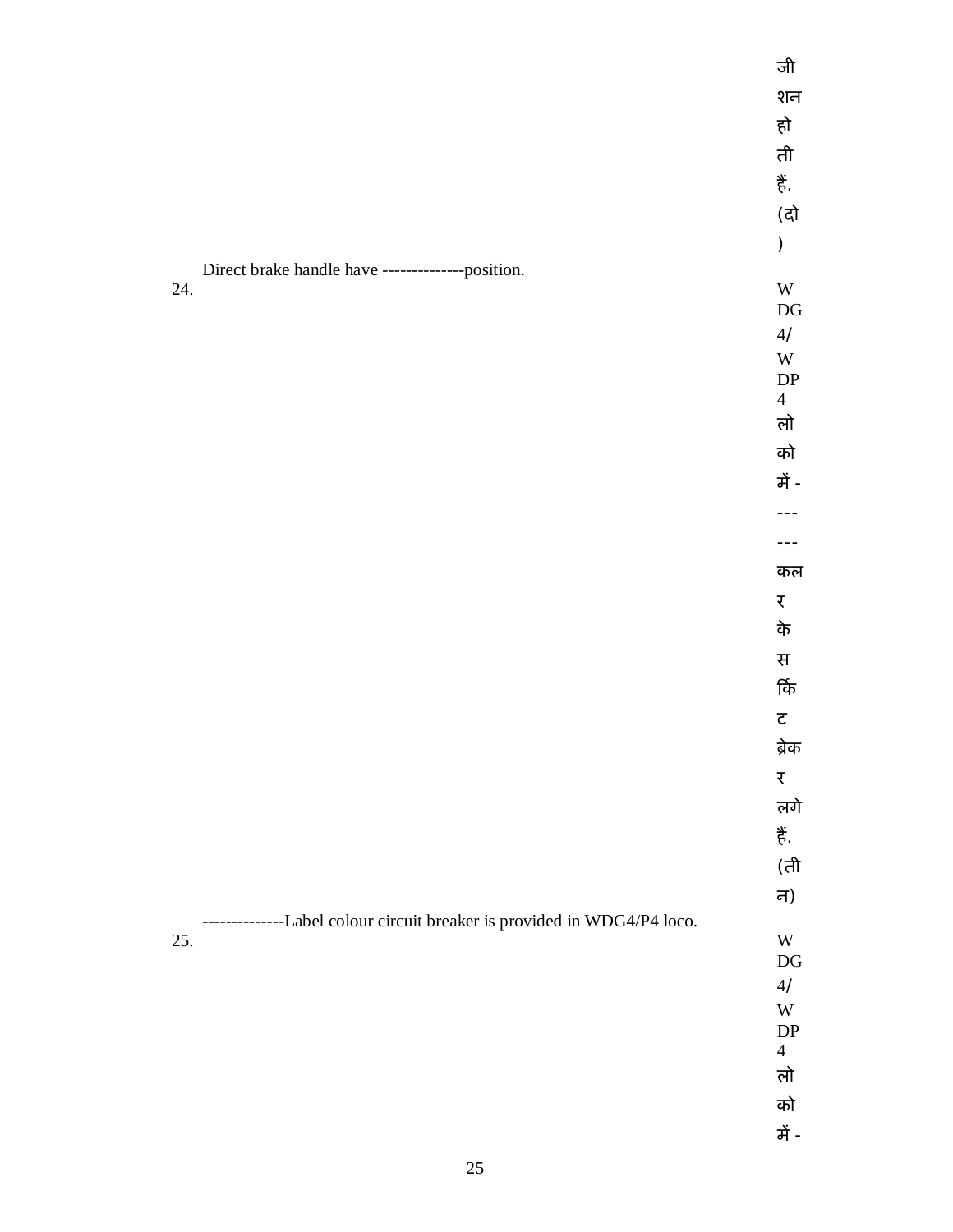|                                                               | फी                                       |
|---------------------------------------------------------------|------------------------------------------|
|                                                               | चर                                       |
|                                                               | ल                                        |
|                                                               | गा                                       |
|                                                               | ≹.                                       |
|                                                               | $(\mathrm{d} \overline{\mathfrak{p}})$   |
|                                                               | ल                                        |
|                                                               | सेफ                                      |
|                                                               | $\mathcal{C}^{\prime}$                   |
| ----------Feature is provided in WDG4/P4 loco.                |                                          |
| 26.                                                           | $\ensuremath{\text{W}}$                  |
|                                                               | $\mathbf{D}\mathbf{G}$<br>$\overline{4}$ |
|                                                               | लो                                       |
|                                                               | को                                       |
|                                                               | में                                      |
|                                                               | एम                                       |
|                                                               | . $3\pi$                                 |
|                                                               | ₹.                                       |
|                                                               | टैंक                                     |
|                                                               | ---                                      |
|                                                               | स्था                                     |
|                                                               | न                                        |
|                                                               | पर                                       |
|                                                               | लगे                                      |
|                                                               | , हैं                                    |
|                                                               | (लो                                      |
|                                                               | को                                       |
|                                                               | राई                                      |
|                                                               | $\overline{\mathbf{c}}$                  |
|                                                               | साइ                                      |
|                                                               | $\overline{\mathbf{5}}$                  |
|                                                               | अंड                                      |
|                                                               | र                                        |
|                                                               | ट्रक                                     |
|                                                               | )                                        |
| MR tanks are provided at------------------------in WDG4 loco. |                                          |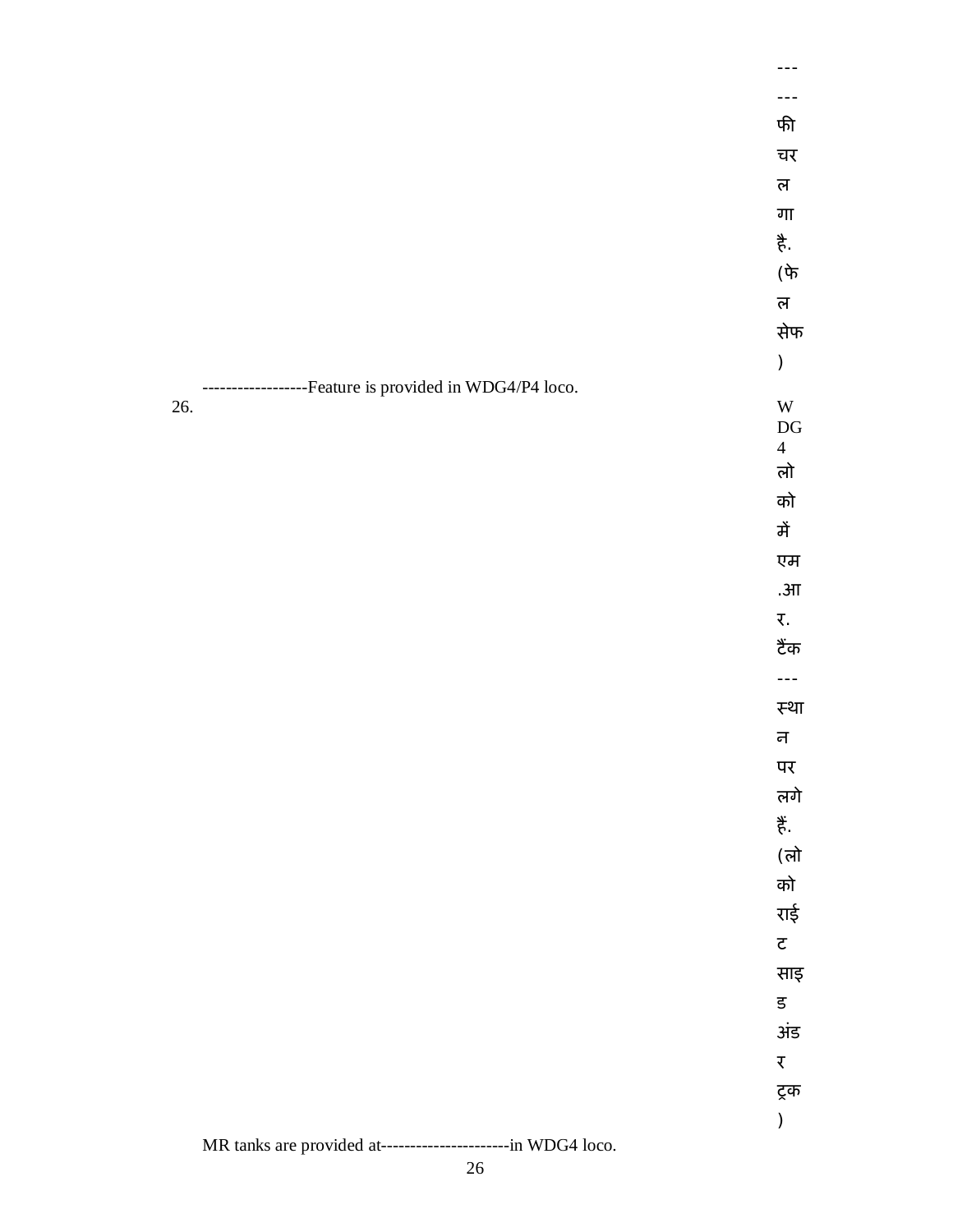| 27.                                                          | $\mathbf W$              |
|--------------------------------------------------------------|--------------------------|
|                                                              | DP<br>$\overline{4}$     |
|                                                              | लो                       |
|                                                              | को                       |
|                                                              | में                      |
|                                                              | एम                       |
|                                                              | $\epsilon$               |
|                                                              | आर                       |
|                                                              | $\epsilon$               |
|                                                              | टैंक                     |
|                                                              | $\overline{a}$           |
|                                                              | स्था                     |
|                                                              | न                        |
|                                                              | पर                       |
|                                                              | लगे                      |
|                                                              | 芳.                       |
|                                                              | (लो                      |
|                                                              | को                       |
|                                                              | लै                       |
|                                                              | फ्ट                      |
|                                                              | साइ                      |
|                                                              | ड                        |
|                                                              | अंड                      |
|                                                              | $\overline{\mathcal{K}}$ |
|                                                              | ट्रक                     |
|                                                              | $\big)$                  |
| MR tanks are provided at-----------------------in WDP4 loco. |                          |
| 28.                                                          | W<br>${\rm DP}$          |
|                                                              | $\overline{4}$           |
|                                                              | लो                       |
|                                                              | को                       |
|                                                              | में                      |
|                                                              | रडा                      |
|                                                              | र -                      |
|                                                              | ---                      |
|                                                              | -                        |
|                                                              | में                      |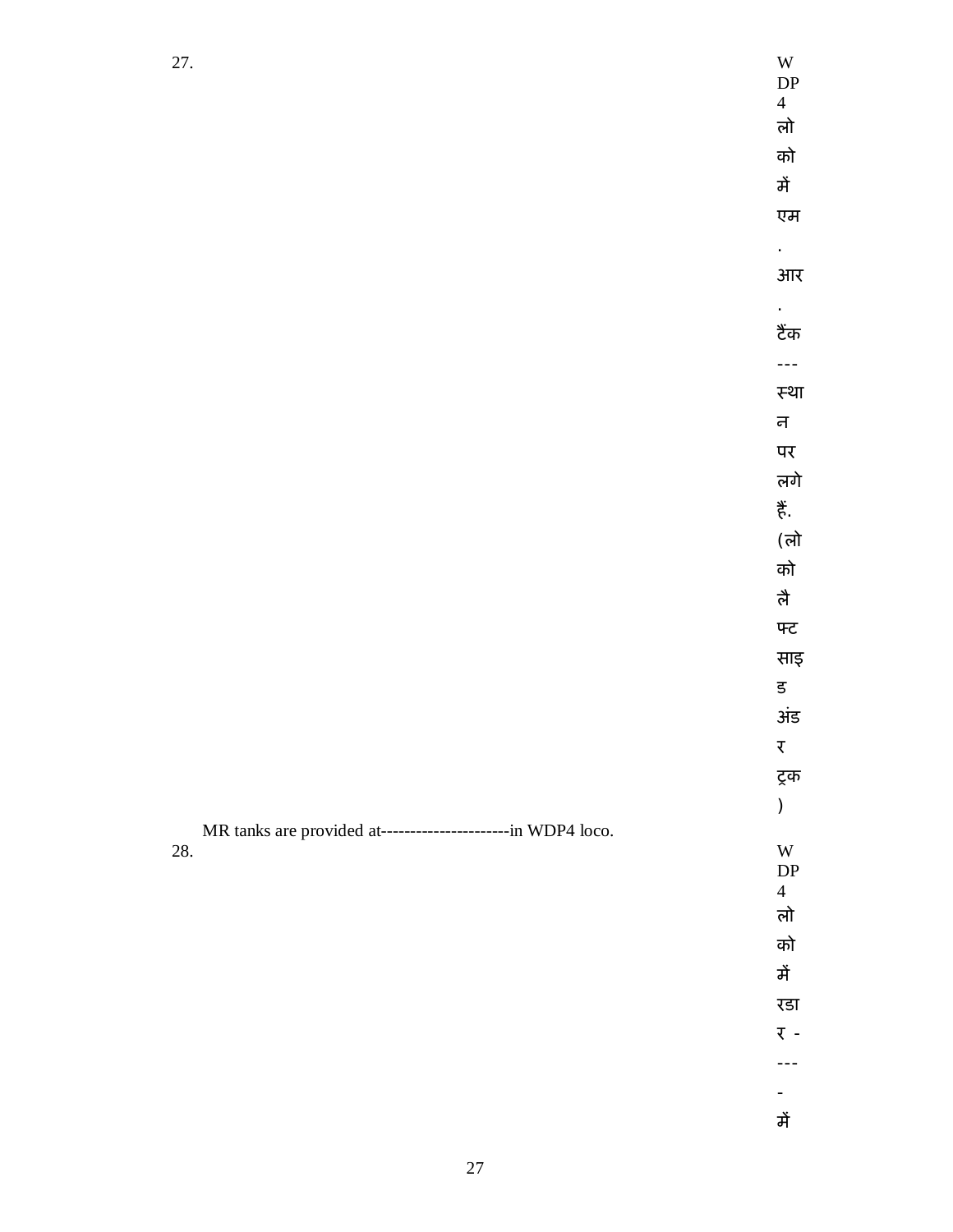|     |  |  |                                              | गा                      |
|-----|--|--|----------------------------------------------|-------------------------|
|     |  |  |                                              | है.                     |
|     |  |  | (लोको लैफ्ट रियर बोगी तथा फ्यूल टैंक के बीच) |                         |
|     |  |  |                                              |                         |
| 29. |  |  |                                              | W<br>DG                 |
|     |  |  |                                              | $\overline{4}$          |
|     |  |  |                                              | में                     |
|     |  |  |                                              | रडा                     |
|     |  |  |                                              | र -                     |
|     |  |  |                                              | ---                     |
|     |  |  |                                              | -पर                     |
|     |  |  |                                              | ल                       |
|     |  |  |                                              | गा                      |
|     |  |  |                                              | है.(                    |
|     |  |  |                                              | लो                      |
|     |  |  |                                              | को                      |
|     |  |  |                                              | राइ                     |
|     |  |  |                                              | $\overline{\texttt{c}}$ |
|     |  |  |                                              | फ्रंट                   |
|     |  |  |                                              | बो                      |
|     |  |  |                                              | गी                      |
|     |  |  |                                              | त                       |
|     |  |  |                                              | था                      |
|     |  |  |                                              | फ्यू                    |
|     |  |  |                                              | ल                       |
|     |  |  |                                              | टैंक                    |
|     |  |  |                                              | के                      |
|     |  |  |                                              | बीच                     |
|     |  |  |                                              | )                       |
|     |  |  |                                              |                         |
| 30. |  |  |                                              | W<br>$\mathop{\rm DG}$  |
|     |  |  |                                              | $\overline{4}$          |
|     |  |  |                                              | लो                      |
|     |  |  |                                              | को                      |
|     |  |  |                                              | में                     |
|     |  |  |                                              | हैण्ड                   |
|     |  |  |                                              | ब्रेक                   |

ल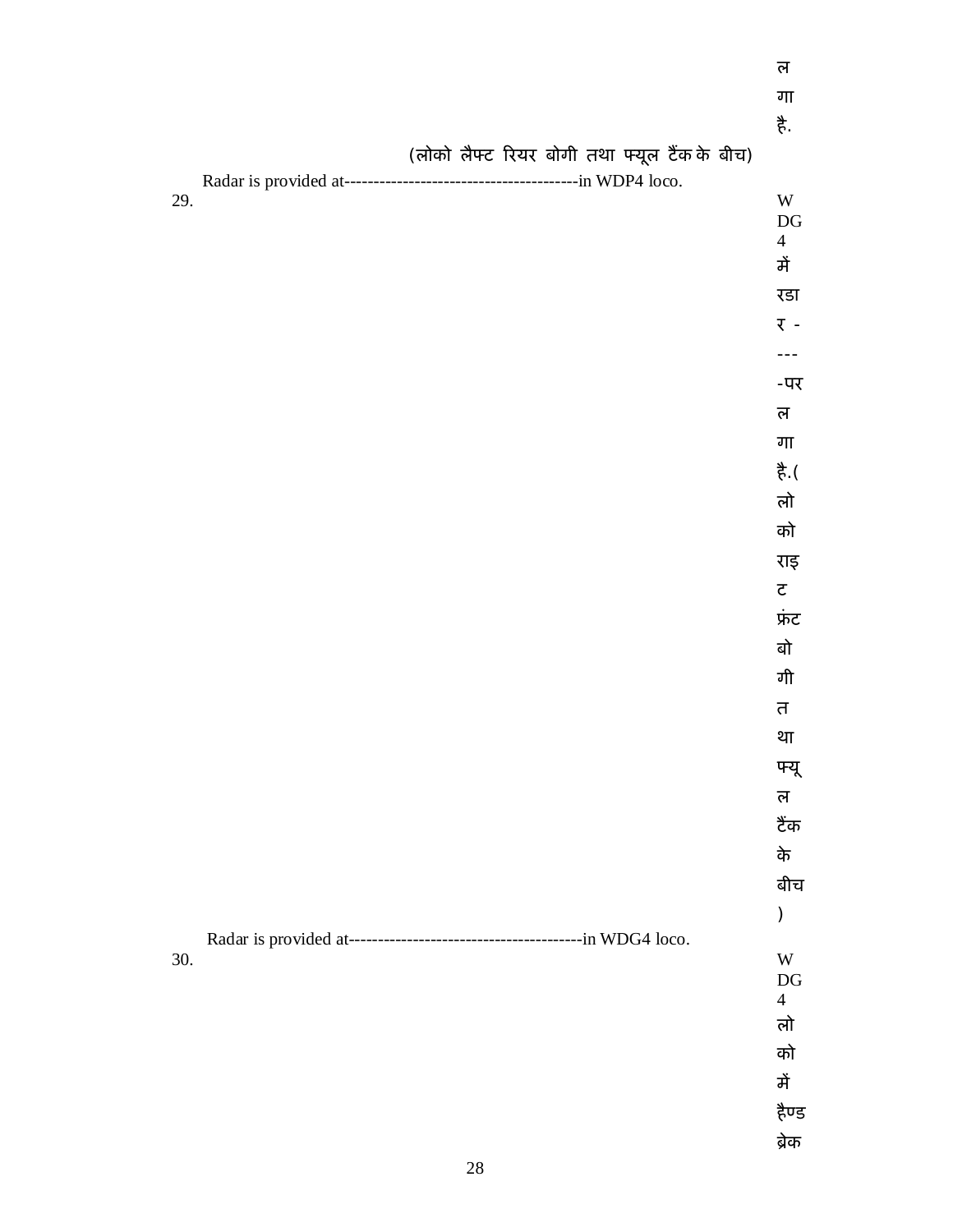|                                                                    | ---                      |
|--------------------------------------------------------------------|--------------------------|
|                                                                    | -पर                      |
|                                                                    | ल                        |
|                                                                    | गा                       |
|                                                                    | $\frac{4}{5}$ (          |
|                                                                    | लो                       |
|                                                                    | को                       |
|                                                                    | राई                      |
|                                                                    | $\overline{\mathbf{c}}$  |
|                                                                    | साइ                      |
|                                                                    | ड                        |
|                                                                    | एसे                      |
|                                                                    | सरी                      |
|                                                                    | ज                        |
|                                                                    | रूम                      |
|                                                                    | के                       |
|                                                                    | पास                      |
| Hand brake is provided on----------------------------in WDG4 loco. |                          |
| 31.                                                                | W<br>${\rm DP}$          |
|                                                                    | $\overline{4}$           |
|                                                                    | लो                       |
|                                                                    | को                       |
|                                                                    | में--                    |
|                                                                    |                          |
|                                                                    | $\overline{\phantom{a}}$ |
|                                                                    | ब्रेक                    |
|                                                                    | सि                       |
|                                                                    | लिंड                     |
|                                                                    | $\overline{\mathbf{X}}$  |
|                                                                    | लगे                      |
|                                                                    | 芳.                       |
|                                                                    | $(\mathcal{H})$          |
|                                                                    | ਨ)                       |
| ----------brake cylinders are fitted in WDP4 loco.<br>32.          | W                        |
|                                                                    | $\mathbf{D}\mathbf{G}$   |
|                                                                    | $4/$                     |
|                                                                    | W<br>${\rm DP}$          |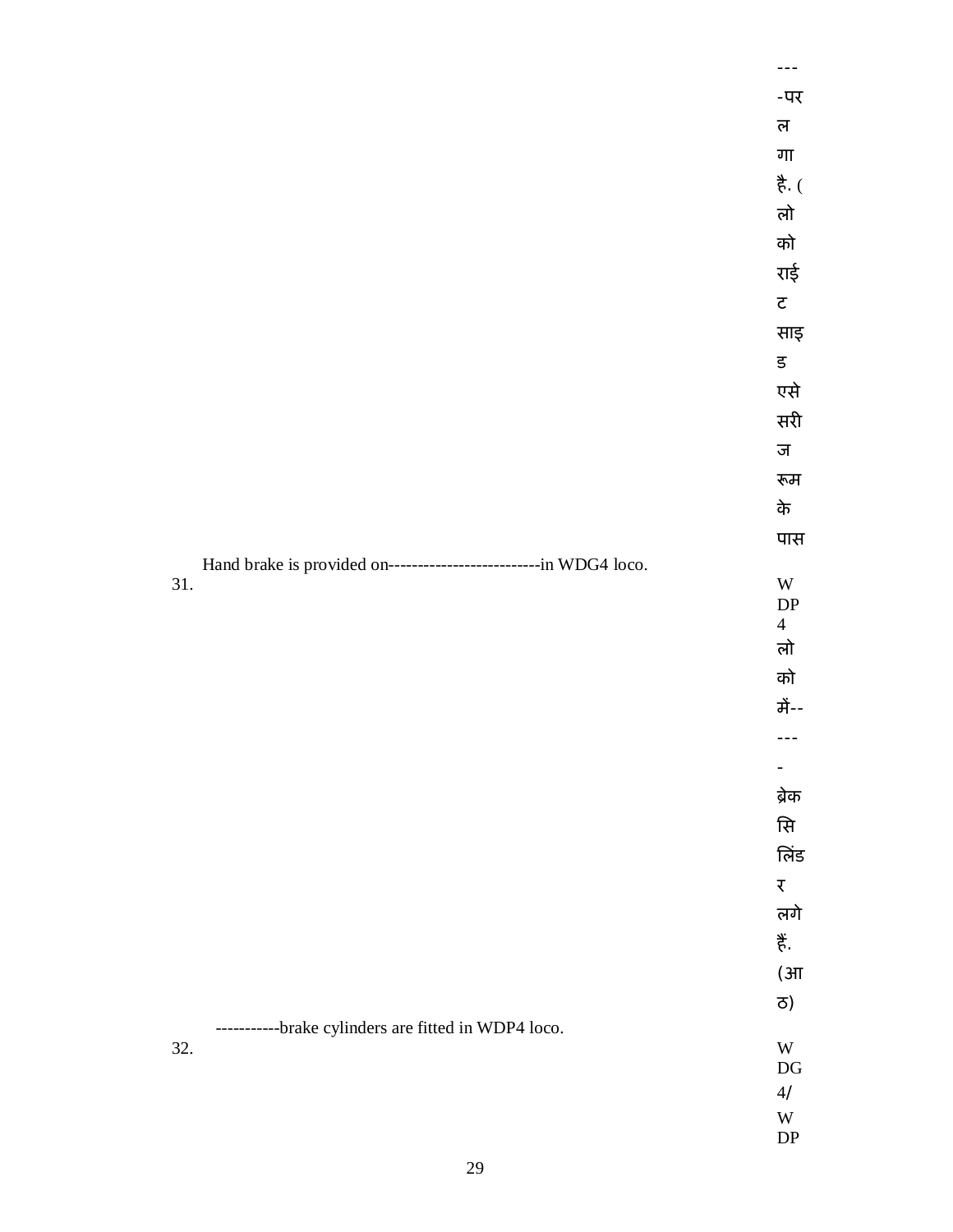|                                                                                            | $\overline{4}$          |
|--------------------------------------------------------------------------------------------|-------------------------|
|                                                                                            | लो                      |
|                                                                                            | को                      |
|                                                                                            | में                     |
|                                                                                            | बी.                     |
|                                                                                            | सी.                     |
|                                                                                            | प्रेश                   |
|                                                                                            | र -                     |
|                                                                                            |                         |
|                                                                                            |                         |
|                                                                                            | kg/                     |
|                                                                                            | cm                      |
|                                                                                            | $\overline{2}$          |
|                                                                                            | हो                      |
|                                                                                            | ता                      |
|                                                                                            | है.                     |
|                                                                                            | (5.                     |
|                                                                                            | 2)                      |
|                                                                                            |                         |
| 33. WDG4/ WDP4 लोको स्टार्ट करते समय प्राइम/स्टार्ट स्विच को-------सेकिण्ड से              |                         |
| अधिक समय तक स्टार्ट पोजीशन मे नहीं रखना चाहिये.                                            | (20)                    |
| While starting engine of WDG4/P4 loco prime start switch should not hold more              |                         |
| than ------------seconds in start position.                                                |                         |
| 34. WDG4/ WDP4 लोको में डैड लोको पर कंजक्शन के दौरान बी.सी. प्रेशर ------                  |                         |
| किग्रा/सेमी2 होता है.                                                                      | (1.8)                   |
| During conjuction braking in dead loco of WDG4/P4 BC pressure will be------<br>kg/cm2      |                         |
| 35. GTO का पूरा नाम ----------है.                                                          | (गेट टर्न आफ थायरिस्टर) |
| Full name of GTO is--------------                                                          |                         |
| 36. WDG4 लोको का माडल नं. ---------है.                                                     | (GT46MAC)               |
| Model no of WDG4 loco is----------------------------------                                 |                         |
| 37. WDP4 लोको का माडल नं. ----------है.                                                    | (GT46PAC)               |
|                                                                                            |                         |
| 38. हाट आयल डिटैक्टर------सेंटीग्रेट टैम्प्रेचर आपरेट होता है.                             | $(124^0C)$              |
| Hot oil detector operates at ---------------OC temperature.                                |                         |
| 39. WDG4 लोको का भार------टन है.                                                           | (126)                   |
| Weight of WDG4 loco is ----------------tons.                                               |                         |
| 40. WDG4 लोको का गियर रेशो -------अनुपात है.<br>Gear ratio of WDG4 loco is---------------- | (90:17)                 |
| 41. WDG4 लोको की अधिकतम स्पीड-----होती है.                                                 | (120 किमी/घन्टा)        |
| Maximum speed of WDG4 loco is---------------------                                         |                         |
| 42. WDP4 लोको की अधिकतम स्पीड-----होती है.                                                 | (160 किमी/घन्टा)        |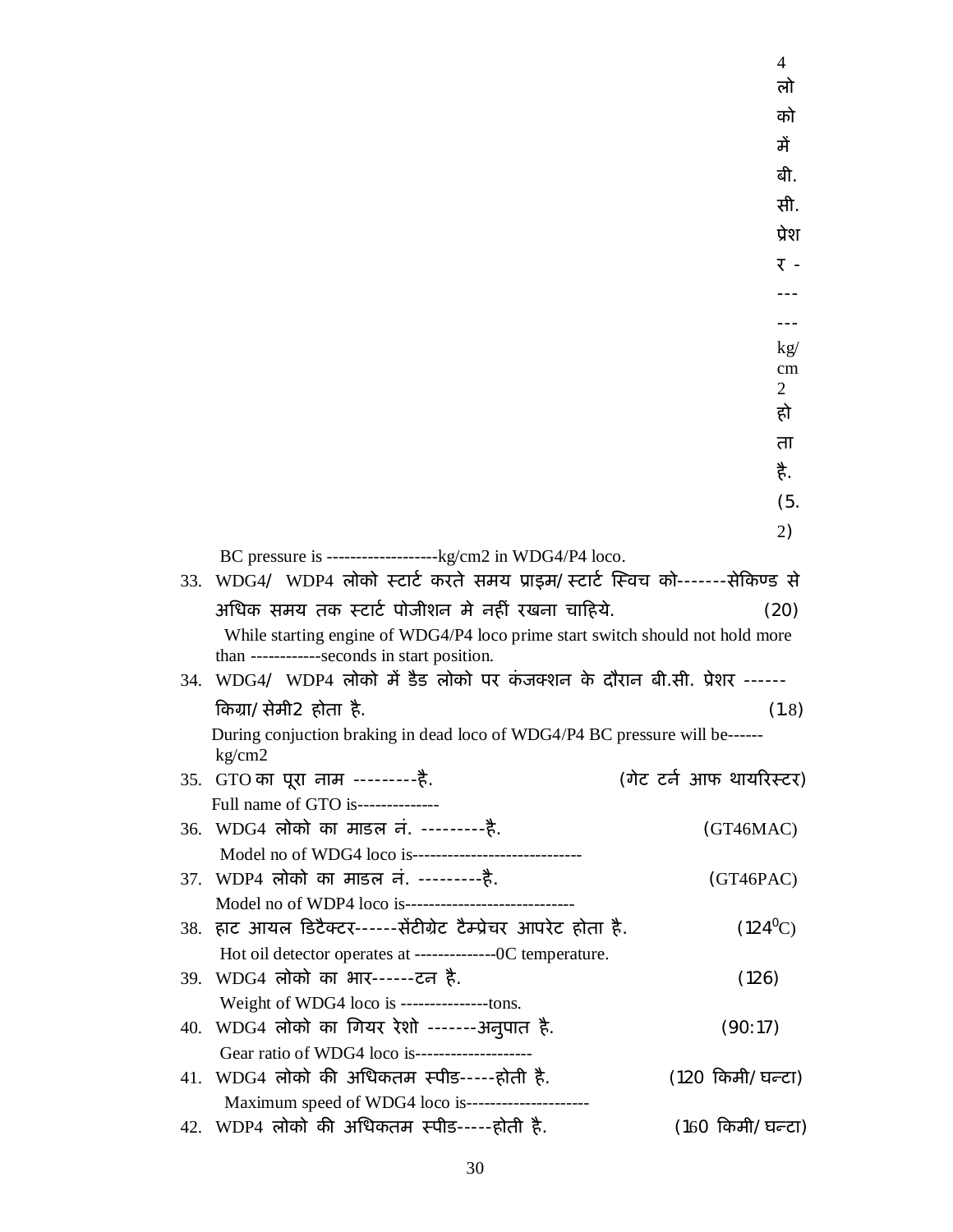|     | Maximum speed of WDP4 loco is---------------------                        |                       |
|-----|---------------------------------------------------------------------------|-----------------------|
|     | 43. WDG4 का इंजिन हार्स पावर--------है.                                   | (4000)                |
|     | Engine HP of WDG4 loco is----------------------                           |                       |
|     | 44. WDG4 लोको का ट्रैक्टिव एफर्ट -----टन होता है.                         | (55.2)                |
|     | Tractive effort of WDG4 loco is------------------------ton                |                       |
|     | 45. WDG4 लोको का अधिकतम एडैशन-----%होता है.                               | (43)                  |
|     | Maximum adhesion of WDG4 loco is-----------%                              |                       |
|     | 46. WDG4/ WDP4 लोको में इंजिन सिलिंडरों की संख्या-----है.                 | (16)                  |
|     | No of engine cylinder provided in WDG4/P4 loco are -------------          |                       |
|     | 47. WDG4/ WDP4 लोको का कम्प्रेशन रेशो-----है.                             | (16:1)                |
|     | Compression ratio of WDG4/P4 loco is ------------------                   |                       |
|     | 48. WDG4/ WDP4 डीजल इंजिन का 8 नाच पर rpm ---है.                          | (904)                 |
|     | 8 <sup>th</sup> notch engine RPM of WDG4/P4 loco is --------------------- |                       |
|     | 49. WDG4/ WDP4 इंजिन का आयडल rpm ----है.                                  | (269)                 |
|     | Idle engine RPM of WDG4/P4 loco is ---------------------                  |                       |
|     | 50. WDG4/ WDP4 इंजिन का लो आयडल rpm ----है.                               | (200)                 |
|     | Low idle engine RPM of WDG4/P4 loco is -----------------                  |                       |
|     | 51. WDG4/ WDP4 लोको में -----प्रकार की TM लगी है. (3 फेज ए.सी. इंडक्शन)   |                       |
|     | In WDG4/P4 loco ----------------type of TM are provided.                  |                       |
|     | 52. WDG4/ WDP4 लोको में -----रेडियेटर फैन होते हैं.                       | (दो)                  |
|     | In WDG4/P4 loco --------------radiator fan are provided.                  |                       |
|     | 53. कम्पेनियन अल्टरनेटर का आऊट पुट-------- होता है.                       | (230 वोल्ट ए.सी.)     |
|     | Out put voltage of companion Alternator is --------------                 |                       |
|     | 54. WDG4/ WDP4 लोको में OSTA की सेटिंग ----है.                            | $(960 - 1045$ rpm $)$ |
|     | The setting of OSTA is-----------------in WDG4/P4 loco.                   |                       |
|     | 55. WDG4/ WDP4 लोको में फ्यूल आयल की क्षमता------लीटर होती है. (6000)     |                       |
|     | Fuel tank capacity of WDG4/P4 loco is --------------liters.               |                       |
|     | 56. WDG4 लोको में ल्यूब आयल की कैपेसिटी---------लीटर होती है.             | (1457)                |
|     | Lube oil sump capacity of WDG4 loco is ---------------liters.             |                       |
|     | 57. WDP4 लोको में ल्यूब आयल की कैपेसिटी--------लीटर होती है.              | (1457)                |
|     | Lube oil sump capacity of WDP4 loco is --------------liters               |                       |
|     | 58. WDP4 लोको का कुल वजन--------टन है.                                    | (119.5)               |
|     | Total weight of WDP4 loco is ----------------tons.                        |                       |
|     | 59. WDP4 लोको का गियर रेशो--------है.                                     | (17:77)               |
|     | Gear ratio of WDP4 loco is ---------------------                          |                       |
| 60. | $WDG4/WDP4$ लोको में TSC -----नाच तक क्लच-गियर से चलता है.                | (6)                   |
|     | In WDG4/P4 loco up to ------------notch TSC is driven by clutch and gear. |                       |
|     | 61. WDG4 लोको का बैट्री वोल्टेज------वोल्ट है.                            | (64)                  |
|     | Battery voltage of WDG4 loco is ------------volts.                        |                       |
|     | 62. WDG4 लोको की बोगी------प्रकार की है.                                  | (CO-CO HTSC)          |
|     | In WDG4 loco ----------------type of bogie is provided.                   |                       |
| 63. | WDP4 लोको में----------प्रकार की बोगी लगी है.                             | (BO1-1BO, HTSC)       |
|     | In WDP4 loco --------------type of bogie is provided.                     |                       |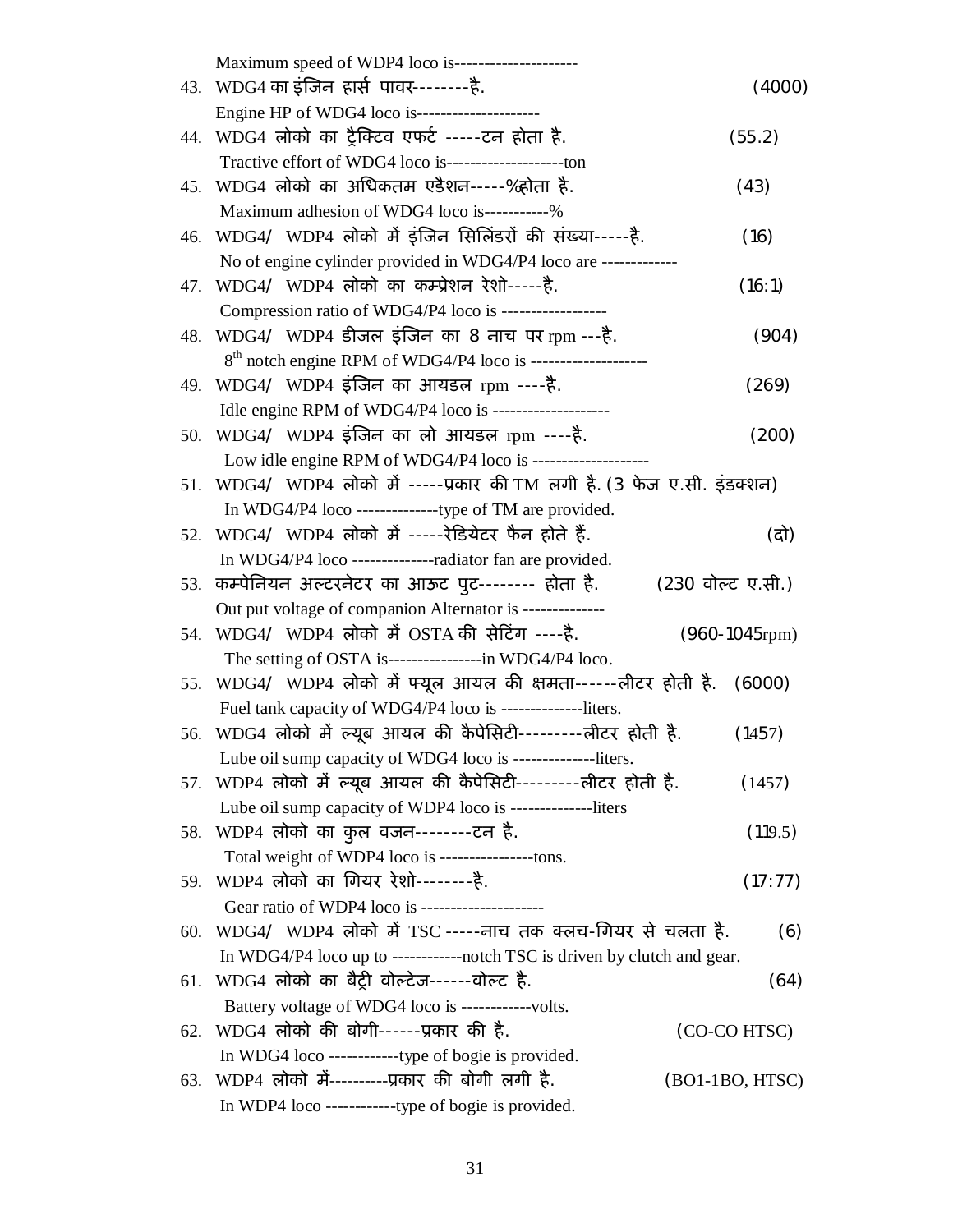|     | 64. WDG4/ WDP4 लोको का फाग्निंग आर्डर-----है.                                      |                 |
|-----|------------------------------------------------------------------------------------|-----------------|
|     | $(1,8,9,16,3,6,11,14,4,5,12,13,2,7,10,15)$                                         |                 |
|     | Firing order of WDG4/P4 loco is-----------------------------                       |                 |
| 65. | WDG4 लोको में कुल --- टी,एम. लगी हैं.                                              | (6)             |
|     | Total -----------no of TM are provided in WDG4 loco.                               |                 |
| 66. | WDP4 लोको में कुल ------टी.एम लगी हैं.                                             | (4)             |
|     | Total -----------no of TM are provided in WDP4 loco                                |                 |
| 67. | WDP4 लोको में --,---,--, ओर---एक्सल पर टी.एम लगी हैं                               | (1,2,5,6)       |
|     | In WDP4 loco TM are provided on -----,------,------,and---------axel.              |                 |
|     | 68. WDG4 लोको में कम्प्रेशर में ल्यूब आयल की क्षमता-----लीटर है.                   | (9.8)           |
|     | Lube oil capacity of compressor is ----------litre in WDG4 loco.                   |                 |
| 69. | WDG4 लोको में एक्सपेंशन टैंक की क्षमता ---लीटर है.                                 | (375)           |
|     | Expansion tank capacity is ----------litre in WDG4 loco.                           |                 |
| 70. | WDG4/ WDP4 लोको में ------प्रकार का ब्रेक सिस्टम है.                               | (CCB/KNORR)     |
|     |                                                                                    |                 |
|     | 71. WDG4/ WDP4 लोको के लयूब आयल सिस्टम में ----पम्प लगे हैं                        | (4)             |
|     | In lube system of WDG4/ WDP4 loco -----------No of pump are provided.              |                 |
|     | 72. WDG4 लोको की सीरिज-------है.                                                   | (12)            |
|     | Series of WDG4 loco is----------------------                                       |                 |
|     | 73. WDP4 लोको की सीरिज-------है.                                                   | (20)            |
|     | Series of WDP4 loco is-------------------                                          |                 |
|     | 74. WDG4/ WDP4 लोको में लगे कन्ट्रोल स्टैण्ड को ----नाम से जानते हैं.              |                 |
|     |                                                                                    | (कंट्रोल कंसोल) |
|     | In WDG4/P4 loco control stand are called as ---------------------                  |                 |
|     | 75. WDG4 लोको में ल्यूब आयल डिपिस्टिक गेज पर-------से-----निशान होते हैं.          |                 |
|     |                                                                                    | $(0-625)$       |
|     | The marking on lube oil dipstick gauge is from ----------to----------in WDG4 loco. |                 |
|     | 76. WDP4 लोको में ल्यूब आयल डिपिस्टिक गेज पर-------से-----निशान होते हैं.          |                 |
|     |                                                                                    | $(0-625)$       |
|     | The marking on lube oil dipstick gauge is from ----------to----------in WDP4 loco. |                 |
|     | 77.  WDG4 लोको में स्टार्ट स्विच ---कम्पार्टमेंट में लगा है.                       | (एसेसरी रूम)    |
|     | In WDG4 loco start switch is provided in ----------room.                           |                 |
|     | 78. WDP4 लोको में स्टार्ट स्विच ---कम्पार्टमेंट में लगा है.                        |                 |
|     | (लोको पायलट कैब में इंजिन कंट्रोल पैनल पर)                                         |                 |
|     | In WDG4 loco start switch is provided in -----------------                         |                 |
|     | 79. WDG4/ WDP4 लोको में ------नं. स्टाटिंग मोटर लगी हैं.                           | (2)             |
|     | In WDG4/P4 loco -------------No of starting motor are provided.                    |                 |
| 80. | - WDG4/ WDP4 लोको में लगी स्टार्टिंग मोटर ----प्रकार की है.                        | (डी.सी. मोटर)   |
|     |                                                                                    |                 |
| 81. | WDG4/ WDP4 लोको में बैट्री नाईफ स्विच----पर लगा है. (इंजिन राइट साइड)              |                 |
|     | Battery knife switch is provided at ------------- in WDG4/P4 loco.                 |                 |
|     |                                                                                    |                 |

82. WDG4/ WDP4 लोको में कुल वाटर पम्प की संख्या ---होती है. (2)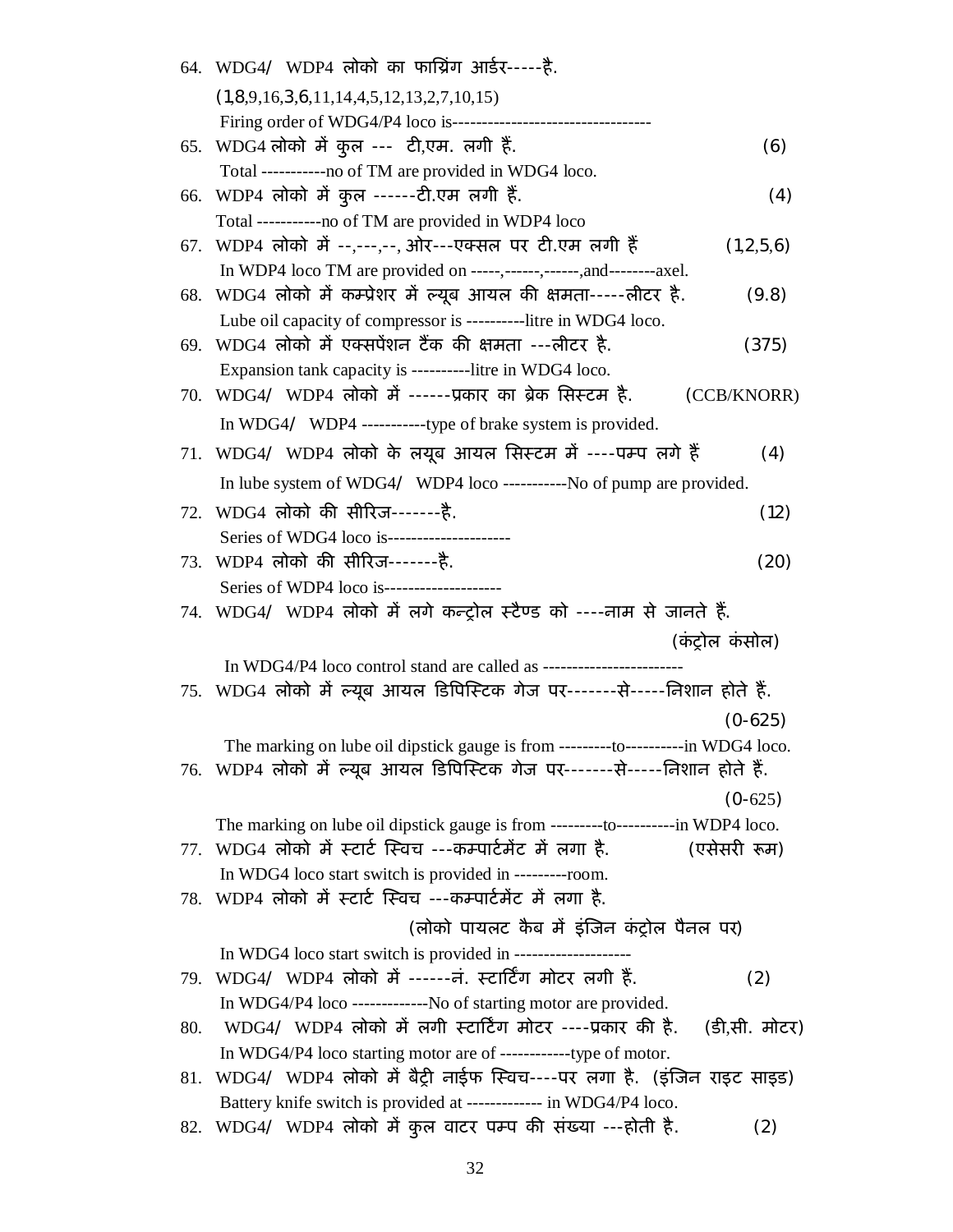$Total$  No of water pump are provided in WDG4/P4 local

| 83. WDG4/ WDP4 लोको में डैड इंजिन कट आऊट काक ------में लगा है                 |               |
|-------------------------------------------------------------------------------|---------------|
| (नोज कम्पार्टमेंट)                                                            |               |
| Dead engine COC is provided in ------------- compartment in WDG4/P4 loco.     |               |
| 84. WDG4/ WDP4 लोको में P&G स्विच ---में लगा है.           (नोज कम्पार्टमेंट) |               |
| P&G switch is provided in ------------- compartment in WDG4/P4 loco.          |               |
| 85. WDG4/ WDP4 लोको में L&T स्विच-------पर लगा है. (दोनों कंट्रोल कंसोल पर)   |               |
| L&T switch is provided on------------- ----- in WDG4/P4 loco.                 |               |
| 86. WDG4/ WDP4 लोको में L&T स्विच की कुल ----पोजीशन होती हैं.                 | (4)           |
| L&T switch have ------------- position in WDG4/P4 loco.                       |               |
| 87. बलैण्डेड ब्रेक ----प्रकार के लोको में लगा है.                             | (WDP4)        |
| Blended brake is provided in ------------loco.                                |               |
| 88. इंजिन रन स्विच ----कंट्रोल कंसोल पर लगा है.                               | $(2 \pi)$     |
| Engine run switch is provided on control consol no--------                    |               |
| 89. फ्यूल पम्प एण्ड कंट्रोल स्विच ------- कंट्रोल कंसोल पर लगा है             | $(2 \vec{a})$ |
| Fuel and control switch is provided on control consol no--------              |               |
| (कंट्रोल कंसोल नं. 2)<br>90. MUSD स्विच ------पर लगा है.                      |               |
| MUSD switch is provided on--------------                                      |               |
| 91. WDG4/ WDP4 लोको में --------BKBL मोटर लगी हैं.                            | (2)           |
| In WDG4/P4 loco ---------------Nos of BKBL motors are provided.               |               |

## **WDM3D LOCO**

| 1 जिस लोको मे MEP 660 कम्प्यूटर लग़ा है उसे _______लोको कहते हैं   (मायक्रोप्रोसेसर) |          |
|--------------------------------------------------------------------------------------|----------|
| MEP 660 Computer fitted loco is called -------------------------loco.                |          |
| 2 WDM3D लोको मे इंजिन का हॉर्स पावर_______________HP है                              | (3300)   |
| Engine HP of WDM3D loco is--------------------                                       |          |
| 3 WDM3D लोको का हॉर्स पावर______________ HP है                                       | (2950)   |
| Loco HP of WDM3D loco is---------------------                                        |          |
| 4 WDM3D लोको का वजन ___________ टन है                                                | (117 टन) |
| Weight of WDM3D loco is--------------------tons.                                     |          |
| 5 WDM3D लोको का ट्रैक्टिव एफर्ट ________ टन है                                       | (38.9)   |
| Tractive effort of WDM3D loco is-------------------tons.                             |          |
| 6 WDM3D लोको मे 2 ट्रांजीशन______KMPH और _________ KMPH पर आते है (42,52)            |          |
| Two transitions in WDM3D loco comes on ---------KMPH and--------KMPH.                |          |
| 7 WDM3D लोको मे __________ रिवर्सर कांटैक्टर लगे है                                  | (एक)     |
| -------------Reverser contactor is provided in WDM3D loco.                           |          |
| 8 WDM3D लोकोमोटिव ड्रायविंग ____________ हॅण्ड है                                    | (लैफ्ट)  |
| WDM3D locomotive is ---------------------hand drive loco.                            |          |
| 9 WDM3D लोकोमोटिव में ___________टाइप की बोगी लगी है. (मॉडीफाइड हाई एढैशन)           |          |
| ------------------------------Type bogie is fitted in WDM3D loco.                    |          |
| 10 WDM3D लोकोमोटिव में __________________BKT लगी है.                                 | (एक)     |
| -------------BKT is provided in WDM3D loco                                           |          |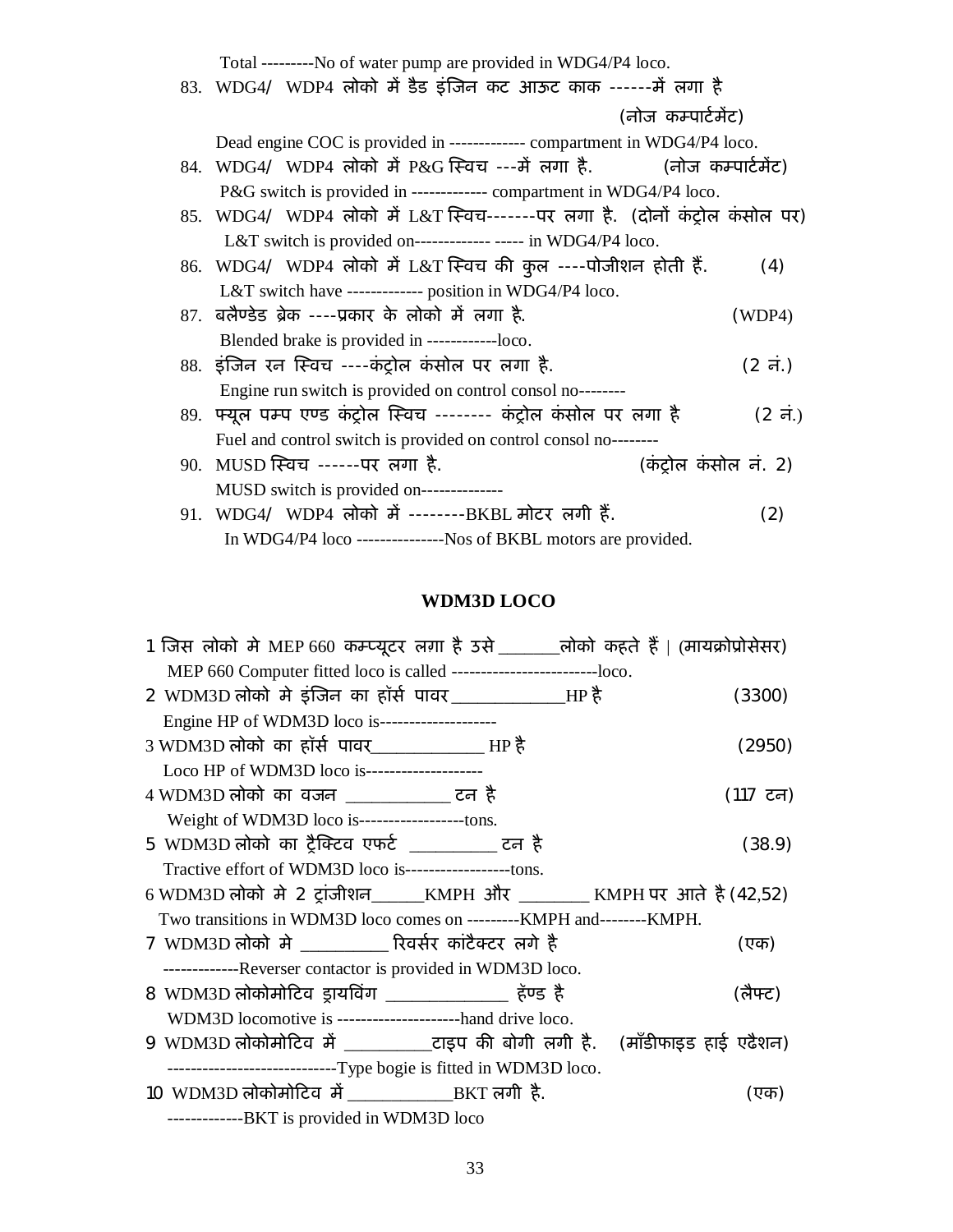| 11 WDM3D लोकोमोटिव में एक से अधिक------------आयसोलेट करने की व्यवस्था है.                |                                 |
|------------------------------------------------------------------------------------------|---------------------------------|
|                                                                                          | (टैक्शन मोटर)                   |
| The provision of more than one ----------- isolation is in WDM3D loco.                   |                                 |
| 12 मायक्रोप्रोसेसर लोको में TM आयसोलेट करने के बाद भी लोको -------काम्बीनेशन में         |                                 |
| कार्य करता है.                                                                           | (सीरिज पैरलल)                   |
| Loco will work in ----------------combination after TM isolation in microprocessor loco. |                                 |
| 13 WDM3D लोकोमोटिव में टी एम आयसोलेट करने के बाद भी--------आते हैं. (ट्रांजीशन)          |                                 |
|                                                                                          |                                 |
| ------------------will come after TM isolation in WDM3D locomotive.                      |                                 |
| 14    WDM3D लोकोमोटिव में CKC कांटैक्टर ------------- पर लगा है.                         | (फ्रंट पेनल )                   |
| CKC contactor is fitted on----------------------in WDM3D locomotive.                     |                                 |
| 15 WDM3D लोकोमोटिव में GFC कांटैक्टर ------------- पर लगा है.                            | (फ्रंट पेनल)                    |
| GFC contactor is fitted on----------------------in WDM3D locomotive.                     |                                 |
| 16 WDM3D लोकोमोटिव में VCD डिसेबल स्विच ------------- पर लगा है. (फ़ंट पेनल)             |                                 |
| VCD disabled switch is fitted on------------------------in WDM3D locomotive              |                                 |
| 17 WDM3D लोकोमोटिव में TE लिमिट स्विच -------------- पर लगा है. (कंट्रोल पेनल )          |                                 |
| TE limit switch is fitted on-----------------------in WDM3D locomotive                   |                                 |
| 18 WDM3D लोको में VCD ऑपरेट होने पर -------- कांटैक्टर ड्रॉप हो जाता है (GFC)            |                                 |
| -------------Contactor drops in WDM3D loco after VCD operate.                            |                                 |
| 19 WDM3D लोकोमोटिव में VCD पेनल्टी ----------सेकंड के बाद लगती है                        | (94)                            |
| VCD penalty impose after------------seconds in WDM3D locomotive.                         |                                 |
| 20 मायक्रोप्रोसेसर लोको में VCD पेनल्टी ब्रेक लगने के बाद VCD लैम्प ------- सेकंड के     |                                 |
| बाद बुझता है                                                                             | (35)                            |
| VCD lamp extinguish after -------------second on application of VCD penalty brake.       |                                 |
| 21 मायक्रोप्रोसेसर लोको की खडी अवस्था मे VCD रिसेट रखने के लिये ब्रेक सिलिंडर            |                                 |
|                                                                                          |                                 |
| प्रेशर --------KG/ $CM^2$ या इससे अधिक होना चहिये                                        | (2.1)                           |
| To avoid VCD operation in loco stand still position brake cylinder pressure should be    |                                 |
| 22 मायक्रोप्रोसेसर लोको में ---------------- हेड लाईट लगी है.                            | (ट्विन बीम)                     |
| ------------------Head light is provided in microprocessor loco.                         |                                 |
| 23 मायक्रोप्रोसेसर लोको में स्पीड के -----------सेंसर लगे है                             | (7)                             |
| Total-----------NO sensors are provided in microprocessor loco.                          |                                 |
| 24 MPCB का पुरा नाम ----------- है                                                       | (मायक्रोप्रोसेसर सर्किट ब्रेकर) |
|                                                                                          |                                 |
| 25 PLPB का पुरा नाम ------------ है               (प्री लुब्रीकेशन पम्प सर्किट ब्रेकर)   |                                 |
|                                                                                          |                                 |
|                                                                                          |                                 |
|                                                                                          |                                 |
| 27 मायक्रोप्रोसेसर लोको मे हॉट इंन्जिन अलार्म ----------OC पानी के तापमान पर आता है      |                                 |
|                                                                                          |                                 |
|                                                                                          | (90)                            |
| Hot engine alarm comes on--------------OC temperature of water in microprocessor loco.   |                                 |
| 28 मायक्रोप्रोसेसर लोको मे इन्जिन स्टार्ट करते समय स्टार्ट पुश बटन को--------सेकंड से    |                                 |
| अधिक समय समय तक दबाकर रखना चाहिए                                                         | (60)                            |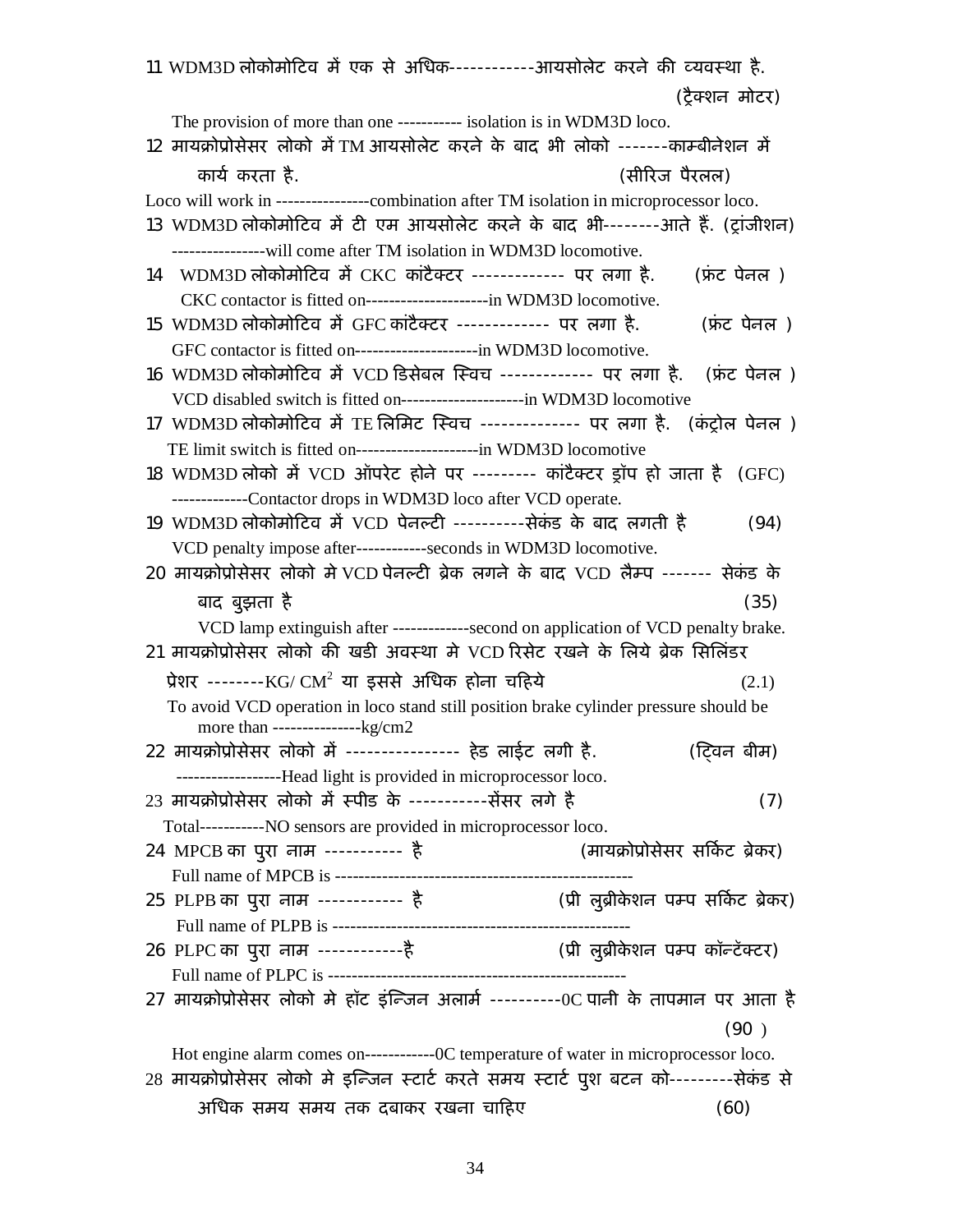| While starting the engine, start push button should be press more than ----------seconds in<br>microprocessor loco. |                                     |
|---------------------------------------------------------------------------------------------------------------------|-------------------------------------|
| 29 ADB का पुरा नाम ---------- है                                                                                    | (एनॉलॉग डिस्ट्रिब्युशन बॉक्स)       |
|                                                                                                                     |                                     |
| 30 RDB का पुरा नाम -------------है                                                                                  | (रिव्होल्युशन डिस्ट्रिब्युशन बॉक्स) |
|                                                                                                                     |                                     |
| 31 मायक्रोप्रोसेसर लोको मे ------- OC पानी के तापमान पर 100 % पावर कम हो जाता है                                    |                                     |
|                                                                                                                     | (95)                                |
| 100 % power reduced in microprocessor loco when water temperature reaches to----0C.                                 |                                     |
| 33 मायक्रोप्रोसेसर लोको मे VCD ऑपरेट होने पर BP प्रेशर ---------KG/CM2 तक                                           | ड़ोप                                |
| हो जायेगा                                                                                                           | (2.8)                               |
| BP pressure will drop up to--------------kg/cm2 in microprocessor loco after VCD operate.                           |                                     |
| 34. मायक्रोप्रोसेसर लोको मे हॉट ENGINE अलर्म आने पर ----------------अपने आप रेज                                     |                                     |
| होता है                                                                                                             | (ENGINE)                            |
| ---------------is automatically race after coming hot engine alarm in microprocessor loco.                          |                                     |
| 35. मायक्रोप्रोसेसर लोको मे VCD का इलेट्रोन्युमॅटिक वाल्व तथा उसका कट आउट कॉक ---                                   |                                     |
| ---- मे लगा है                                                                                                      | (नोज कम्पार्टमेंट)                  |
| VCD electro pneumatic valve and its COC are located at-----------------in microprocessor<br>loco.                   |                                     |
| 36. मायक्रोप्रोसेसर लोको मे बोगी कट आउट कॉक --------मे लगा है (UNDER TRUCK)                                         |                                     |
| Bogie COC is located at-----------------------in microprocessor loco.                                               |                                     |
| 37. प्रीलुब्रीकेशन पम्प मोटर ------------- रुम मे लगा है                                                            | (कॉम्प्रेसर रुम)                    |
| Pre lubrication pump motor is located in---------------------room.                                                  |                                     |
| 38. मायक्रोप्रोसेसर लोको मे कुल ---------- सेन्सर लगे है                                                            | (36)                                |
| Total No. of sensors provided in microprocessor loco are-------------                                               |                                     |
| 39. मायक्रोप्रोसेसर लोको मे MEP 660 का डिसप्ले युनिट -------पर लगा है (कंट्रोल पॅनल)                                |                                     |
| Display unit of MEP 660 is provided on ------------------------ in microprocessor loco.                             |                                     |
| 40. वाटर लेवल इन्डीकेटर मे रेड LED जलने पर पानी का लेवल ------------- रहता है                                       |                                     |
|                                                                                                                     | (20% या उससे कम)                    |
| Water level will be less than -------------------when red indication glows on water level<br>indicator.             |                                     |

### **WDM2 LOCO**

- 1. WDM2 लोको मे J फिल्टर कट आउट कॉक बंद होने पर ------ गेज मे प्रेशर नही Ǒदखाई देगा (MR Ĥेशर) If J filter COC is in close condition then --------------gauge will not show pressure in WDM2 loco. 2. WDM2 लोको मे ----वाल्व खराब होने पर MR की नमी ऑटोमेटिक ड्रेन नही
- होगी (ऑटो Ĝेनवाãव)

If ------------valve is defective then MR will not drain automatically in WDM2 loco.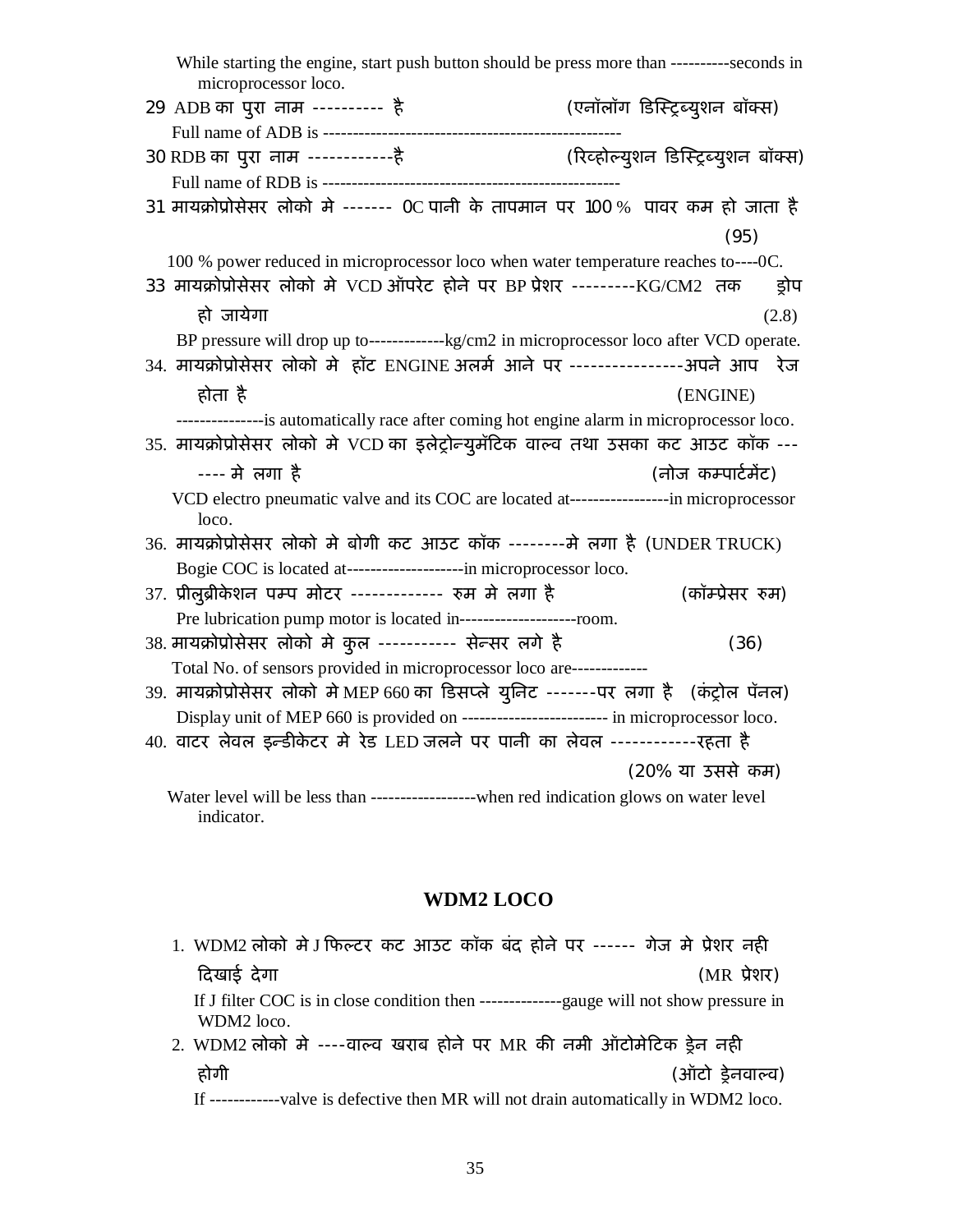| 3. WDM2 लोको मे VA1B वाल्व खराब होने पार ----पाइप का वैक्युम ड्रॉप नही होगा                                                                |          |
|--------------------------------------------------------------------------------------------------------------------------------------------|----------|
|                                                                                                                                            | (ट्रेन)  |
| If VA1B valve is defective then vacuum will not drop in------------pipe in WDM2<br>loco.                                                   |          |
| 4. WDM2 लोको मे SA9 की ---------- पोजीशन होती है                                                                                           | (3)      |
| In WDM2 loco SA9 have -------------------positions.<br>5. ट्रेलिग लोको का 3/4" कट आउट कॉक --------- होना चहिए                              | (बंद)    |
| In trailing loco 3/4" COC should be in ------------position.                                                                               |          |
| 6. ट्रेलिग लोको का MU2B वाल्व --------- पर होना चहिए                                                                                       | (ट्रेल)  |
| In trailing loco MU2B valve should be in -------------position.<br>7. WDM2 लोको मे 28VB वाल्व को आयसोलेट करने के लिए -------- लगाया गया है |          |
| (COC WITH STRINER)                                                                                                                         |          |
| To isolate 28VB valve --------------------------is provided in WDM2 loco.                                                                  |          |
| 8. वैक्युम टेस्ट लेने के लिए ------- MM टेस्ट प्लेट का उपयोग करते है                                                                       | (8)      |
| To perform vacuum test-------------mm test plate is used.                                                                                  |          |
| 9. ऑरिफिअस टेस्ट लेने के लिए ---------उपकरण का प्रयोग किया जाता है                                                                         |          |
| (ऑरिफिअस)                                                                                                                                  |          |
| To perform orifice test-------------------instrument is used.                                                                              |          |
| 10. कॉम्प्रेसर की CAPABILITY जाचने के लिए ---------- टेस्ट लिया जाता है                                                                    |          |
| (ऑरीफिस)                                                                                                                                   |          |
| To check compressor capability --------------test is to be performed.                                                                      |          |
| 11. BP पाइप मे लिकेज की जाच करते समय -----मिनट मे------ KG/CM2 प्रेशर से                                                                   |          |
| जादा प्रेशर  इ्रॉप नही होना चहिए                                                                                                           | (5, 0.7) |
| BP pressure should not be drop more than ------kg/cm2 in -------minute while<br>performing BP leak of test.                                |          |
| 12. WDM2 लोको मे MUSD ------- एवम-------क्ल्ट्रोल स्टैड मे लगा है (LEFT, RIGHT)                                                            |          |
| In WDM2 loco MUSD is located on ----------------and ------------control stand.                                                             |          |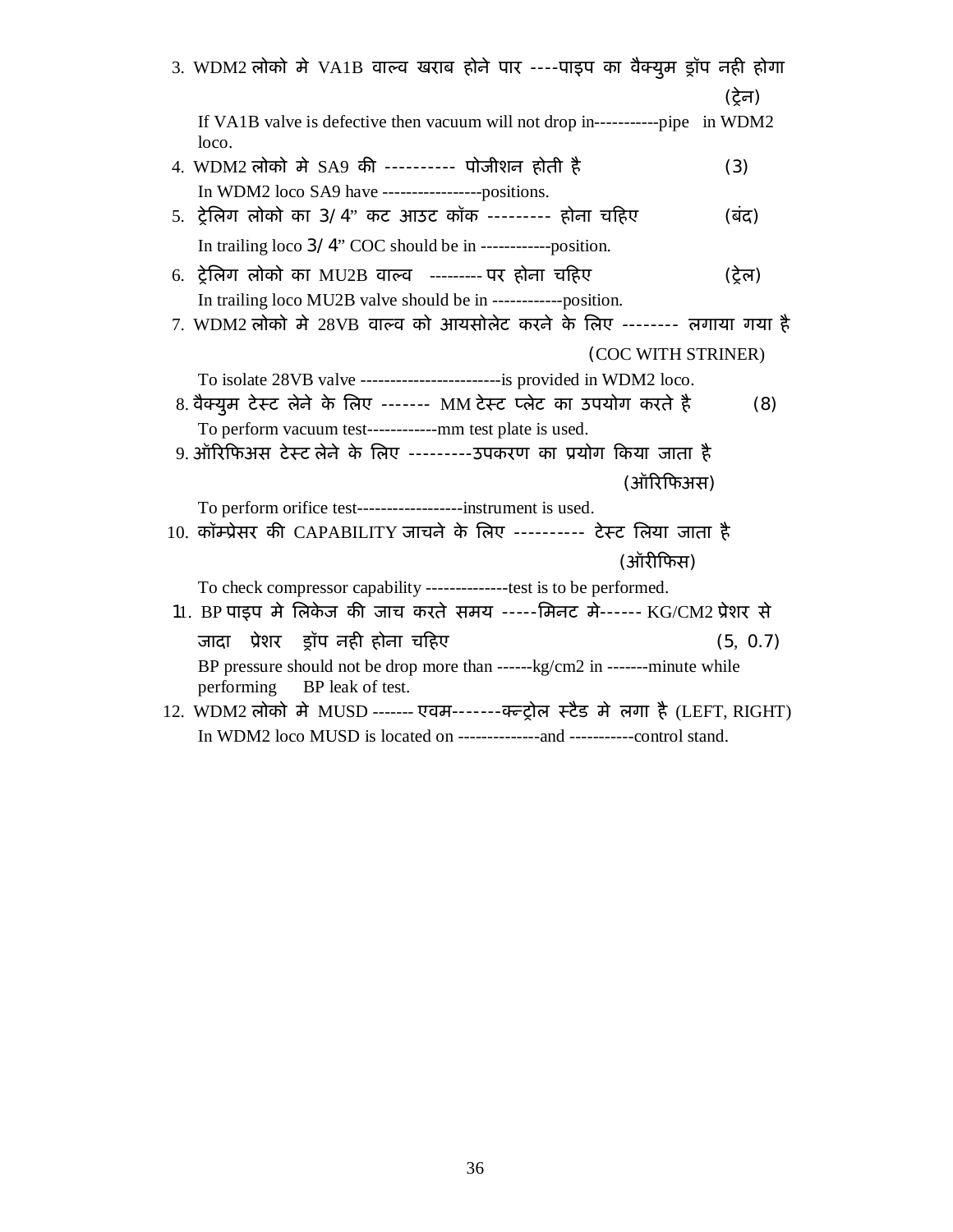# <u>सही या गलत लिखो / True or False</u>

#### ( **WDG-3A)**

| 1. WDG3A लोको में फ्यूल टैंक डिटैचेबिल लगा है.                                           | (सही) |
|------------------------------------------------------------------------------------------|-------|
| Detachable type fuel tank is provided in WDG3A loco.                                     |       |
| 2. WDG3A लोको में इनडायरेक्ट फ्यूल आयल सिस्टम लगा है.                                    | (सही) |
| Indirect type fuel oil system is provided in WDG3A loco.                                 |       |
| 3. फ्यूल आयल प्रेशर गेज रिलीफ वाल्व का प्रेशर दर्शाता है.                                | (गलत) |
| Fuel oil pressure gauge is showing the pressure of relief valve.                         |       |
| 4. फ्यूल आयल रिलीफ वाल्व सैकिण्ड्री फिल्टर के लिये लगा है.                               | (गलत) |
| Fuel oil relief valve is provided for secondary filter                                   |       |
| 5. फ्यूल आयल प्रेशर गेज 5 kg/cm <sup>2</sup> प्रेशर दर्शाता है.                          | (गलत) |
| Fuel oil pressure gauge is showing 5.0 kg/cm2 pressure.                                  |       |
| 6. WDG3A लोको में रेसीप्रोकेटिंग प्रकार का फ्यूल पम्प लगा है.                            | (गलत) |
| Reciprocating type fuel pump is provided in WDG3A loco.                                  |       |
| 7. FIP को आयसोलेट करने के लिये फ्यूल रेक को लाक करेंगे.                                  | (सही) |
| Fuel rack should be locked to isolate the FIP.                                           |       |
| 8. इंजिन में अधिकतम दो FIP आयसोलेट कर सकते हैं.                                          | (सही) |
| Maximum two FIP can be isolated.                                                         |       |
| 9. क्रास ओवर पाइप फ्री एण्ड पर लगा है.                                                   | (गलत) |
| Cross over pipe is fitted on Eng. Free end.                                              |       |
| 10. डायनामिक ब्रेक का उपयोग करने से फ्यूल की बचत होती है.                                | (सही) |
| Fuel oil is saving by using dynamic brakes.                                              |       |
| 11. सुपर चार्जिंग की आवश्यकता फ्यूल आयल के अच्छे कम्बश्वन के लिये है. (सही)              |       |
| For the complete fuel combustion super charging is required.                             |       |
| 12. TSC सुपर चार्जिंग के लिये लगा है.                                                    | (सही) |
| TSC is provided for super charging.                                                      |       |
| 13. TSC में कुल 5 केसिंग हैं.                                                            | (गलत) |
| TSC has total 5 casings.                                                                 |       |
| 14. TSC एवं आफ्टर कूलर के बीच के ज्वाइंट को एक्सटैंशन ज्वाइंट कहते हैं.(गलत)             |       |
| The joint between TSC and after cooler is called extension joint.                        |       |
| 15. आफ्टर कूलर में हवा के द्वारा पानी ठुन्डा होता है.                                    | (गलत) |
| Water is cooled by Air in the after cooler.                                              |       |
| 16. आफ्टर कूलर के टेल-टेल पाइप से पानी आने पर सेक्शन क्लियर करके लोको फेल                |       |
| करें.                                                                                    | (गलत) |
|                                                                                          |       |
| Loco declared fail after clearing the section when water leaking from after cooler tail- |       |
| tell pipe.                                                                               |       |
| 17. आफ्टर कूलर की जाँच करने के लिये इंस्पेक्शन कवर लगा है.                               | (सही) |
| Inspection cover is provided for Inspection of after cooler.                             |       |
| 18. WDG3A लोको में अधिकतम BAP 1.75 kg/cm <sup>2</sup> बनता है.                           | (गलत) |
| Maximum BAP buildup in WDG3A loco is 1.75kg/cm2.                                         |       |

19. WDG3A लोको मे TSC का रन डाउन टेस्ट लेना चाहिये. (गलत) Run down test of TSC should be taken in WDG3A loco.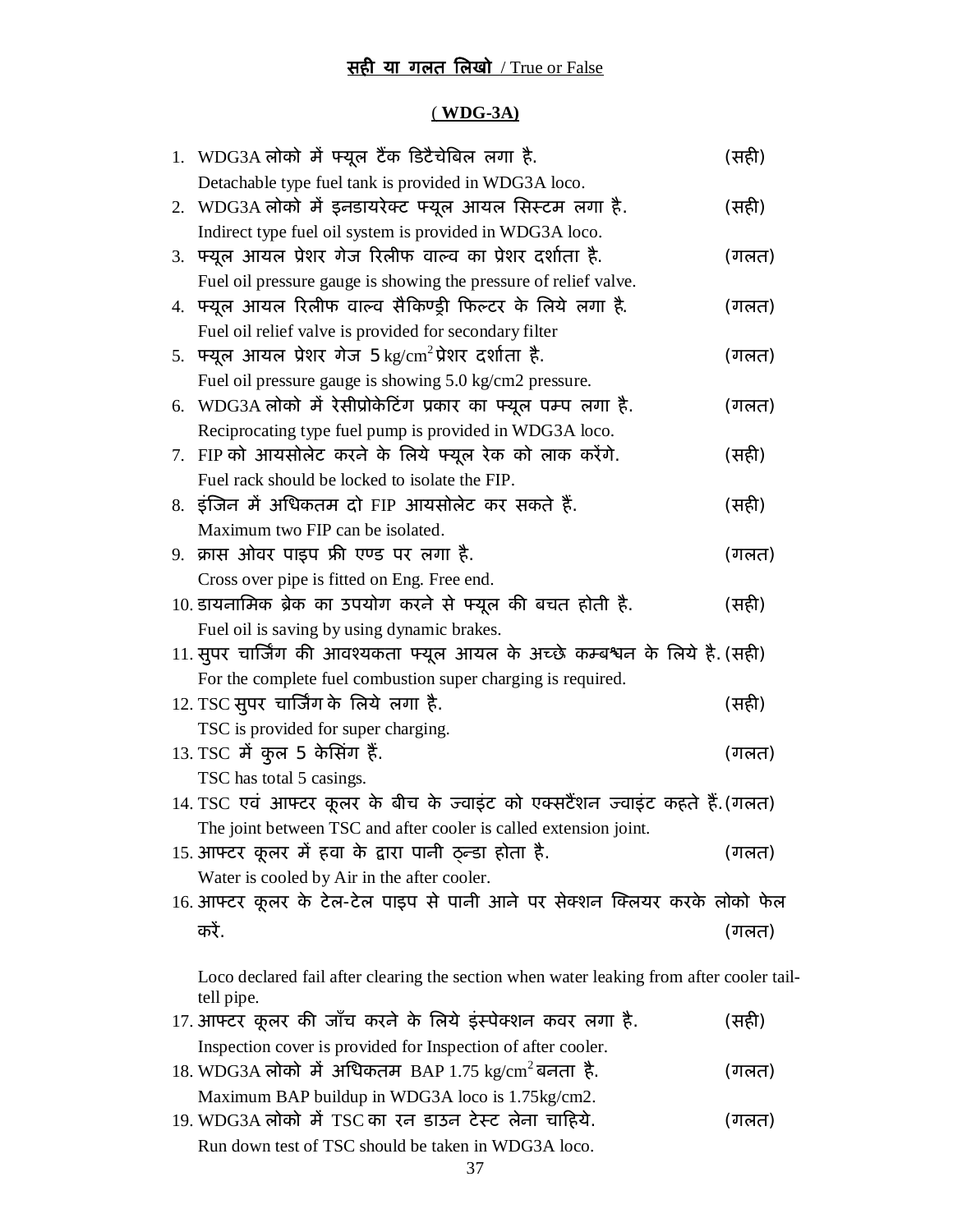| 20. बूस्टर एयर प्रेशर का सैंसर पाइप निकल जाने पर हालिंग पावर प्रभावित होती है.   |       |
|----------------------------------------------------------------------------------|-------|
|                                                                                  | (सही) |
| Hauling power is effected when BAP sensor pipe is uncoupled.                     |       |
| 21. WDG3A लोको में दो एयर मेज़ आयल बाथ फिल्टर लगे हैं.                           | (गलत) |
| Two air maize oil bath filters is provide in WDG3A loco.                         |       |
| 22. MCBG में हालिंग पावर कम मिलने पर BAP बाई पास स्विच को बाई पास पर रखें.       |       |
|                                                                                  | (सही) |
| Kept BAP by pass switch on by pass position when hauling power poor in MCBG      |       |
| governor loco.                                                                   |       |
| 23. फ्यूल आयल प्रेशर ड्रॉप होने पर बूस्टर एयर प्रेशर कम बनता है.                 | (सही) |
| BAP is less when fuel oil pressure is dropping.                                  |       |
| 24. DEB सर्किट ब्रेकर सायक्लोनिक मोटर के लिये है.                                | (सही) |
| DEB circuit breaker is providing for cyclonic motor.                             |       |
| 25. V-गलरी अल्टर्नेटर रूम में लगी है.                                            | (गलत) |
| V-gallery is located in alternator room.                                         |       |
| 26. चिमनी से नीला धुआँ आने पर लोको फेल करें.                                     | (गलत) |
| Loco failed when blue smoke is coming from chimney.                              |       |
| 27. WDG3A लोको में TSC को सक्शन साइड जोडा गया है.                                | (गलत) |
| TSC is connected in suction side in WDG3A loco.                                  |       |
| 28. WW गवर्नर में BAP का सेंसर पाइप लगा है.                                      | (सही) |
| BAP sensor pipe is provided in WW governor.                                      |       |
| 29. क्रेंक केश सम्प में ल्यूब आयल भरने के लिये फिलिंग कैप इंजिन फ्री एण्ड लैफ्ट  |       |
| साइड लगा है.                                                                     | (गलत) |
| Lube oil filling cap is provided on engine left side free end.                   |       |
| 30. ल्यूब आयल पम्प चलाने के लिये 64 वोल्ट डी सी की आवश्यकता है.                  | (गलत) |
| Lube oil pump is driven by 64 volt DC.                                           |       |
| 31. ल्यूब आयल गेज पर अधिकतम निशान 400 लीटर है.                                   | (गलत) |
| Maximum mark on lube oil dipstick gauge is 400 litters.                          |       |
| 32. ल्यूब आयल पम्प इंजिन के राइट साइड फ्री एण्ड पर लगा है.                       | (सही) |
| Lube oil pump is located on engine right side free end.                          |       |
| 33. WDG3A लोको में ल्यूब आयल कैपेसिटी 1220 लीटर है.                              | (गलत) |
| Lube oil capacity of WDG3A loco is 1220 litters.                                 |       |
| 34. ल्यूब आयल रिलीफ वाल्व क्म्प्रेशर रूम में राइट साइड लगा है.                   | (सही) |
| Lube oil relief valve is located in engine right side compressor room.           |       |
| 35. सेंट्रीफ्यूगल आयल क्लीनर से ल्यूब आयल साफ किया जाता है.                      | (सही) |
| Lube oil is filtered in centrifugal oil cleaner.                                 |       |
| 36. ल्यूब आयल सम्प में लेवल यदि बढा हुआ मिलने पर लोको फेल करेंगे . (सही)         |       |
| Loco failed when lube oil level increased.                                       |       |
| 37. CCM के कार्य न करने पर सेक्शन क्लियर करके लोको फेल करें.                     | (सही) |
| Loco failed after clearing the section when CCM not working.                     |       |
|                                                                                  |       |
| Spring loaded type explosion door is fitted in place of L2, R2 crank case cover. |       |
| 38. स्प्रिंग लोडेड एक्सप्लोजन डोर एल-2,आर-2 क्रेंक केस कवर पर लगे हैं.           | (गलत) |
|                                                                                  |       |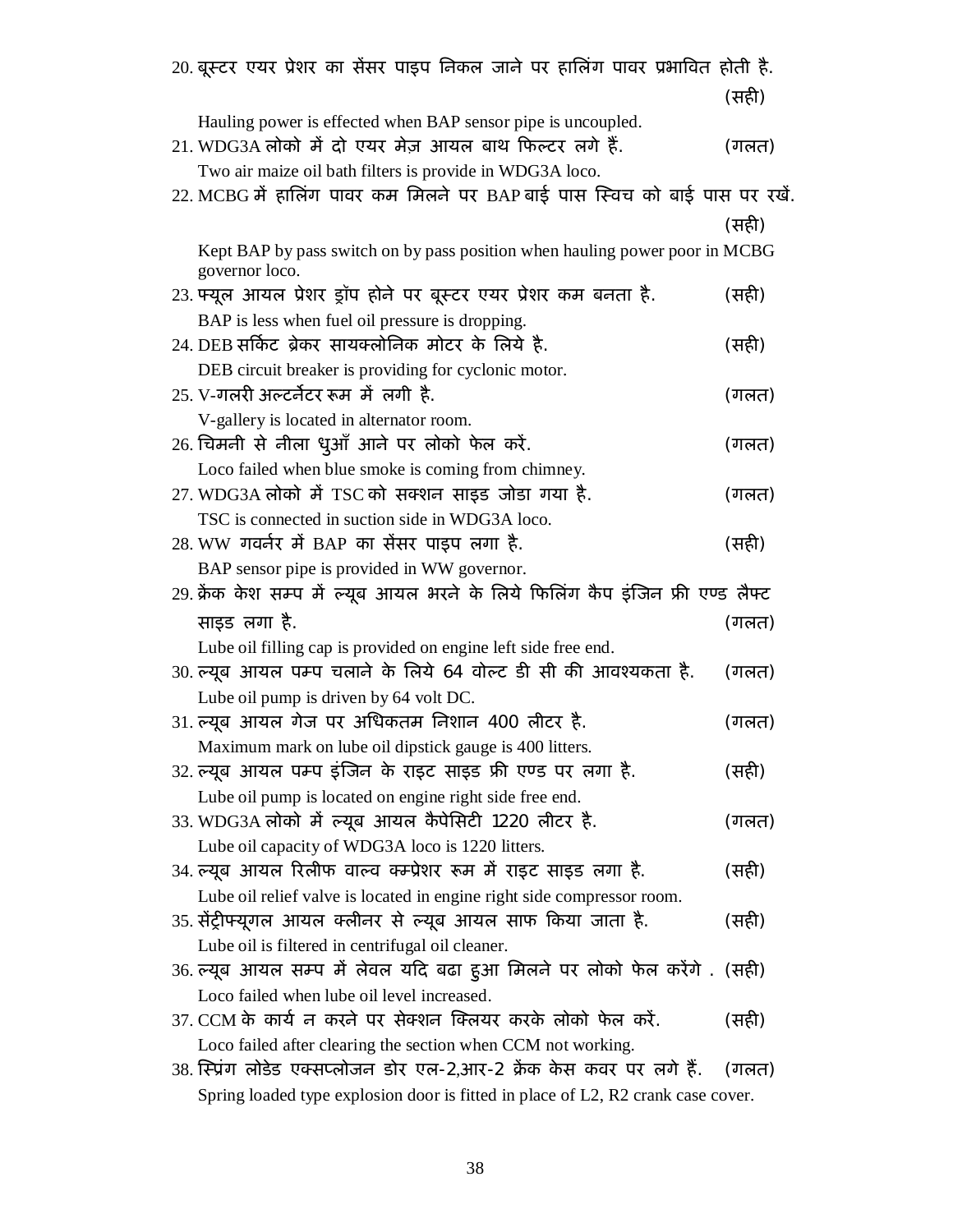| 39. CCM के एक्जास्ट पाइप से पानी की बूँदें निकलने का मतलब ल्यूब आयल में पानी                                                                                 |       |
|--------------------------------------------------------------------------------------------------------------------------------------------------------------|-------|
| मिलना.                                                                                                                                                       | (सही) |
| Water comes from CCM exhaust pipe means water mixing in lube oil.                                                                                            |       |
| 40. ल्यूब आयल में पानी मिलने पर लोको फेल करें .                                                                                                              | (सही) |
| Fail the loco when water mixing in lube oil.                                                                                                                 |       |
| Radiator room door kept in open for cooling of water.                                                                                                        |       |
| Control unit of MCBG located in place of governor.                                                                                                           |       |
| 41. IRAB1 ब्रेक सिस्टम में AB का मतलब आटोमैटिक ब्रेक है.                                                                                                     | (गलत) |
| Means of AB is automatic brake in IRAB1 brake system.                                                                                                        |       |
| 42. ए-9 की फुल सर्विस पोजीशन पर 2.5 kg/cm2 बी.पी. प्रेशर ड्राप होता है. (गलत)                                                                                |       |
| Full service position of A9 BP will drop 2.5kg/cm2.                                                                                                          |       |
| 43.ए-9 की इमरजेंसी पोजीशन पर बी.पी.पाइप से सीधा बी.पी. ड्राप होता है. (सही)                                                                                  |       |
| In emergency position of A9 BP will drop directly from brake pipe.                                                                                           |       |
| 44. MU2B वाल्व कंट्रोल स्टैण्ड पर लगा है.                                                                                                                    | (गलत) |
| MU2B valve is located on control stand.                                                                                                                      |       |
| 45.3⁄4" COC नोज कंपार्ट्मेन्ट में लगा है.                                                                                                                    | (सही) |
| 3/4" COC is located in nose compartment                                                                                                                      |       |
| 46. C3W डिस्ट्रीब्यूटर वाल्व कंजक्शन ब्रेकिंग के लिये लगा है.                                                                                                | (सही) |
| C3W distributor valve is provided for conjunction working.                                                                                                   |       |
| $47. P\&G$ हैण्डल सी-2 रिले वाल्व पर लगा है.                                                                                                                 | (गलत) |
| P&G handle is located on C2 relay valve.                                                                                                                     |       |
| 48. WDG3A लोको में फुट पैडल स्विच दबाने पर D1 पायलट वाल्व इनरजाइज होता है.                                                                                   |       |
|                                                                                                                                                              | (सही) |
| D1 pilot valve energized while pressing foot paddle switch in WDG3A loco.                                                                                    |       |
| 49. WDG3A लोको में कंजक्शन ब्रेक 3.0kg/cm <sup>2</sup> से लगता है.                                                                                           | (गलत) |
| Conjunction brake is applied with 3.0kg/cm <sup>2</sup> pressure in WDG3A loco.                                                                              |       |
| $50.$ पैसेंजर गाडी में P&G हैण्डल पी पर होना चाहिये.                                                                                                         | (सही) |
| In passenger train P&G handle should be in 'P' position.                                                                                                     |       |
| 51. P&G हैण्डल पी पर रखने पर कंजक्शन ब्रेक धीरे-धीरे लगते हैं तथा रिलीज होते हैं.                                                                            |       |
|                                                                                                                                                              | (गलत) |
| Conjunction brake is applied or release gradually when P&G handle kept on 'P'.                                                                               |       |
| 52. कंजक्शन ब्रेक रिलीज न होने पर आयसोलेटिंग हैण्डल से रिलीज करें.                                                                                           | (गलत) |
| When conjunction brake not released same is released by isolating handle.                                                                                    |       |
| 53. WDG3A लोको में एसए-9 की तीन पोजीशन होती हैं.                                                                                                             | (गलत) |
| SA9 valve have three positions in WDG3A loco.                                                                                                                |       |
| 54. WDG3A लोको में कंजक्शन ब्रेक 1.8kg/cm <sup>2</sup> से लगते हैं.                                                                                          | (सही) |
| Conjunction brakes applied with 1.8kg/cm <sup>2</sup> pressure in WDG3A loco.                                                                                |       |
| 55. बी.सी. ईक्वलाइजिंग पाइप में प्रेशर एसए-9 की रिलीज पोजीशन में रहता है.                                                                                    |       |
|                                                                                                                                                              | (गलत) |
|                                                                                                                                                              |       |
| In release position of SA9 pressure available in BC equalizing pipe.                                                                                         |       |
|                                                                                                                                                              |       |
| If horn is working and MR gauge shows '0' $kg/cm2$ it means J-filter COC is closed.<br>Brake system will not work when MR gauge shows '0' $\text{kg/cm}^2$ . |       |

(गलत)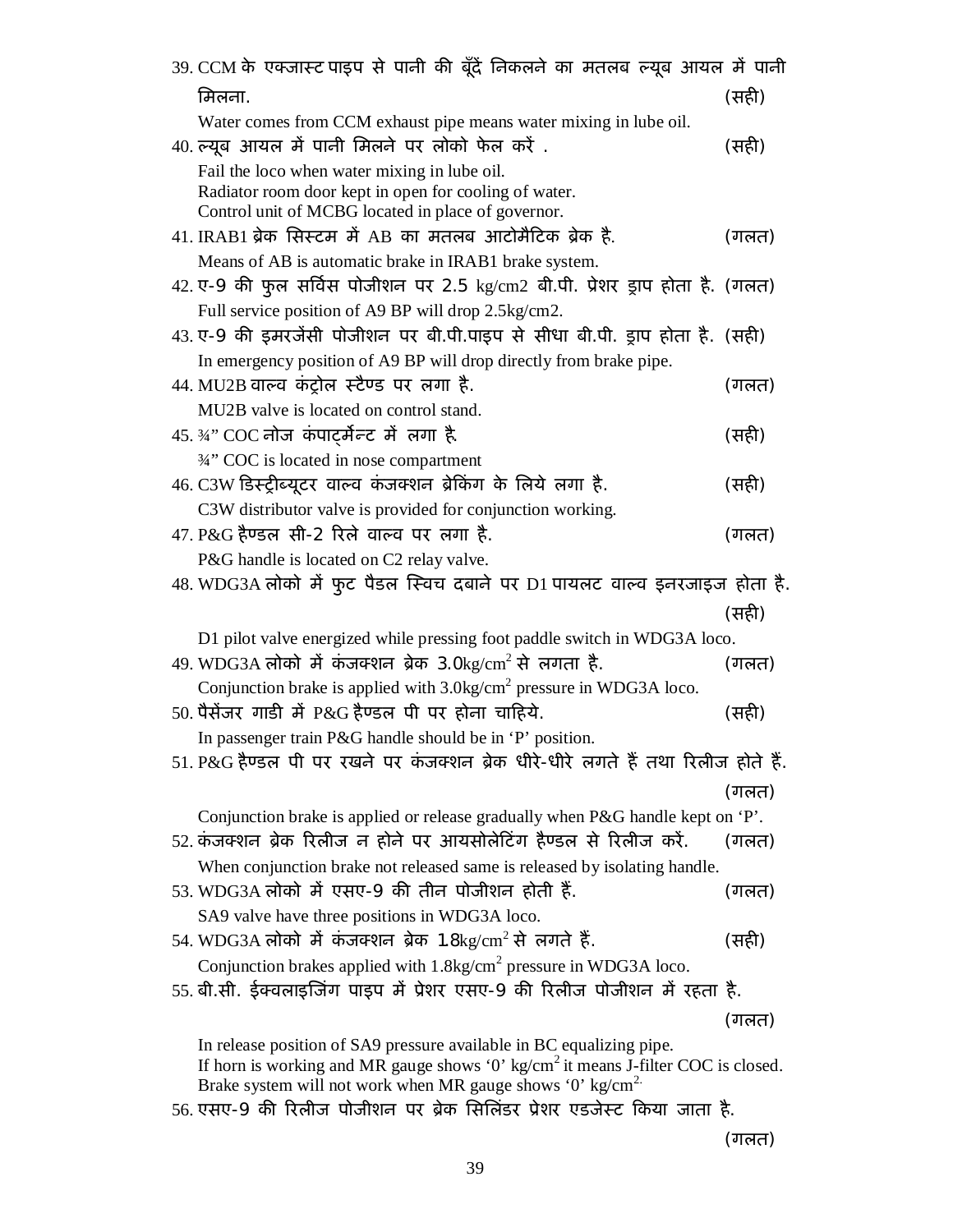| Brake cylinder pressure to be adjusted in release position of SA9.<br>57. आरीफिस टेस्ट के दौरान 60सेकिण्ड में 1.0kg/cm2 से अधिक बी.पी. ड्राप होना                                                                                                                                                                                               |       |       |  |
|-------------------------------------------------------------------------------------------------------------------------------------------------------------------------------------------------------------------------------------------------------------------------------------------------------------------------------------------------|-------|-------|--|
| चाहिये.                                                                                                                                                                                                                                                                                                                                         |       | (गलत) |  |
| During orifice test BP will drop more then $1.0 \text{kg/cm}^2$ in 60 seconds.<br>Vacuum test to be done for examine the capacity of compressor.<br>For the checking of leakages in formation, orifice test to carry out.<br>During vacuum test 53cm vacuum is created in 1 minute.<br>Leak off test to be done for examine of vacuum leakages. |       |       |  |
| 58. ए-1 डिफरेंशियल पायलट वाल्व का कार्य MU में पीछे वाले लोको से कुछ समय के                                                                                                                                                                                                                                                                     |       |       |  |
| लिये वैक्यूम बनाने में सहायता करना है.                                                                                                                                                                                                                                                                                                          |       | (सही) |  |
| In MU the function of A1 differential pilot valve is to create vacuum with the help of<br>trailing loco for time being.                                                                                                                                                                                                                         |       |       |  |
| 59. ए-9 से इमरजेंसी एप्लाइ करने पर आटो फ्लैशर चालू हो जाता है. (गलत)                                                                                                                                                                                                                                                                            |       |       |  |
| 60. Auto flasher is activated while applying A9 in emergency.                                                                                                                                                                                                                                                                                   |       |       |  |
| 61. हैण्ड ब्रेक कसने पर एल2 एवं एल3 चक्कों पर ब्रेक लगते हैं.                                                                                                                                                                                                                                                                                   |       | (गलत) |  |
| Hand brake is applied brakes on wheel no. L2, L3.                                                                                                                                                                                                                                                                                               |       |       |  |
| 62. हैण्ड ब्रेक रिलीज करने के लिये आपरेटिंग हैण्डल को ऊपर उठायें.                                                                                                                                                                                                                                                                               |       | (गलत) |  |
| Lift up the operating handle for releasing the hand brake.                                                                                                                                                                                                                                                                                      |       |       |  |
| 63. बी.पी. का लीकेज बढ़ने पर एयर फ्लो इंडीकेटर शूट आउट होता है.                                                                                                                                                                                                                                                                                 |       | (सही) |  |
| Air flow indicator shoots up when increasing leakage in BP.                                                                                                                                                                                                                                                                                     |       |       |  |
| 64. करंट को $C$ से दर्शाया जाता है.                                                                                                                                                                                                                                                                                                             |       | (गलत) |  |
| Current is denoted by 'C'.<br>65. वोल्टेज को 'V' के द्वारा दर्शाया जाता है.                                                                                                                                                                                                                                                                     |       |       |  |
|                                                                                                                                                                                                                                                                                                                                                 |       | (सही) |  |
| Voltage is denoted by 'V'.<br>Full name of MCBG is Medha control based governor.                                                                                                                                                                                                                                                                |       |       |  |
| 66. एफ.पी.बी. ट्रिप होने पर इंजिन आयडल पर आयेगा.                                                                                                                                                                                                                                                                                                | (गलत) |       |  |
| Engine will comes on idle when FPB trips.                                                                                                                                                                                                                                                                                                       |       |       |  |
| 67. WDG3A लोको में फ्यूल रैक 30 mm तक खुलते हैं.                                                                                                                                                                                                                                                                                                | (गलत) |       |  |
| In WDG3A loco fuel rack is open up to 30mm.<br>Operating pressure of WW governor is 100 psi.<br>Engine is shutting down when D valve picks up alone.<br>MCBG display unit always shows 6 parameters.                                                                                                                                            |       |       |  |
| 1. WDM2 लोको का एक्सल लोड 21टन होता है                                                                                                                                                                                                                                                                                                          |       | (गलत) |  |
| Axle load of WDM2 loco is 21tons.                                                                                                                                                                                                                                                                                                               |       |       |  |
| 1. WDM2 लोको लेफ्ट हेंड ड्राइव लोको है                                                                                                                                                                                                                                                                                                          |       | (गलत) |  |
| WDM2 loco is a left hand drive type loco.                                                                                                                                                                                                                                                                                                       |       |       |  |
| 2. WDM2 लोको द्वारा केवल गुड्स ट्रेन काम की जा सकती है                                                                                                                                                                                                                                                                                          |       | (गलत) |  |
| WDM2 loco can be used for goods train only                                                                                                                                                                                                                                                                                                      |       |       |  |
| 3.  WDM2 लोको में तीन ट्रांजीशन आते हैं                                                                                                                                                                                                                                                                                                         |       | (सही) |  |
| There are three transitions in WDM2 loco.                                                                                                                                                                                                                                                                                                       |       |       |  |
| 4.  WDM2 लोको के इंजिन को स्टार्ट करने के लिये मेन जनरेटर का उपयोग होता है(सही)                                                                                                                                                                                                                                                                 |       |       |  |
| Main generator is used for start the engine in WDM2 loco.<br>5. WDM2 लोको की इंजिन होर्स पावर 2900 HP होती है                                                                                                                                                                                                                                   |       | (गलत) |  |
| Engine horse power of WDM2 loco is 2900 HP                                                                                                                                                                                                                                                                                                      |       |       |  |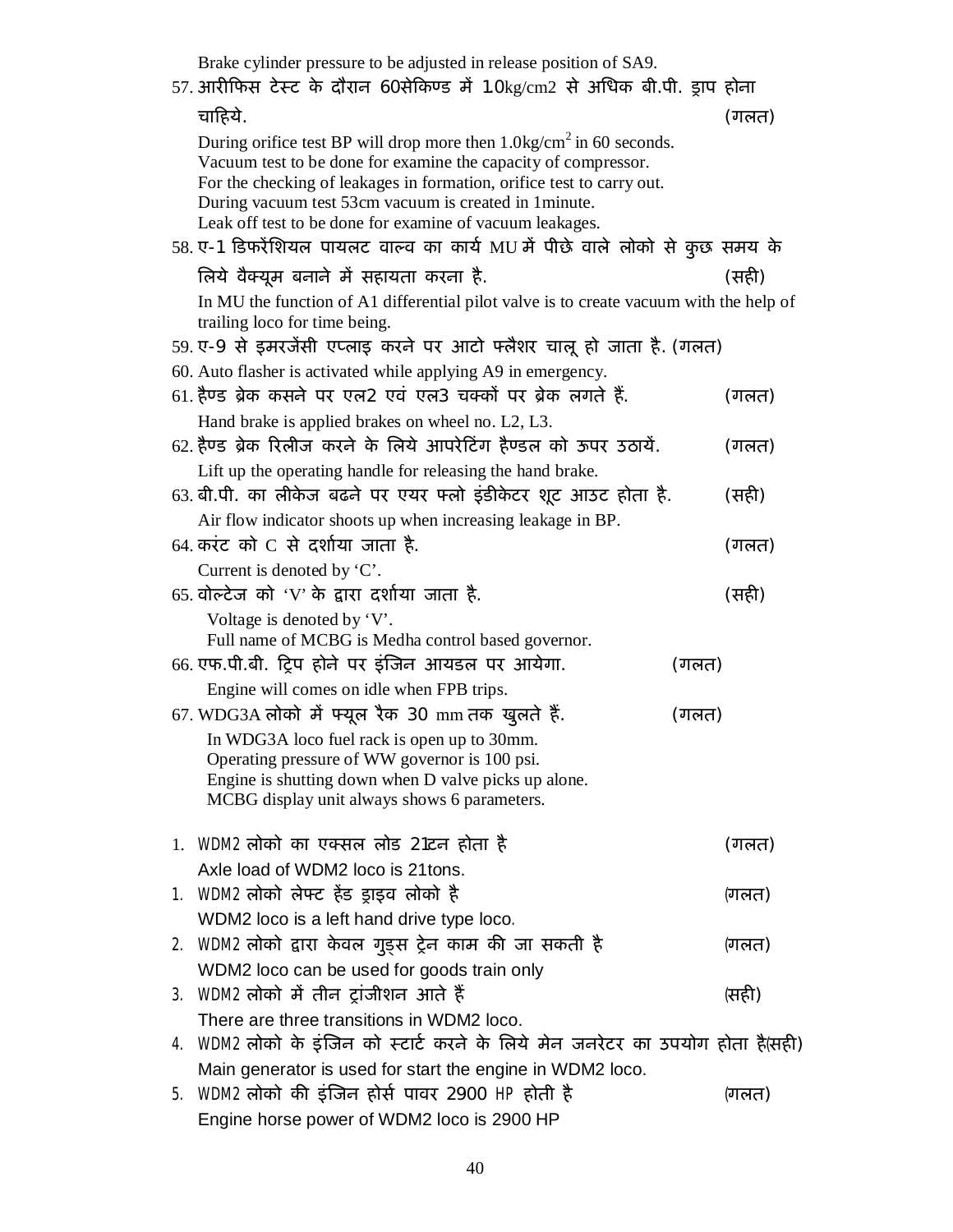| 6. WDM2 लोको में हाई अडेशन बोगी लगी हैं             | (गलत) |
|-----------------------------------------------------|-------|
| High adhesion bogie is used in WDM2 loco.           |       |
| 7. WDM2 लोको में MR-1 लेफ्ट साइड लगा है             | (सही) |
| MR1 is located left side in WDM2 loco.              |       |
| 8. WDM2 लोको की सिरीज 14 से शुरु होती है            | (गलत) |
| Series of WDM2 loco starts from 14.                 |       |
| 9. WDM2 लोको की OSTA की सेटिंग 1130 <sup>+</sup> 20 | (सही) |
| Setting of OSTA is 1130+-20 in WDM2 loco.           |       |
| 10. WDM2 लोको में BKBL अंडरट्रक में लगी है          | (गलत) |
| BKBL is located in under truck of WDM2 loco         |       |

## **WDG-4/WDP-4**

| 1 WDG4 लोको का मॉडल नं. GT 46MAC है.                                          | (सही) |
|-------------------------------------------------------------------------------|-------|
| Model no. of WDG4 loco is GT 46MAC                                            |       |
| 2. WDP4 लोको का मॉडल नं. GT 46PAC है.                                         | (सही) |
| Model no. of WDP4 loco is GT 46PAC                                            |       |
| 3. WDP4 लोको में ईवेंट रिकार्डर लगा है.                                       | (सही) |
| Event recorder is provided in WDP4 loco                                       |       |
| 4. WDG4 लोको की अधिकतम गति 105किमी/घंटा है.                                   | (गलत) |
| Maximum speed of WDG4 loco is 105kmph                                         |       |
| 5. WDP4 लोको में CO CO HTSC टाइप की बोगी लगी है.                              | (गलत) |
| CO CO HTSC type bogie is provided in WDP4 loco.                               |       |
| 6. WDP4 लोको में TCC-1, TM 1,2,3 और TCC-2, TM 4,5,6 को कंट्रोल करता है. (गलत) |       |
| TCC-1, control TM 1,2,3 and TCC-2 control 4,5,6 in WDP4loco                   |       |
| 7. WDP4 लोको में ब्लैण्डिड ब्रेक की सुविधा उपलब्ध है.                         | (सही) |
| Blended brake facility is available in WDP4 loco                              |       |
| 8. WDG4 लोको में स्टार्टिंग स्विच इंजिन कंट्रोल पैनल पर लगा है.               | (गलत) |
| Starting switch is provided on ECP in WDG4 loco.                              |       |
| 9. WDG-4/WDP-4 लोको का अधिकतम आर.पी.एम.(8नॉच) 950 है.                         | (गलत) |
| Maximum rpm on $8th$ notch is 950 in WDG-4, WDP-4 loco.                       |       |
| 10.WDG-4/WDP-4 लोको मे OSTA की सेटिंग 945-1060 आर.पी.एम. है.                  | (गलत) |
| Setting of OSTA is 945-1060 rpm in WDG-4/WDP-4 loco.                          |       |
| 11. WDG-4/WDP-4 लोको में चार स्ट्रोक 16 सिलिंडर डीजल इंजिन लगा है.            | (गलत) |
| Four stroke 16 cylinder Diesel engine provided in GM loco.                    |       |
| 12. WDG-4/WDP-4 में TSC इंजिन पावर टेक ऑफ एण्ड पर लगा है.                     | (सही) |
| TSC located at engine power take off end in WDG-4/WDP-4 loco.                 |       |
| 13. WDG-4/WDP-4 लोको में कम्प्यूटर कंट्रोल ब्रेक सिस्टम लगा है.               | (सही) |
| Computer control brake system provided in WDG-4/WDP-4 loco.                   |       |
| 14. GM लोको के इंजिन का फायरिंग आर्डर, 1-4-7-6-8-5-2-3 (R-L).है.              | (गलत) |
| GM loco firing order is 1-4-7-6-8-5-2-3 (R-L).                                |       |
| 15. GM लोको में TSC 5 नॉच तक गियर व क्लच से चलता है तथा 6 नॉच से एक्झास्ट     |       |
| गैसों से चलता है.                                                             | (गलत) |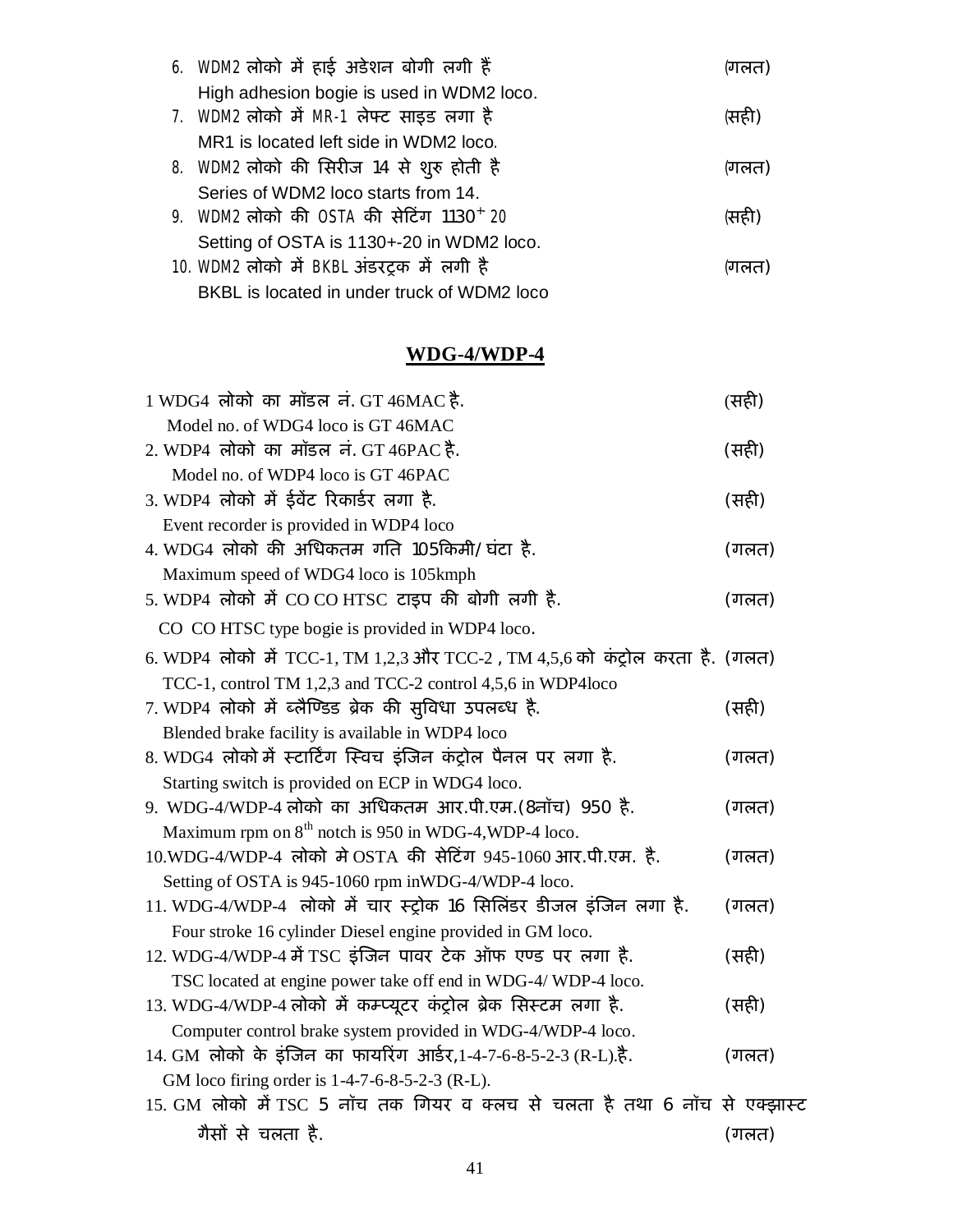| TSC is driven by clutch & gear up to $5th$ notch and from $6th$ notch by exhaust gases in GM<br>loco. |       |
|-------------------------------------------------------------------------------------------------------|-------|
| 16. GM लोको में CCM के स्थान पर इडक्टर ट्यूब लगी है.                                                  | (सही) |
| Iductor tube is provided in place of CCM in GM loco.                                                  |       |
| 17. GM लोको में कूलिंग कॉयल रेडियेटर रूम में लगी है.                                                  | (सही) |
| Cooling coil is located in radiator room in GM loco.                                                  |       |
| 18. GM लोको में A-9 को ऑटो ब्रेक कहते हैं.                                                            | (सही) |
| Name of A-9 is auto brake in GM loco.                                                                 |       |
| 19. WDG-4 लोको मैलूब ऑयल डिपिस्टिक गेज इंजिन रूम मेन दोनों ओर लगे हैं.                                |       |
|                                                                                                       | (सही) |
| Lube oil dipstick gauge located both side of engine room in WDG-4 loco.                               |       |
| 20. WDG-4 लोको का वजन 123 टन है.                                                                      | (गलत) |
| Weight of WDG-4 loco is 123 ton.                                                                      |       |
| 21. WDG-4 लोको का गियर रेशो 17:77 है.                                                                 | (गलत) |
| Gear ratio is 17 -77 in WDG-4 loco.                                                                   |       |
| 22. WDP-4 लोको का गियर रेशो 17:90 है.                                                                 | (गलत) |
| Gear ratio is 17 -90 in WDP-4 loco.<br>23. WDG-4/WDP-4 लोको में बैट्री नाइफ स्विच नोज रूम में लगा है. | (गलत) |
| Battery knife switch is located in nose room.                                                         |       |
| 24. WDG-4/WDP-4 लोको में सभी टी.एम. को ठंडा करने के लिये एक ही ब्लोअर लगा है                          |       |
| जो किंक्लीन एयर कंपार्टमेंट में लगा है.                                                               | (सही) |
| One TM blower is provided in clean air compartment for cooling of all TM in WDG-                      |       |
| 4/WDP-4 Loco.                                                                                         |       |
| 25 आयसोलेशन स्विच की कुल दो पोजीशन हैं.                                                               | (सही) |
| Isolation switch has two positions.                                                                   |       |
| 26. WDG-4/WDP-4 लोको में इंजिन क्रेंक करते समय सबसे पहले कृमश: काले,सफेद तथा                          |       |
| अंत मे पीले सर्किट ब्रेकर ऑन करना चाहिये.                                                             | (सही) |
| While cranking the engine sequentially first black label then white label and at last yellow          |       |
| label circuit breaker to be put ON in WDG-4/WDP-4 loco.                                               |       |
|                                                                                                       |       |
| मायक्रोप्रोसेसर लोको WDM-3D                                                                           |       |
| 1. मायक्रोप्रोसेसर लोको में कुल 14 करंट सेंसर लगे हैं.                                                | (सही) |
| Microprocessors loco having 14 current sensors.                                                       |       |
| 2. मायक्रोप्रोसेसर लोको में शून्य गति पर ही रिवर्सर हैण्डल ऑपरेट करना चाहिये।(सही)                    |       |
| Microprocessor loco reverser should be operate when loco speed is 0                                   |       |

3. मायक्रोप्रोसेसर लोको में गाडी स्टार्ट करने में समस्या आती है तो टी.ई. लिमिट स्विच नॉरमल होना सुिनǔƱत करɅ। (सहȣ)

TE limit switch should be normal while starting the train in Microprocessor loco.

4. मायक्रोप्रोसेसर लोको में टी.एम. को आयसोलेट करने पर ट्रान्जिशन की स्पीड सैटिंग भी अपने आप कम हो जायेगी। (सहȣ)

In microprocessor loco after isolation of TM transition speed will be reduce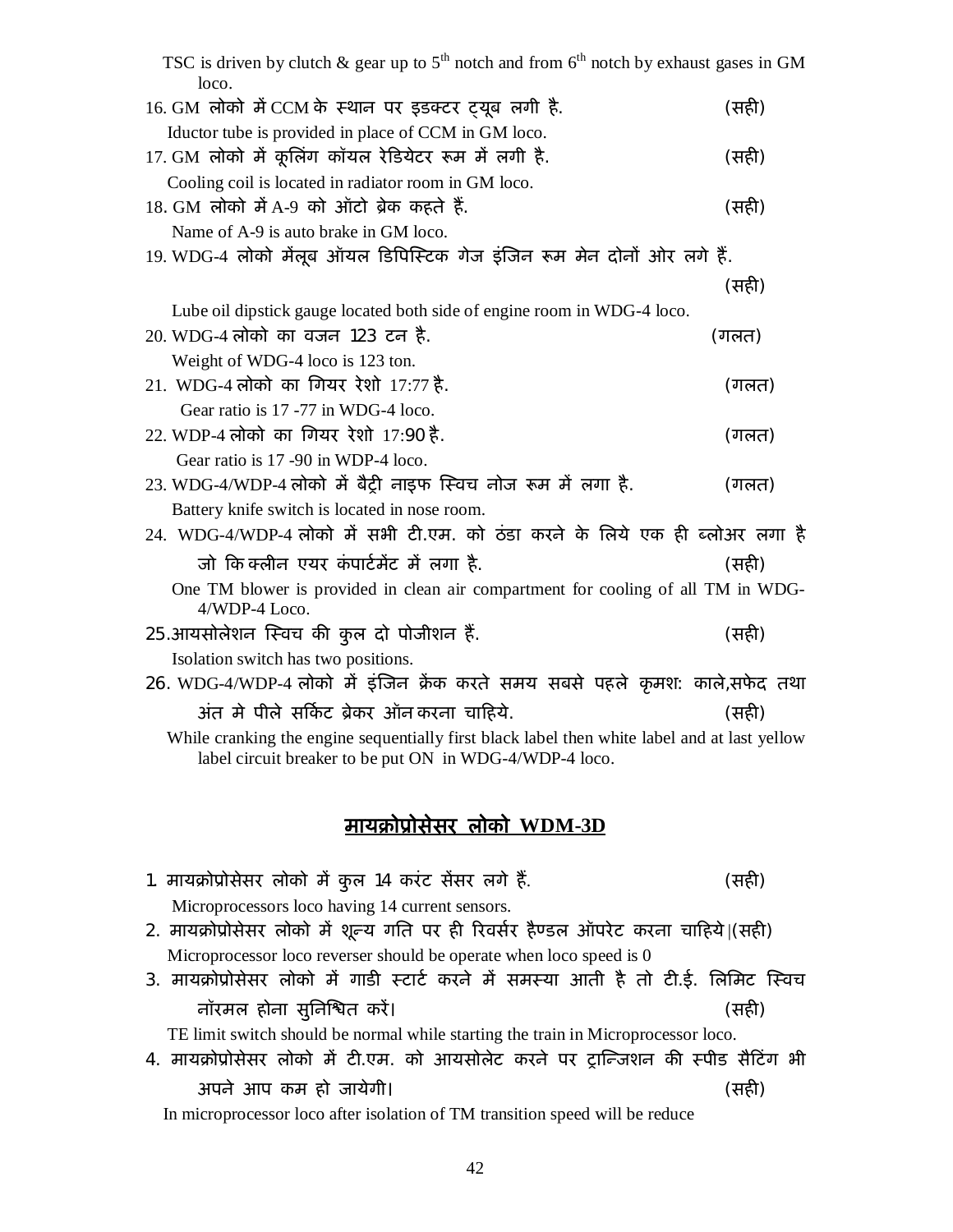| 5. मायक्रोप्रोसेसर लोको में पानी का तापमान 95 <sup>0</sup> सेंटीग्रेट हो जाने पर लोड मीटर 0 पर<br>आता है।                                                                 | (सही) |
|---------------------------------------------------------------------------------------------------------------------------------------------------------------------------|-------|
| When temp. comes to $95^\circ$ c in microprocessor loco load meter comes to 0                                                                                             |       |
| 6. मायक्रोप्रोसेसर लोको में हॉट इंजि अलार्म 90 <sup>0</sup> सेंटीग्रेट हो जाने पर आता है।                                                                                 | (सही) |
| In microprocessor loco hot engine alarm comes at $90^{\circ}$ C                                                                                                           |       |
| 7. मायक्रोप्रोसेसर लोको में आयडल स्क्रीन पर VCD काउंटर डिस्प्ले होता है।<br>VCD counter will display on IDLE screen in microprocessor loco.                               | (सही) |
| 8. मायक्रोप्रोसेसर लोको में डायनामिक के समय VCD काउंटर डिस्प्ले नहीं होता है।                                                                                             |       |
|                                                                                                                                                                           | (सही) |
|                                                                                                                                                                           |       |
| At the time of dynamic braking VCD counter will not display in microprocessor loco.<br>9. मायक्रोप्रोसेसर लोको में मोटरिंग के समय VCD काउंटर डिस्प्ले नहीं होता है। (सही) |       |
| At the time of motoring VCD counter will not display in microprocessor loco.                                                                                              |       |
| 10. मायक्रोप्रोसेसर लोको में सामान्य स्थिति में टी.ई. लिमिट स्विच नॉरमल पोजिशन में                                                                                        |       |
| होना चाहिये।                                                                                                                                                              | (सही) |
| TE limit switch should be on normal position in microprocessor loco                                                                                                       |       |
| 11. मायक्रोप्रोसेसर लोको में दुर्घटना होने पर वी.सी.डी डिसेबल स्विच ऑप्रेट कर देना                                                                                        |       |
| चाहिये।                                                                                                                                                                   | (गलत) |
| After accident in microprocessor loco VCD disable switch should be operate.                                                                                               |       |
| 12. मायक्रोप्रोसेसर लोको में मल्टीपल यूनिट के ट्रेलिंग लोको पर MCB1&2 ऑन होना                                                                                             |       |
| चाहिये।                                                                                                                                                                   | (गलत) |
| In MU of microprocessor loco MCB1&2 should be ON in trailing loco.                                                                                                        |       |
| 13. मायक्रोप्रोसेसर लोको में वोल्टेज रेगुलेटिंग पैनल नहीं होता है।                                                                                                        | (सही) |
| VRP not provided in microprocessor loco.                                                                                                                                  |       |
| 14. मायक्रोप्रोसेसर लोको में डी,एम.आर. नहीं होता है।                                                                                                                      | (गलत) |
| DMR is not provided in microprocessor loco.                                                                                                                               |       |
| 15. मायक्रोप्रोसेसर लोको में जी.आर2 के स्थान पर बंगी सेंसर लगा है।                                                                                                        | (सही) |
| BANGI sensor is provided in place of GR2 in microprocessor loco.                                                                                                          |       |
| 16. मायक्रोप्रोसेसर लोको में जी.आर1 के स्थान पर टंगी सेंसर लगा है।                                                                                                        | (सही) |
| TANGI sensor is provided in place of GR1 in microprocessor loco.                                                                                                          |       |
| 17. मायक्रोप्रोसेसर लोको में हॉट इंजिन अलार्म के लिये ई.टी.एस.1,2,3 लगे हैं।                                                                                              | (गलत) |
| ETS1,2,3 are provided for hot engine alarm in microprocessor loco.                                                                                                        |       |
| 18. मायक्रोप्रोसेसर वर्जन-2 लोको में व्हील स्लिप करंट डिफरेंस पर आधारित है।                                                                                               | (गलत) |
| Wheel slip based on current difference in microprocessor version-2 loco.                                                                                                  |       |
| 19. मायक्रोप्रोसेसर लोको में मेन मैन्यू के चार ऑप्शन होते हैं।                                                                                                            | (सही) |
| There are four options available in main menu of microprocessor loco.                                                                                                     |       |
| 20. मायक्रोप्रोसेसर लोको में वी.सी.डी रिसेट करने के लिये रिसेट बटन लगा है।                                                                                                | (सही) |
| Reset button is provided for resetting VCD in microprocessor loco.                                                                                                        |       |
| 21. मायक्रोप्रोसेसर लोको में सामान्य अवस्था में वी.सी.डी ई.पी.मैगनेट वाल्व का सी.ओ.सी                                                                                     |       |
| क्लोज होना चाहिये।                                                                                                                                                        | (गलत) |
| COC of VCD magnet valve should be close normally in microprocessor loco.                                                                                                  |       |
| 22. मायक्रोप्रोसेसर लोको में लोड मीटर प्रतिबन्धित क्षेत्र में जाने पर थ्रॉटल नॉच कम करना                                                                                  |       |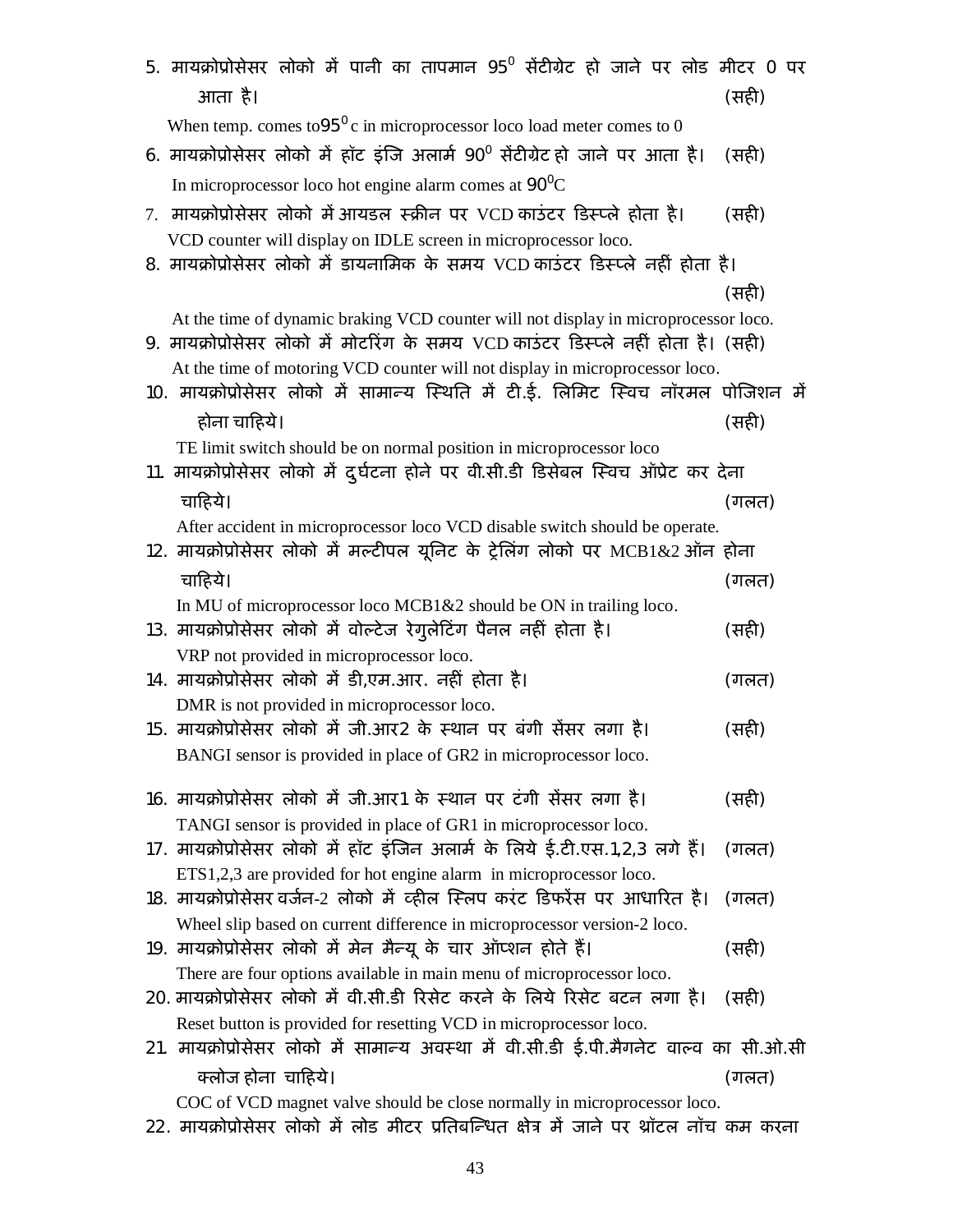### चाǑहये। (गलत)

 In microprocessor loco throttle notch should be reduced when load meter in restricted zone.

23. मायक्रोप्रोसेसर लोको में हॉट इंजिन अलार्म आने पर थॉटल नॉच कम करना चाहिये। (गलत)

In microprocessor loco throttle notch should be reduced when hot engine alarm comes.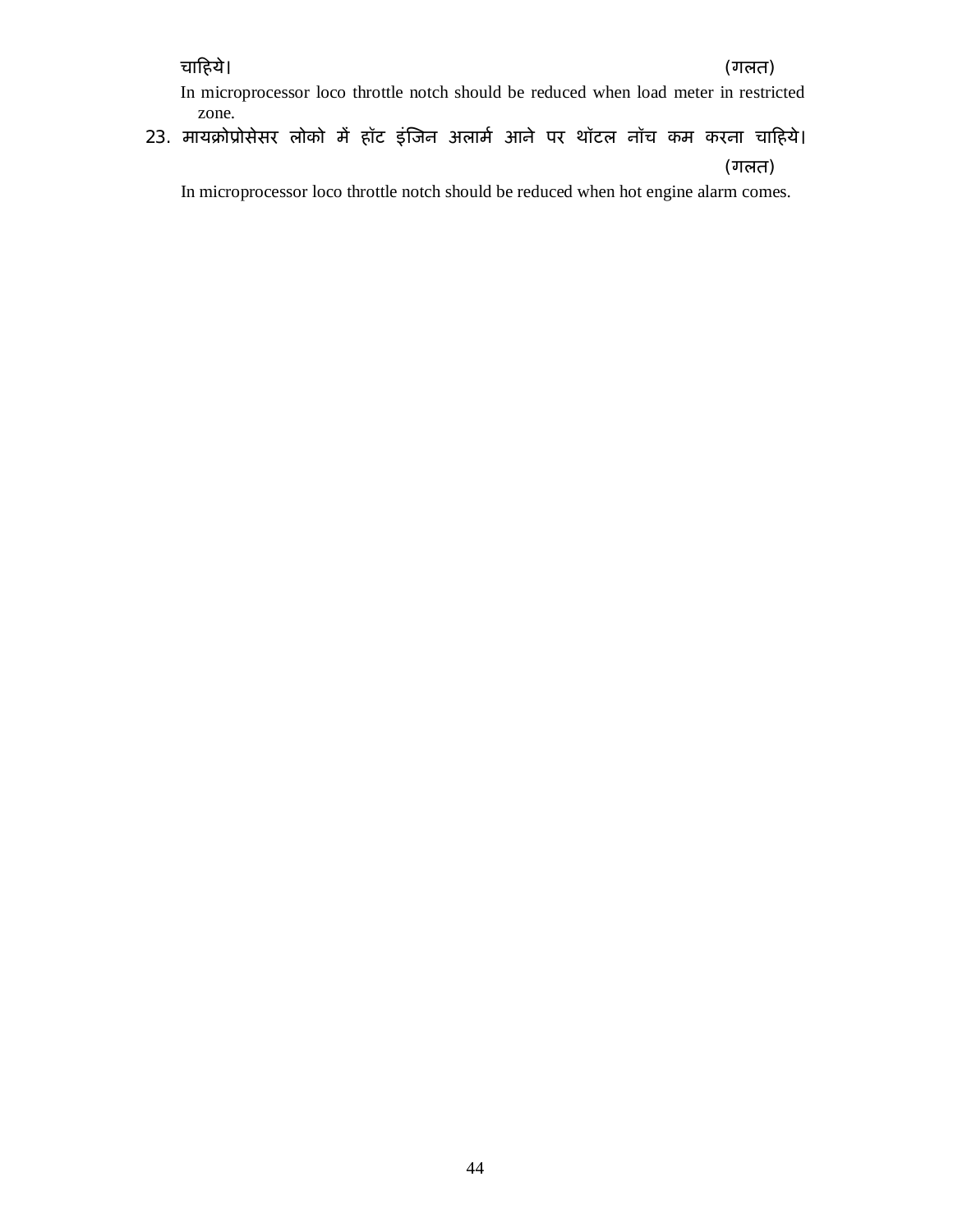### **संǔ¢Ư ǑटÜपणी िलखɄ/ Short Notes**

- 1. मैंन फ्रैंक शाफ्ट के साथ घूमने वाले उपकरण के नाम लिखें Write the name of part move with main crack shaft
- 2. कंट्रोल कम्पार्टमेंट में लगे उपकरण के नाम लिखें Write the name of part located in control compartment
- 3. लोको के अंडरटक में लगे उपकरणों के नाम लिखें Write the name of part located in under truck
- 4. FTTM
- 5. RTTM
- 6. फ्यूल आयल चैक करने का तरीका How to check the fuel oil
- 7. फ्यूल आयल सिस्टम का चित्र बनायें Draw the fuel oil system diagram
- 8. फ्यूल आयल प्रैशर नहीं बनता है Fuel oil pressure not buildup
- 9. फ्यूल आयल लीकेज के स्थान लिखें Write the places of fuel oil leakage
- 10. फ्यूल पम्प मोटर काम नहीं करती है Fuel pump motor not working
- 11. फ्यूल इंजेक्शन पम्प Fuel injection pump
- 12. मेन फैंक शाफ्ट Main crank shaft
- 13. फ्यूल बचत के उपाय Fuel economy
- <u>14. एअर लॉक निकालने का तरीका लिखें</u> Procedure of air lock removing
- 15. FIP आइसोलेट करने का तरीका लिखें Procedure of FIP isolation
- 16. TSC
- 17. सुपर चार्जिंग से क्या समझते हो What is the meaning of super charging
- 18. TSC कुल कितने प्रकार की होती है उनके नाम लिखें How many types of TSC write the name
- 19. एअर इंटेक सिस्टम का चित्र बनाये
	- Draw the diagram of Air intake system
- 20. आफ्टर कूलर

After cooler

- 21. बूस्टर एयर प्रैशर नंहीं बनता Booster pressure not buildup
- 22. क्रॅंक केस सम्प का तेल चैक करने का तरीका Procedure for lube oil checking.
- 23. ल्यूब आयल प्रैशर नंहीँ बनता Lube oil pressure not buildup.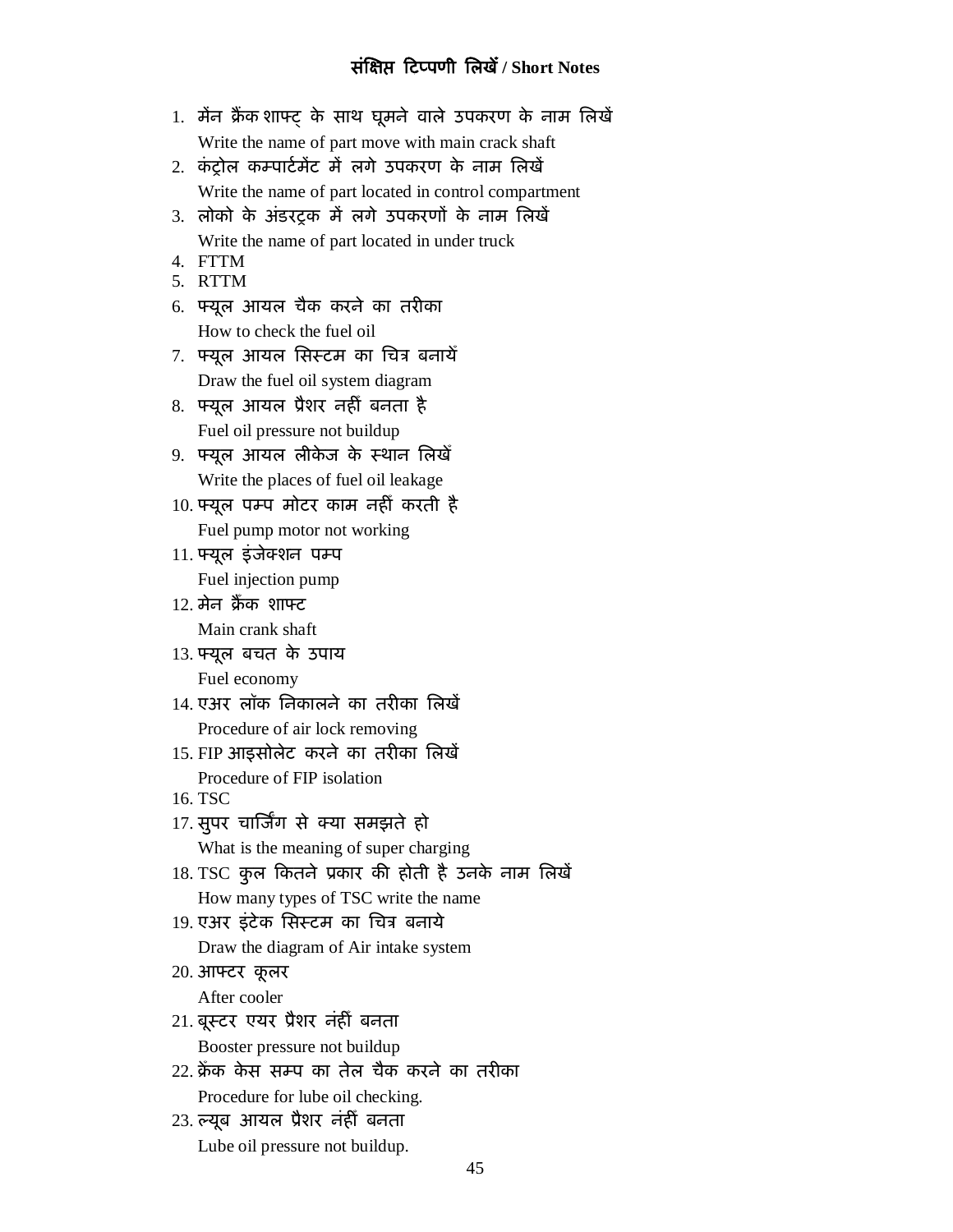- 24. ल्यूब आयल सिस्ट्म का चित्र बनायेँ Draw a diagram of lube oil system.
- 25. ल्यूब आयल लीकेज के स्थान लिखें Write the places of lube oil leakages.
- 26. एक्स्प्लोजन डोर

Explosion door

- 27. क्रैंक केस सम्प में तेल का लेवल बढ रहा है Increase oil level in crank case sump.
- 28. वाटर कूलिंग सिस्टम का चित्र बनायें Draw a diagram of Water Cooling System
- 29. पानी के लीकेज के स्थान लिखें Write the places of water leakages.
- 30. डिजिटल वाटर लेवल इंडीकेटर Digital water level indicator
- 31. रेडिएटर फैन कार्य नहीं करता है Radiator fan not working.
- 32. हॉट इंजिन संकेत के साथ इंजिन शटडाउन होता Engine shuts down with hot engine indication.
- 33. केमीकल युक्त पानी के फायदे लिखें Write benefits of chemically treated water.
- 34. प्रैशराइज्ड वाटर कूलिंग सिस्ट्म के फायदे लिखें Write the benefits of pressurized cooling water system.
- 35. हॉट इंजिन अलार्म आने पर क्या करेंगे What action to be taken when hot engine comes. Duties of loco crew regarding WW governor
- 36. फ्यूल पम्प मोटर FPM
- 37. फ्रैंक केस एक्झास्टर मोटर CCM
- 38. ट्रेक्शन मोटर Traction motor
- 39. टेक्शन अल्टरनेटर Traction alternator
- 40. एक्साइअटर जनरेटर Exciter generator
- 41. ऑग्जीलरी जनरेटर Auxiliary generator
- 42. टेको जनरेटर Techo generator
- 43. साक्लोनिक मोटर Cyclonic motor
- 44. डायनामिक ब्रेकिंग ब्लोअर मोटर Dynamic braking blower motor
- $45.$  ECC एसेंब्ली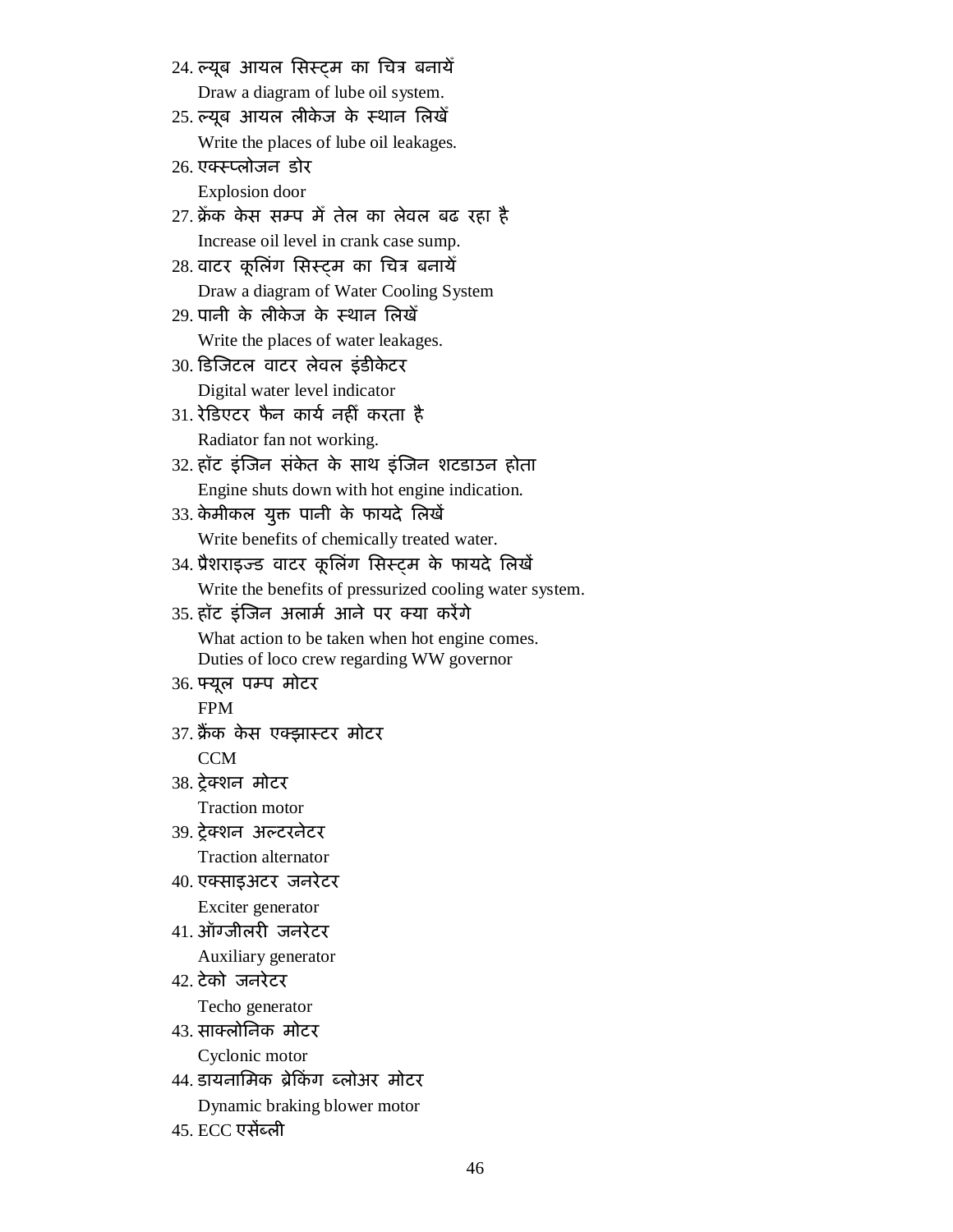ECC

| 46. पावर डायोड रेक्टीफायर ब्लोअर मोटर                              |
|--------------------------------------------------------------------|
| Power diode rectifier blower motor                                 |
| 47. बैटरी चार्जिंग सर्किट का चित्र बनायें                          |
| Draw a diagram of battery charging system                          |
| 48. बैटरी चार्ज न होने के कारण एवं निवारण लिखें                    |
| Trouble shooting of battery not charging                           |
| 49. बैटरी डिसचार्ज होने के कारण एवं निवारण लिखें                   |
| Trouble shooting of battery discharging                            |
| 50. बैटरी ओवर चार्ज होने के कारण एवं निवारण लिखें                  |
| Trouble shooting of battery over charging                          |
| 51. वोल्टेज रेगूलेटिंग पैनल                                        |
| Voltage regulating panel                                           |
| 52. इंजिन स्टार्ट करने से पहले ली जाने वाली सावधानियाँ लिखें       |
| Precautions to be taken before engine starting                     |
| 53. इंजिन क्रैंक नहीं होता हैं                                     |
| Engine is not cranking                                             |
| 54. इंजिन क्रैंक होता हैं परंतु स्टार्ट नहीं होता हैं              |
| Engine cranking but not starting                                   |
| 55. इंजिन बिना संकेत के बंद होता हैं                               |
| Engine shut down with out indication                               |
| 56. OSTA रिसेट करने का तरीका लिखें                                 |
| Procedure of OSTA resetting                                        |
| 57. इंजिन क्रैंकिंग के समय ओवर स्पीड होता है                       |
| Engine over speed when cranking                                    |
| 58. GFC पिक अप नहीं होता है                                        |
| GFC not pickup                                                     |
| 59. GFC वेज करने का तरीका लिखें                                    |
| Write the procedure of GFC wedging                                 |
| 60. GFC सर्किट का चित्र बनाये                                      |
| Draw a diagram of GFC circuit                                      |
| 61. GFC वेज करने से पहले एवं बाद में ली जाने वाली सावधानियाँ लिखें |
| Precaution to be taken before and after wedging GFC.               |
| 62. पावर कॉन्टेक्टर पिक अप नहीं होते हैं                           |
| Power contactor is not picking up.                                 |
| 63. प्रथम नोच करेंट चैक करने का तरीका लिखें                        |
| Write the procedure of check first notch current                   |
| 64. लोको चलाने का तरीका लिखें                                      |
| How to move the loco.                                              |
| 65. ट्रांजीशन                                                      |
| Transition                                                         |
| 66. ट्रांजीशन नहीं आते हैं                                         |
| Transition is not coming.                                          |
|                                                                    |

67. थ्रॉटल खोलने पर लोको नहीं चलता है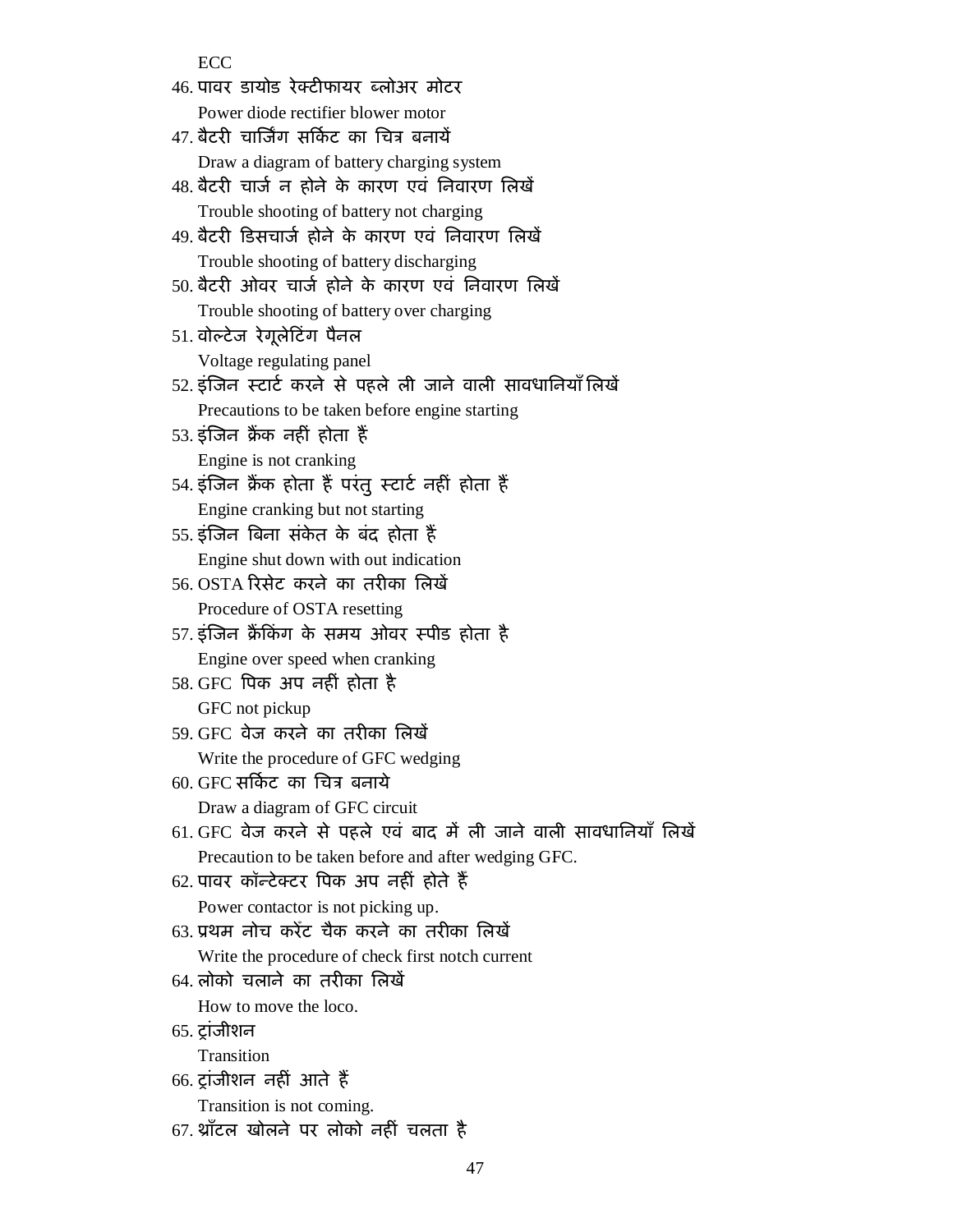Loco not responding to throttle

| 68. व्हील स्लिप क्या है और कितने प्रकार के होते है                                                                                                                                                                                                                                                                  |  |
|---------------------------------------------------------------------------------------------------------------------------------------------------------------------------------------------------------------------------------------------------------------------------------------------------------------------|--|
| What is wheel slip and its types.                                                                                                                                                                                                                                                                                   |  |
| 69. क्षणिक व्हील स्लिप के कारण एवं निवारण लिखे                                                                                                                                                                                                                                                                      |  |
| Trouble shooting of momentary wheel slip                                                                                                                                                                                                                                                                            |  |
| 70 लगातार व्हील स्लिप के कारण एवं निवारण लिखें                                                                                                                                                                                                                                                                      |  |
| Trouble shooting of continuous wheel slip                                                                                                                                                                                                                                                                           |  |
| $71.$ पावर ग्राउंड                                                                                                                                                                                                                                                                                                  |  |
| Power ground                                                                                                                                                                                                                                                                                                        |  |
| 72. GR  रिसेट  करने  का  तरीका  लिखें                                                                                                                                                                                                                                                                               |  |
| How to reset GR                                                                                                                                                                                                                                                                                                     |  |
| 73. ओ.एस.टी.ए.                                                                                                                                                                                                                                                                                                      |  |
| <b>OSTA</b>                                                                                                                                                                                                                                                                                                         |  |
| 74. डी.एम.आर.                                                                                                                                                                                                                                                                                                       |  |
| <b>DMR</b>                                                                                                                                                                                                                                                                                                          |  |
| 75. जी.आर.                                                                                                                                                                                                                                                                                                          |  |
| <b>GR</b>                                                                                                                                                                                                                                                                                                           |  |
| 76. जी.एफ.ओ.एल.आर.                                                                                                                                                                                                                                                                                                  |  |
| <b>GFOLR</b>                                                                                                                                                                                                                                                                                                        |  |
| 77. एस.ए.आर.                                                                                                                                                                                                                                                                                                        |  |
| <b>SAR</b>                                                                                                                                                                                                                                                                                                          |  |
| 78. पी.सी.एस.                                                                                                                                                                                                                                                                                                       |  |
| <b>PCS</b>                                                                                                                                                                                                                                                                                                          |  |
| 79. इ.टी.एस.3                                                                                                                                                                                                                                                                                                       |  |
| ETS3                                                                                                                                                                                                                                                                                                                |  |
| 80. एल.डब्लू.एस.                                                                                                                                                                                                                                                                                                    |  |
| LWS                                                                                                                                                                                                                                                                                                                 |  |
| 81. डब्लू.एस.आर.                                                                                                                                                                                                                                                                                                    |  |
| <b>WSR</b>                                                                                                                                                                                                                                                                                                          |  |
| 82. ओ.पी.एस.                                                                                                                                                                                                                                                                                                        |  |
| <b>OPS</b>                                                                                                                                                                                                                                                                                                          |  |
| 83. हॉट इंजिन अलार्म                                                                                                                                                                                                                                                                                                |  |
| Hot Engine Alarm                                                                                                                                                                                                                                                                                                    |  |
| 84. सर्किट ब्रेकर की कितनी पोजीशन होती है और उसे रिसेट करने का तरीका लिखें                                                                                                                                                                                                                                          |  |
| How to reset the circuit breaker and its position                                                                                                                                                                                                                                                                   |  |
| 85. मल्टीपल यूनिट                                                                                                                                                                                                                                                                                                   |  |
| Multiple Unit                                                                                                                                                                                                                                                                                                       |  |
| 86. मल्टीपल यूनिट बनाने का तरीका लिखें                                                                                                                                                                                                                                                                              |  |
| Procedure for making Multiple Unit                                                                                                                                                                                                                                                                                  |  |
| 87. मल्टीपल यूनिट में कैब बदलने का तरीका लिखें                                                                                                                                                                                                                                                                      |  |
| Cab changing procedure in Multiple Unit                                                                                                                                                                                                                                                                             |  |
| 88. मल्टीपल यूनिट में डेड लीडिंग लोको से गाडी चलानेका तरीका लिखें                                                                                                                                                                                                                                                   |  |
| Procedure for work the train with dead leading in MU                                                                                                                                                                                                                                                                |  |
| $\frac{1}{2}$ $\frac{1}{2}$ $\frac{1}{2}$ $\frac{1}{2}$ $\frac{1}{2}$ $\frac{1}{2}$ $\frac{1}{2}$ $\frac{1}{2}$ $\frac{1}{2}$ $\frac{1}{2}$ $\frac{1}{2}$ $\frac{1}{2}$ $\frac{1}{2}$ $\frac{1}{2}$ $\frac{1}{2}$ $\frac{1}{2}$ $\frac{1}{2}$ $\frac{1}{2}$ $\frac{1}{2}$ $\frac{1}{2}$ $\frac{1}{2}$ $\frac{1}{2}$ |  |

89. मल्टीपल यूनिट मे लीडिंग एवं ट्रेलिंग लोको में स्विच व ब्रेकर की पोजीशन लिखे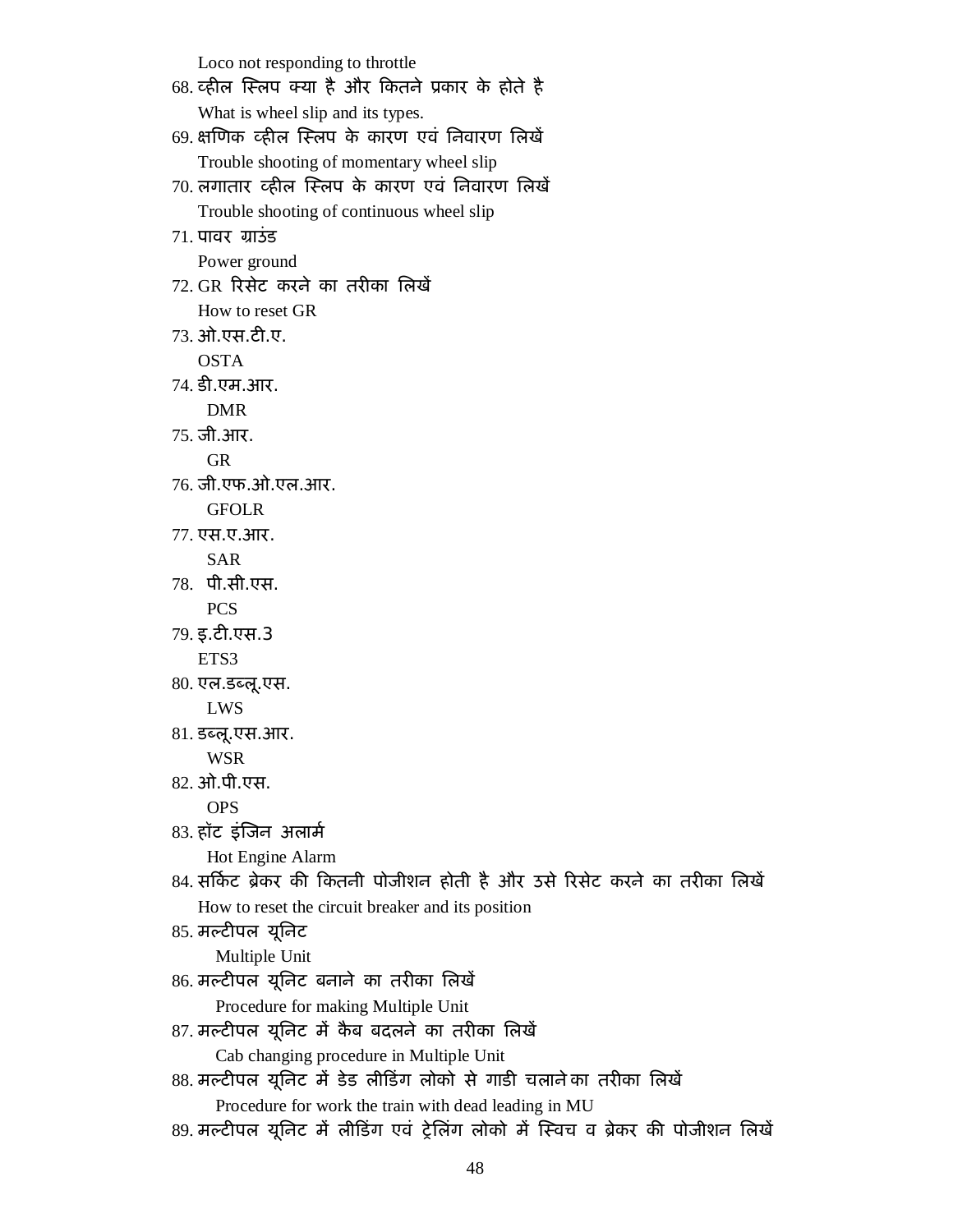| Write the position of switches and circuit breakers of leading and trailing loco in<br>MU               |
|---------------------------------------------------------------------------------------------------------|
| 90. ट्रेलिंग लोको में खराबी आने पर दोनो लोको में मिलने वाले संकेत लिखें                                 |
|                                                                                                         |
| Indication comes on both locos when defects in trailing loco<br>91. लोको ब्रेक सिस्टम का डायग्राम बनाये |
|                                                                                                         |
| Draw a diagram of loco brake system.                                                                    |
| 92. लोको ब्रेक एप्लीकेशन समझायें                                                                        |
| Explain application of loco brake.                                                                      |
| 93. लोको ब्रेक नहीं लगते है                                                                             |
| Loco brake not applying                                                                                 |
| 94. लोको ब्रेक रिलीजिंग समझायें                                                                         |
| Explain releasing of loco brake                                                                         |
| 95. लोको ब्रेक रिलीज नहीं होते                                                                          |
| Loco brake not releasing.                                                                               |
| 96. ब्रेक सिलिंडर प्रैशर एडजस्टर करने का तरीका लिखें                                                    |
| How to adjust brake cylinder pressure                                                                   |
| ९७. SA9 वाल्व                                                                                           |
| SA9 valve                                                                                               |
| 98. BP  चार्जिंग  का डायग्राम  बनाये                                                                    |
| Draw the diagram of BP charging                                                                         |
| 99. BP  चार्जिंग  समझायें                                                                               |
| Explain BP charging                                                                                     |
| 100. BP डिस्चार्जिंग समझायें                                                                            |
| Explain BP discharging                                                                                  |
| 101. BP प्रैशर एडजस्टर करने का तरीका लिखें                                                              |
| How to adjust brake BP pressure                                                                         |
| 102. BP प्रैशर नहीं बनता है                                                                             |
| BP pressure not building up                                                                             |
| 103. A9 वाल्व                                                                                           |
| A9 valve                                                                                                |
| 104. C3W डिस्ट्रीबूटर वाल्व                                                                             |
| C3W distributor valve                                                                                   |
| 105.  IRAB-1 ब्रेक सिस्टम में कंजंक्शन वर्किंग को समझायें                                               |
| Explain conjunction working in IRAB1 brake system                                                       |
| 106. ऑरीफिस टेस्ट                                                                                       |
| Orifice test                                                                                            |
| 107. वेक्यूम टेस्ट                                                                                      |
| Vacuum test                                                                                             |
| 108. लीक ऑफ टेस्ट                                                                                       |
| Leak off test                                                                                           |
| 109. हेड ब्रेक                                                                                          |
| Hand brake                                                                                              |
| 110. बेंकर ऑपरेशन लिखें                                                                                 |
|                                                                                                         |
| <b>Banker</b> operation                                                                                 |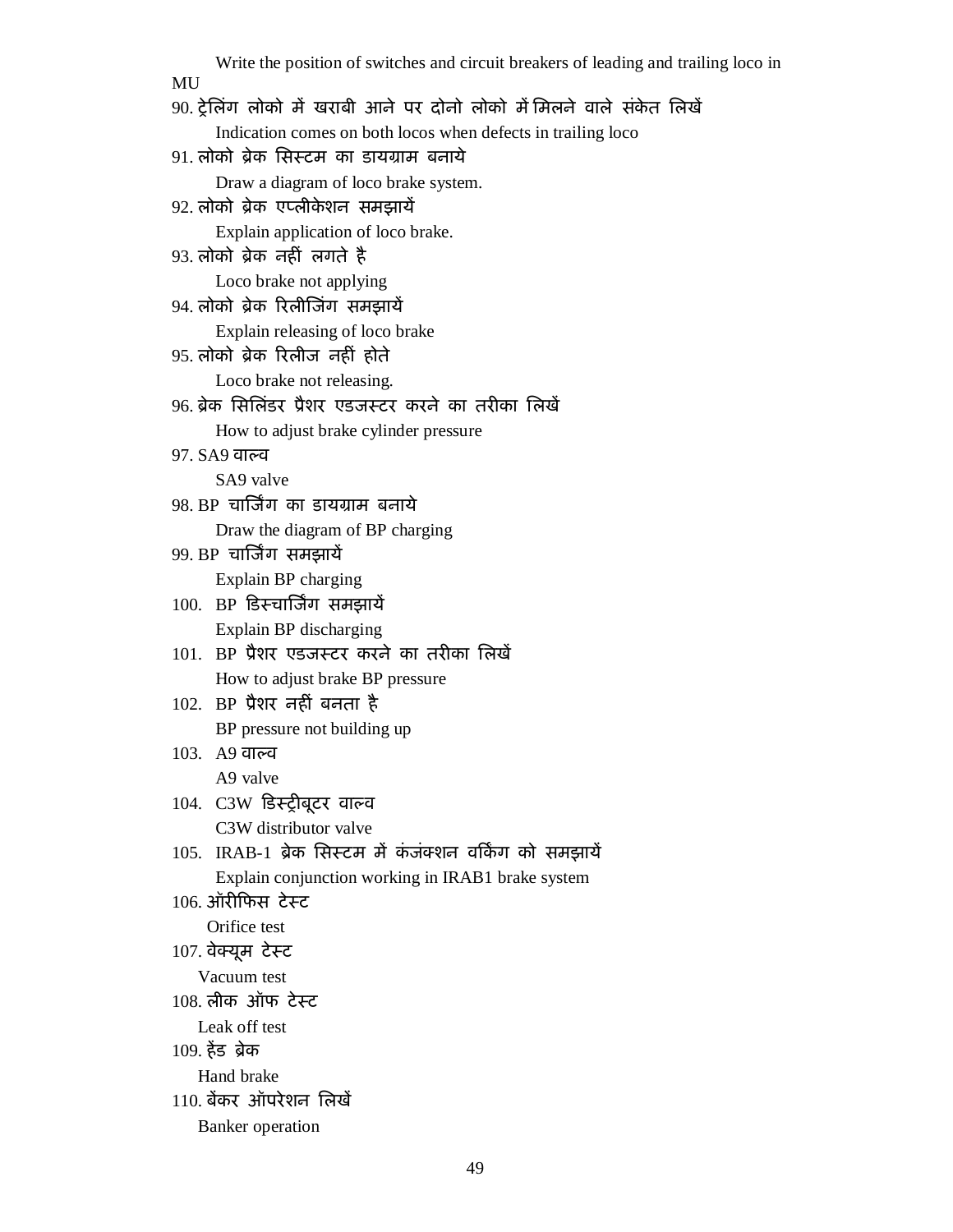111. एयर फ्लो इंडीकेटर Air flow indicator

112. पेसेंजर अलार्म सिस्टम

Passenger alarm system

113. साइन ऑन करते समय ALP/LP की इयूटी लिखें Duties of ALP at the time of sign on

- 114. चार्ज लेते समय ALP/LP की इयूटी लिखें Duties of ALP at the time of charge taken over
- $115.$  चलती गाड़ी में ALP/LP की डयूटी लिखें Duties of ALP in running train
- 116. हॉल्ट पर ALP/LP की इयूटी लिखें Duties of ALP at the time of halt
- 117. शेड से लोको निकालते समय ALP/LP की इयूटी लिखें Duties of ALP at the time loco taken over from shed
- $118.$  डायनामिक ब्रेक के फायदे लिखें Advantages of dynamic brake
- 119. डायनामिक ब्रेक लगाने का तरीका लिखे<mark>ं</mark> How to apply dynamic brake
- 120. डायनामिक ब्रेक लगाते समय सावधानियाँ लिखें Precautions to be taken during dynamic brake
- 121. डायनामिक ब्रेक के समय होने वाले परिवर्तन Changes comes during dynamic braking
- 122. पावर कॉन्टेक्टर

Power contactor

- 123. बी.के.टी.
	- **BKT**
- 124. रिवर्सर

Reverser

- $125$  कंट्रोल स्टैंड पर लगे विभिन्न इंडीकेशन के नाम लिखें Indication lamps provided on control stand
- 126. फ्रंट पेनल पर लगे विभिन्न इंडीकेशन के नाम लिखें Indication lamps provided on front panel
- 127. तेल देखने के स्थान लिखें Write oil checking points
- 128. मोटर कट आउट स्विच Motor cut out switch
- 129. लोडमीटर Load meter
- 130. व्हील स्किडिंग के कारण एवं निवारण लिखें Trouble shooting of wheel skidding
- 131. ब्रेक वाइंडिंग के कारण एवं निवारण लिखें Trouble shooting of brake binding
- 132. लोको पर लगे विभिंत गेजो के नाम लिखें Write different gauges provided on loco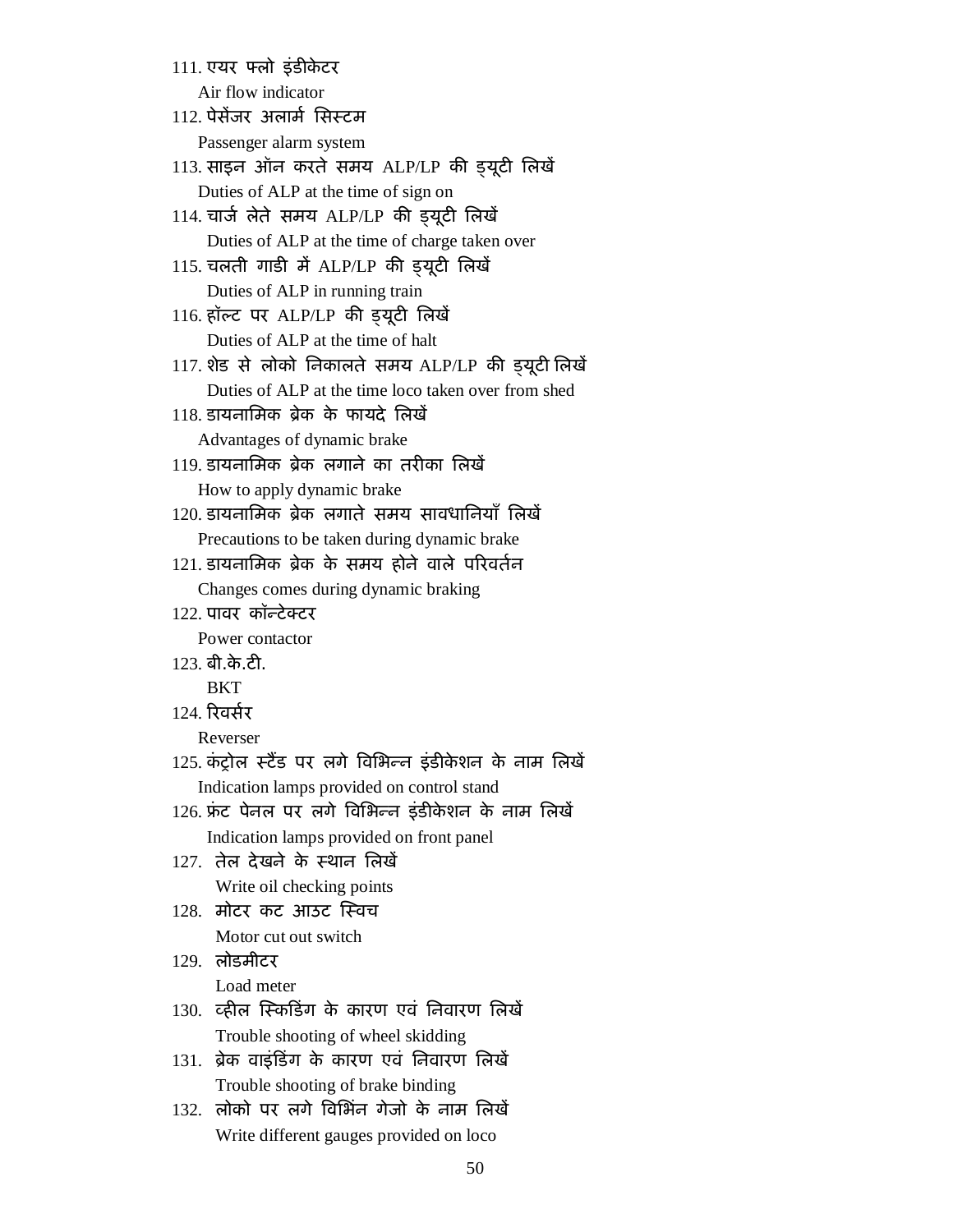- 133. सेफ्टी फिटिंग के नाम लिखें Name of safety fittings
- 134. कंटोल स्टैंड बदलने का तरीका लिखें Procedure of control stands changing
- 135. लोको स्टेबल करने का तरीका लिखें Procedure of loco stabling
- 136. डेड लोको क्लिअर करने तरीका लिखें Dead loco clearing procedure
- 137. टिवन बीम हेड लाईट Twin beam head light
- 138. हेड लाईट स्विच कितनी पोजीशन होती है तथा उनके उपयोग लिखें Write down positions and uses of head light switch
- 139. ऑटोफ्लैशर लाईट Auto flasher light
- 140. लॉबी में उपलब्ध विभिन्न रजिस्टर के नाम लिखें Write down the name of different registers available in lobbies
- 141. चढाई से गाडी स्टार्ट करने का तरीका लिखें How to start the train on gradient
- 142. डबल हेड वर्किंग Double head working
- 143. लोको को लोड पर जोडना How the loco attach on load
- 144. फ्लैशर लाईट का उपयोग कब-कब किया जाता है Write the uses of flasher light
- $145$  सेंदर्स का उपयोग Write down the uses of sanders
- $146.$  GM लोको की विशेषतायें Silent features of GM locos
- 147. WDG4/WDP4 क्ल्ट्रोल क्ल्सोल बदलने का तरीका Procedure of control console changing in WDG4 locos.
- 148. हाट आयल डिटैक्टर Hot oil detector
- 149. क्रो बार फायर Crow bar fire
- 150. कम्युनिकेशन फेल्युअर Communication link failure
- 151. WDG4/WDP4 में टक आयसोलेट करने का तरीका Procedure for isolation of truck in WDG4/WDP4 locos
- 152. WDG4/WDP4 लोको में सर्किट ब्रेकर रिसायकल करने का तरीका Procedure for recycling of circuit breaker in WDG4/WDP4 locos
- 153. WDG4/WDP4 में ट्रैक्शन के समय पावर ग्राउण्ड Power ground traction in WDG4/WDP4
- $154$  WDG4/WDP4 लोको में लाक्ड एक्सल Locked axle in WDG4/WDP4 loco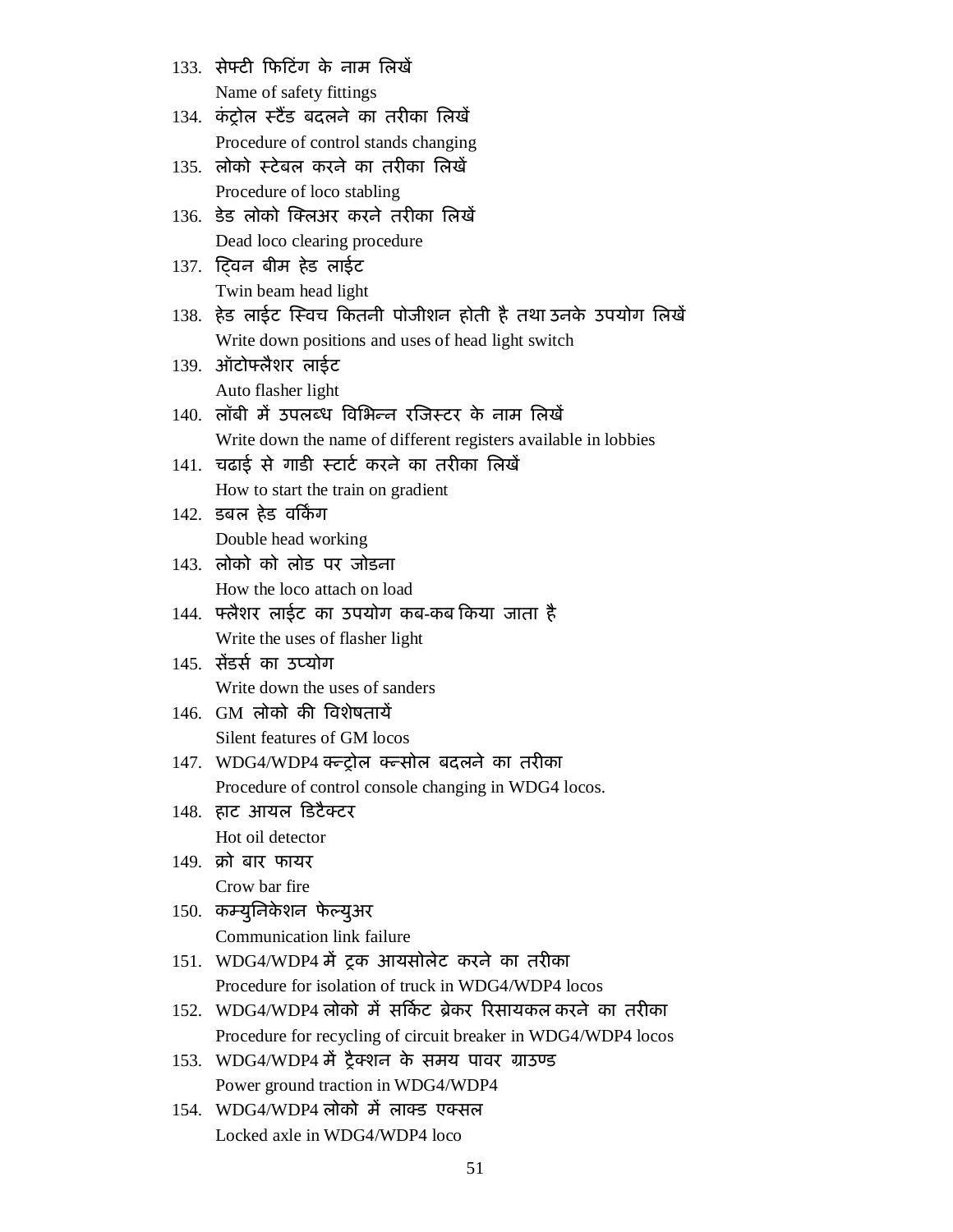- 155. इंजिन प्रोटैक्टिव डिवाइस Engine protective device
- $156.$  WDG4/WDP4 डेड लोको क्लियर करने का तरीका Dead loco clearing procedure in WDG4/WDP4 loco
- 157. WDG4/WDP4 में अलर्टर(VCD) की कार्य प्रणाली Functions of alerter in WDG4/WDP4 loco
- $158$  WDG4/WDP4 की OSTA OSTA of WDG4/WDP4 loco
- 159. लीड एण्ड टेल सेट अप स्विच Lead and trial set up switch
- $160.$  WDP4 में लगे ब्लैंडिड ब्रेक Blended brake WDP4 loco
- 161. इमरजेंसी फ्यूल कट आफ स्विच Emergency fuel cut off switch
- 162. WDG4/WDP4 पावर ग्राउण्ड डायनेमिक के समय Power ground dynamic in WDG4/WDP4 loco
- 163. MRPT मेन रिजर्वायर प्रेशर ट्रांसड़यूसर Main reservoir pressure transducer
- 164. रडार Radar
- 165. फ्यूल प्राइम/स्टार्ट स्विच FP/Start switch
- 166. WDG4/WDP4 का LLOB LLOB of WDG4/WDP4 loco
- 167. कंट्रोल स्टेंड सिक्यौर करने का तरीका Procedure for securing control stand
- 168. WDG4 लोको में डायनामिक ब्रेक लगाने का तरीका Procedure for applying dynamic brake in WDG4 loco
- $169.$  WDG4/WDP4 लोको में तेल देखने के स्थान Oil checking points in WDG4/WDP4 loco
- 170. WDG4/WDP4 लोको के अंडरट्रक में लगे उपकरणों के नाम लिखें Name of equipments located in under truck of WDG4/WDP4 loco
- 171. WDG4 एवं WDP4 लोको में अंतर लिखें Difference between WDG4 and WDP4 loco
- 172. PCS नोक आउट होने पर कार्यवाही Action to be taken on PCS knocks out
- 173. सेंसर आईसोलेट करने का तरीका Procedure of sensor isolation in WDG4/WDP4 loco
- 174. स्टार्टिंग मोटर न चलने के कारण तथा निवारण Trouble shooting of starter motors not working
- 175. माइक्रोप्रोसेसर लोको की विशेषतायें लिखें Salient features of micro processor loco
- 176. माइक्रोप्रोसेसर लोको में पावर ग्राउंड रिसेट करने का तरीका Procedure for resetting of power ground in micro processor loco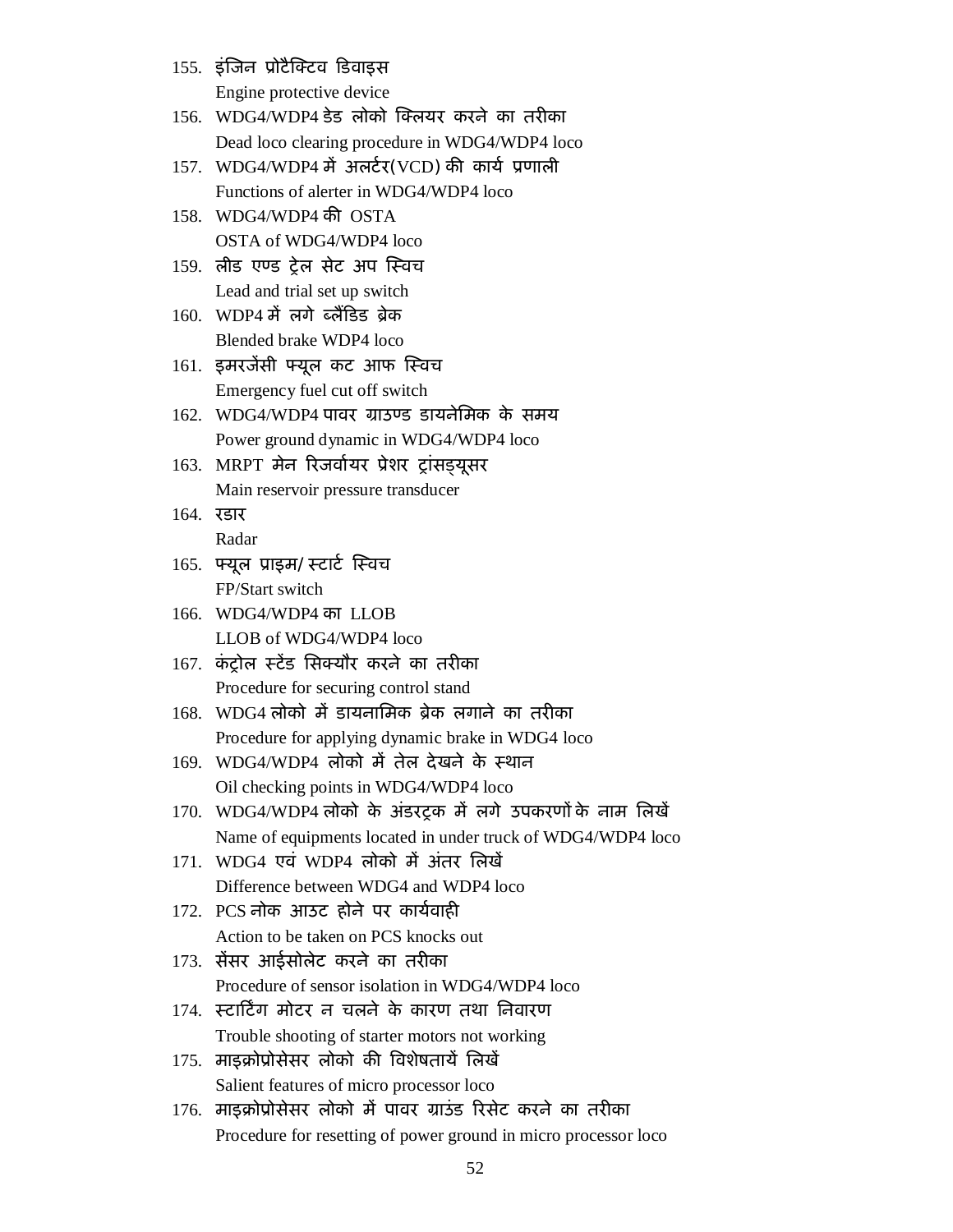177. माइक्रोप्रोसेसर लोको में फील्ड ऑवर लोड का मेसेज आने पर की जाने वाली कार्यवाही

Procedure for resetting of field over load message in micro processor loco

178. माइक्रोप्रोसेसर लोको में होट इंजिन

Hot engine in micro processor loco

- 179. VCD Vigilance control device
- 180. VCD रिसेट करने का तरीका Procedure for resetting of VCD in micro processor loco
- 181. VCD ऑपरेट होने पर मिलने वाले संकेत Write down indication after VCD operates.
- 182. माइक्रोप्रोसेसर लोको में मेन्युअली फॉल्ट क्लियरकरने का तरीका Procedure for clearing fault message in micro processor loco
- 183. मेन मीनू में कितने ऑप्शन होते है उनके नाम लिखें How many options are there in main menu of micro processor locos?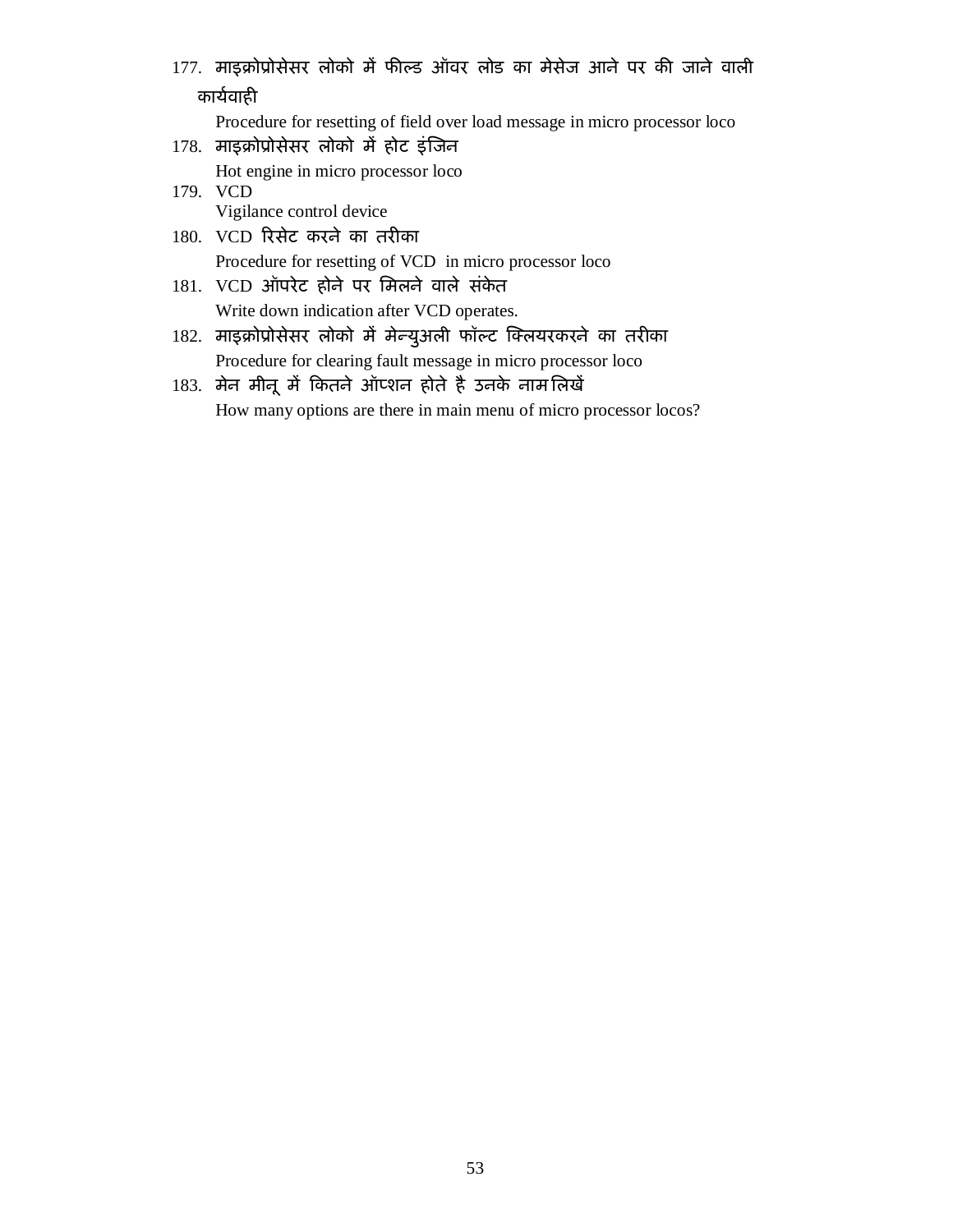# **ǒवèतारपूव[क िलखɅ** / **Write in detail**

- 1. WDG3A लोको के कितने भाग होते हैं और उनमे लगे उपकरणों के नाम लिखें How many compartments are in WDG/3A loco, write the names of equipments provided in each compartment.
- 2. पावर पैक के बारे में लिखें Write in detail about power pack.
- 3. फ्रंट पेनल पर लगे उपकरण के नाम लिखें Write the name of equipments provided on front panel.
- 4. लोको के अंडरट्रक में लगे उपकरणों के नाम लिखें Write the name of equipments provided in under truck.
- 5. FTTM एवं RTTM के बारे में लिखें Write about FTTM and RTTM.
- 6. रेडिएटर फैन की कार्य प्रणाली समझायें Explain the working of radiator fan.
- 7. फ्यूल आयल सिस्टम का सचित्र वर्णन करें Explain fuel oil system with diagram.
- 8. फ्यूल आयल बचत के उपाय लिखें Write the point of Fuel economy.
- 9. एयर इंटेक सिस्टम का सचित्र वर्णन करें Explain Air in take system with diagram.
- 10. बूस्टर एयर प्रैशर नंहीं बनने के कारण एवं निवारण लिखें Write trouble shooting Booster air pressure not buildup,
- 11. ल्यूब आयल सिस्टम का सचित्र वर्णन करें Explain Lube oil system with diagram.
- 12. वाटर कूलिंग सिस्ट्म का सचित्र वर्णन करें Explain Cooling water system with diagram.
- 13. फ़्यूल आयल, ल्यूब आयल के लीकेज के स्थान एवं चैक करने का तरीका लिखें Write the location and checking of fuel and lube oil leakage.
- 14. एक्सप्रैशर

Explain Expressor.

Write different uses of MR-1 and MR-2 air.

Write the cause and remedies of MR pressure not building up. MR dropping on run, write the duties of Loco Pilot and causes of dropping. Explain compressed air system with diagram.

15. गवर्नर के कार्य लिखें तथा गवर्नर के प्रति लोको क्रू के कर्तब्य लिखें

Write the function of governor and write the duties of loco crew towards it.

 $16. MCRG$  गवर्तर

Explain MCBG governor.

- 17. लोको पर लगी रोटेटिंग मशीन के नाम लिखें तथा कार्य को समझायें. Write the name of rotating machine and explain the working of rotating machines provided on locomotive
- 18. बैटरी चार्जिंग सर्किट का चित्र बनाकर समझायें.

Explain battery charging circuit with circuit diagram.

19. WDG3A लोको के इंजिन को स्टार्ट करने तरीका लिखें.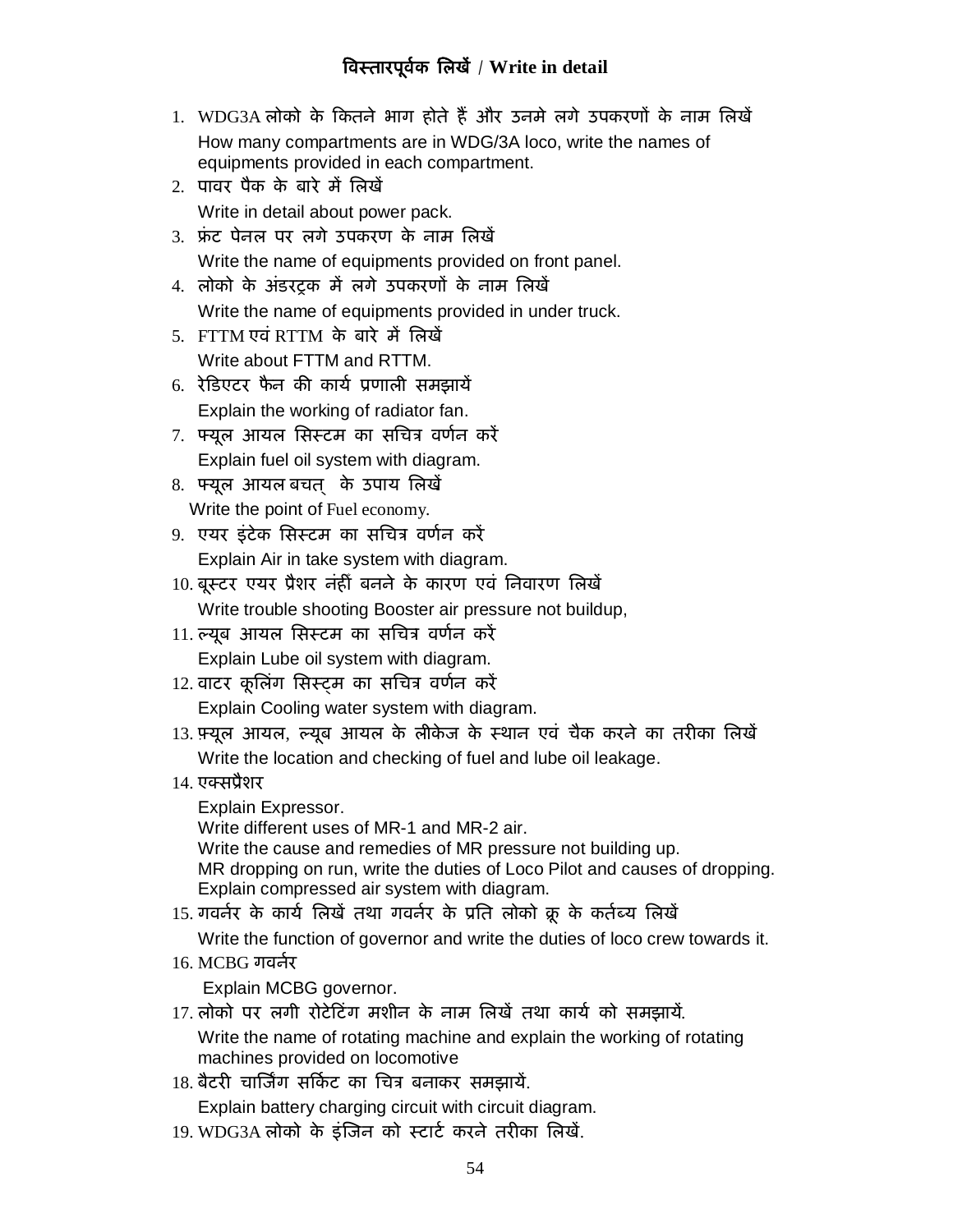Write the engine starting procedure of WDG-3A loco.

20. GFC सर्किट का चित्र बनाये एवं GFC वेज करने से पहले एवं बाद में ली जाने वाली सावधानियाँ लिखें

Draw GFC circuit and write the precaution taken before and after wedging the GFC.

21. थ्राँटल खोलने पर लोको नहीं चलता है.

Trouble shoots throttle not responding to loco.

- 22. मल्टीपल यूनिट बनाने का तरीका लिखें. Write the procedure of making multiple unit.
- 23. मल्टीपल यूनिट में कैब बदलने का तरीका लिखें. Write the cab changing procedure in multiple unit.
- 24. टेलिंग लोको में खराबी आने पर दोनो लोको में मिलने वाले संकेत लिखें. Write the indications on the both loco when trouble in trailing loco of multiple unit.
- 25. लोको बेक सिस्टम का सचित्र वर्णन करे.

Explain loco brake system with diagram.

26. BP चार्जिंग का सचित्र वर्णन करे.

Explain BP charging with diagram.

- 27. IRAB-1 ब्रेक सिस्टम समझायें. Explain IRAB-1 brake system with diagram.
- 28. शेड से लोको निकालते समय ALP/LP की इयूटी लिखें.

Write the duties of LP/ALP in shed while turn out the loco.

- 29. चलती गाडी में एवं हॉल्ट पर LP/ALP की इयूटी लिखें. Write the duties of LP/ALP on run and on hault towards loco.
- 30. डायनामिक ब्रेक के फायदे. डायनामिक ब्रेक लगाने एवं रिलीज करने का तरीका लिखें. Write the procedure of dynamic brake application and releasing, and advantages of dynamic brakes.
- 31. डायनामिक ब्रेक के समय होने वाले परिवर्तन. Write changes take place during dynamic braking.
- 32. लोको पर लगी सेफ्टी फिटिंग के नाम तथा काम लिखें.

Write the name and function of safety fittings provided on loco.

- 33. तेल देखने के स्थान एवं चैक करने का तरीका लिखें. Write the place of oiling points and Write the method of checking.
- 34. व्हील स्किडिंग के कारण एवं निवारण लिखें. Write the Reasons and remedies of wheel skidding in loco.
- 35. लॉबी में उपलब्ध विभिन्न रजिस्टर के बारे में लिखें.
- Write on different registers provided in crew lobbies.
- 36. WDG-3A एवं WDM-2, लोको में अंतर लिखें Write difference between WDG-3A and WDM-2.
- 37. WDG-3A एवं WDM-3D लोको मैं अंतर लिखें. Write difference between WDG-3A and WDM-3D.
- 38. WDG-3A एवं WDG-4 लोको में अंतर लिखें. Write difference between WDG-3A and WDG-4.
- 39. लोको पर लगी सेफ़्टी डिवाईस के नाम लिखें तथा कार्य को समझायें. Write the name of safety devices and explain their function provided on loco.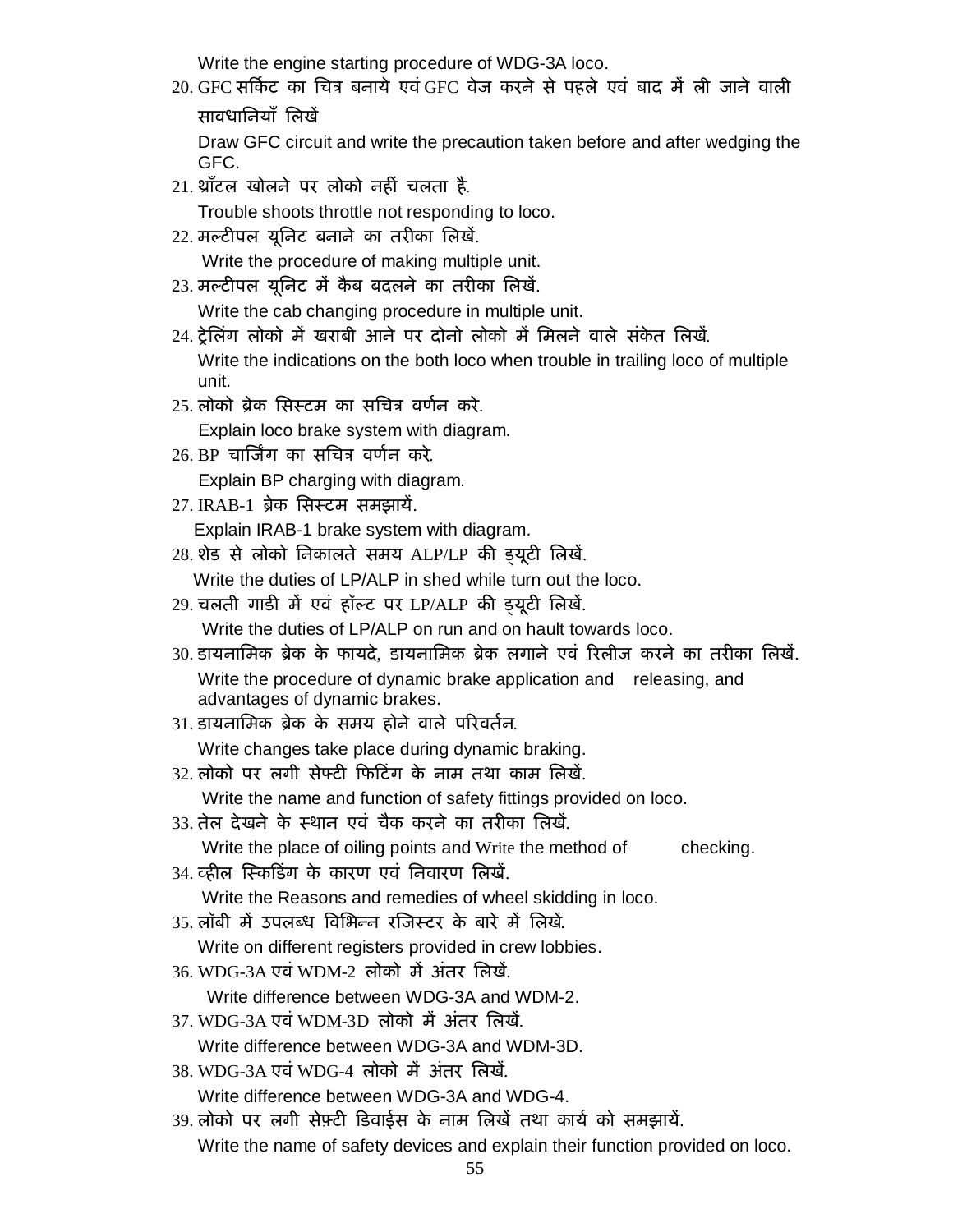40. कंटोल स्टैंड पर लगे सभी इंडीकेशन लेम्प के बारे में लिखें.

Write the all indication lamps provided on control stand and their indication.

- 41. फ्रंट पेनल पर लगे सभी इंडीकेशन लेम्प के बारे में लिखें.
	- Write the all indication lamps provided on front panel and their Indication.
- 42. लोको पर लगे सभी सर्किट ब्रेकर के बारे में लिखें. Write in detail about all the circuit breakers provided on the locomotive.
- 43. लोको में लगी सभी रिले के बारे में लिखें.

Write in detail about all the relays provided on the locomotive.

44. WDM-3D लोको के इंजिन को स्टार्ट करने का क्रमबध्य तरीका लिखें.

Write the engine starting procedure of WDM-3D loco.

45. माईक्रोप्रोसेसर लोको की विशेषतायें.

Write the silent feature of microprocessor loco.

46. कनवेंशनल लोको के अतिरिक्त, MEP-660 लोको में लगाये गये एवं निकाले गये सामान त्रिखें

Write the name of equipment removed and provided in MEP-660 in comparison of conventional loco.

47. माईक्रोप्रोसेसर लोको में TM आइसोलेट करने का तरीका बतायें तथा मोटर आइसोलेट

होने पर क्या परिवर्तन होगें.

Write the procedure of TM isolation in microprocessor loco and what are the changes take place after isolation of TM.

48. VCD द्वारा पेनाल्टी ब्रेक लगने पर मिलने वाले संकेत तथा रीसेट करने का तरीका त्रिखें

What indication you will get on penalty braking through VCD and how to reset the VCD.

- 49. डिस्प्ले यूनिट द्वारा MENU मे जाकर फॉल्ट देखने एवम मेनुअली फॉल्ट क्लियर करने का तरीका लिखें.
- 50. How to visualize and reset the fault through MENU on display unit
- 51. माइक्रोप्रोसेसर लोको कार्य करते समय ली जाने वाली सावधानियां. Write the precaution taken while working on microprocessor loco
- 52. लोको पायलट क्या करे जब निम्न मेसेज आते है.(माईक्रोप्रोसेसर लोको में)

What action has to be taken by Loco Pilot on observing following Messages on MEP-660 provided loco?

- 1. Switch on CEB breaker
- 2. LLOB Trip, Reset plunger
- 3. Engine temp. high, Reduce power
- 4. Power circuit Ground
- 5. High wheel slip is occurred
- 6. Alternator field over current.
- 7. Battery voltage low
- 8. Cranking contractor CK stuck close
- 9. DEB Engine breaker OFF
- 10. Rectifier blower failed
- 53. माइक्रोप्रोसेसर लोको वर्जन -3 की विशेषतायें लिखें.

Write the silent feature of microprocessor version – 3 loco

54. WDG4/ WDP4 इंजिन स्टार्ट करने का तरीका लिखें.